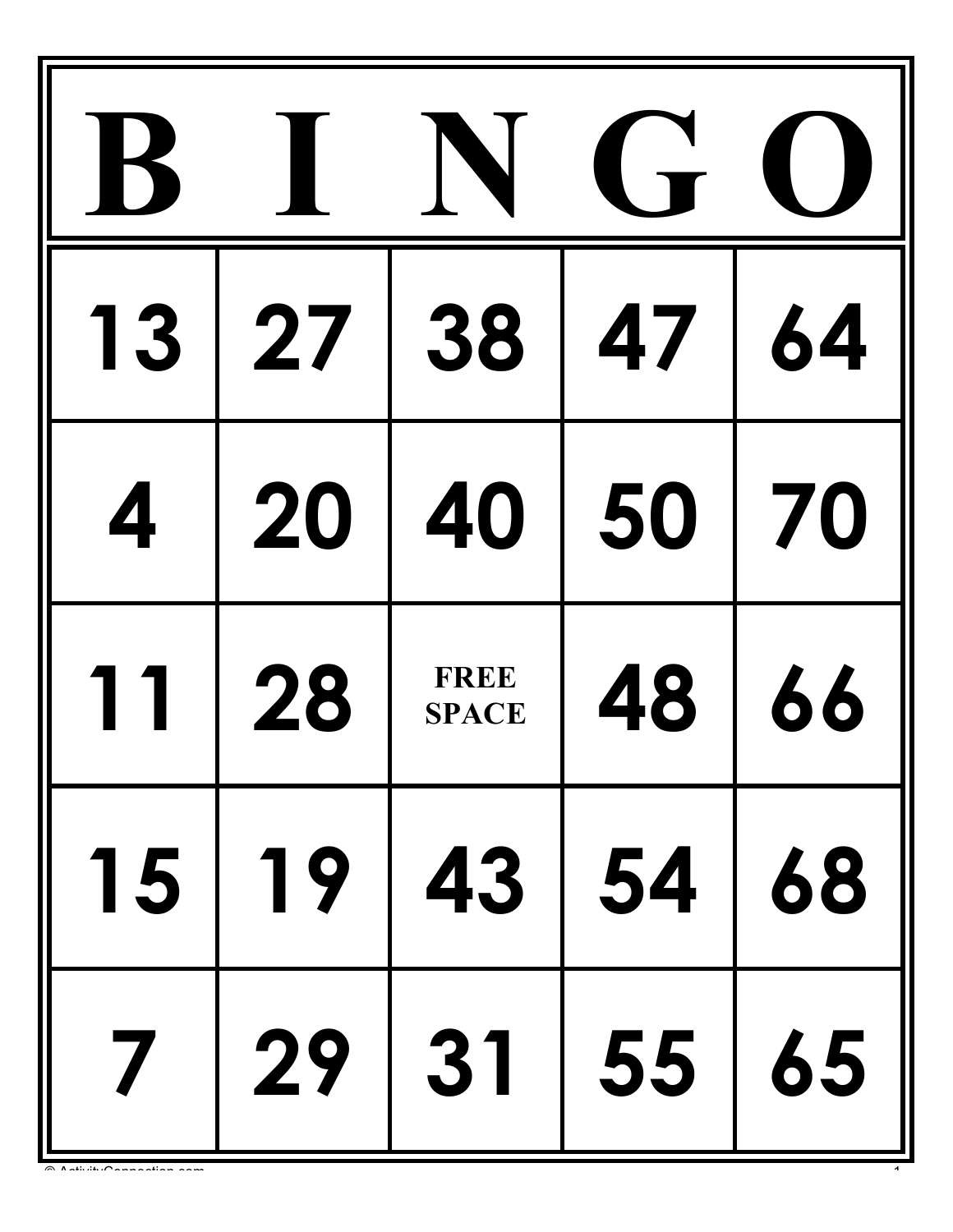| 3  | 26 | 32                          | 53 | 64        |
|----|----|-----------------------------|----|-----------|
| 12 | 17 | 41                          | 49 |           |
| 8  | 21 | <b>FREE</b><br><b>SPACE</b> | 55 | <b>62</b> |
|    |    | 14 19 43 52 69              |    |           |
|    |    | 4 28 40 57 67               |    |           |

© ActivityConnection.com 2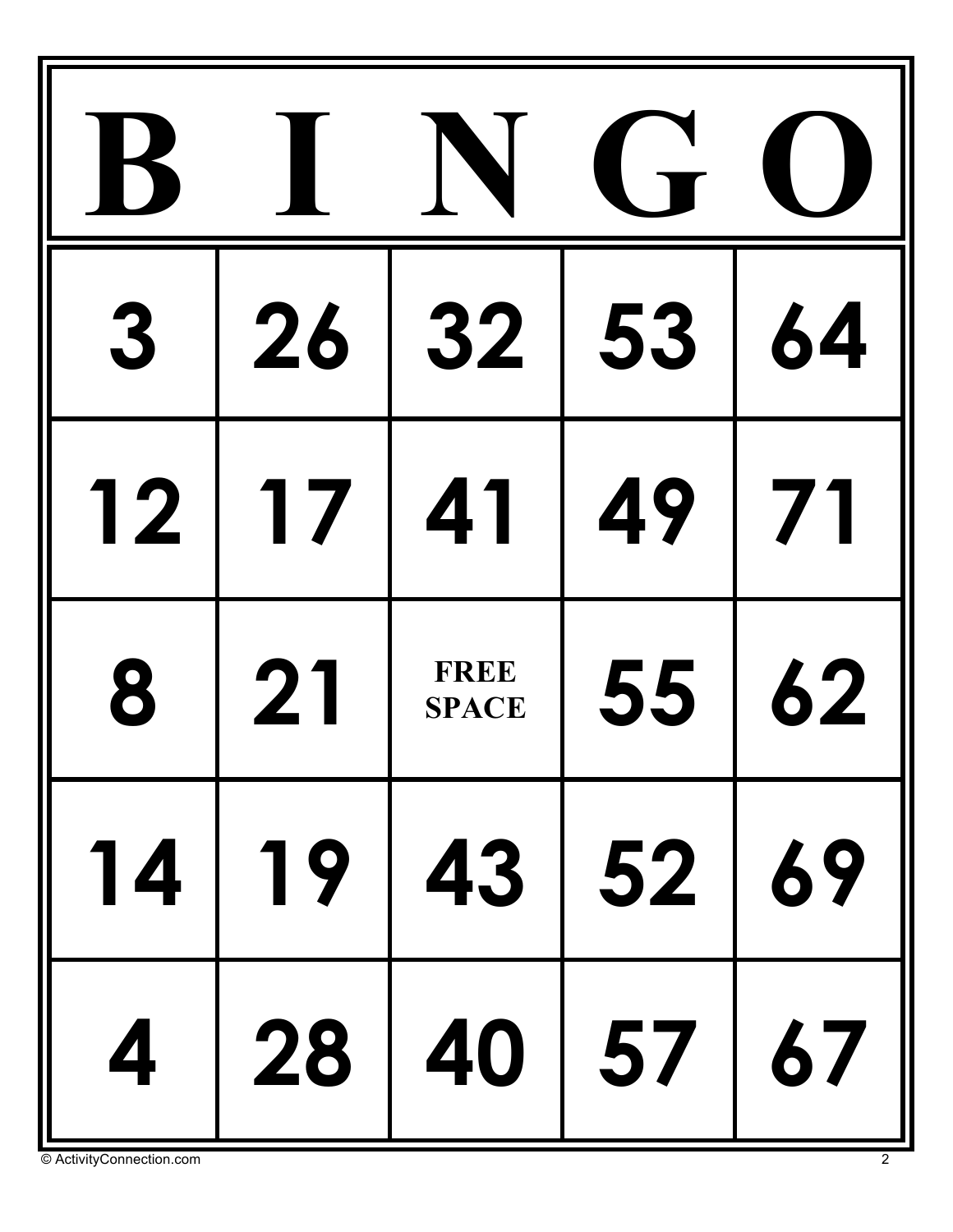| 6  | 18      | 32                          | 58    | 75 |
|----|---------|-----------------------------|-------|----|
| 14 | 27      | 42                          | 60    | 70 |
|    | 25      | <b>FREE</b><br><b>SPACE</b> | 57    |    |
|    |         | 12 23 39 48 71              |       |    |
|    | 10   29 |                             | 40 59 | 69 |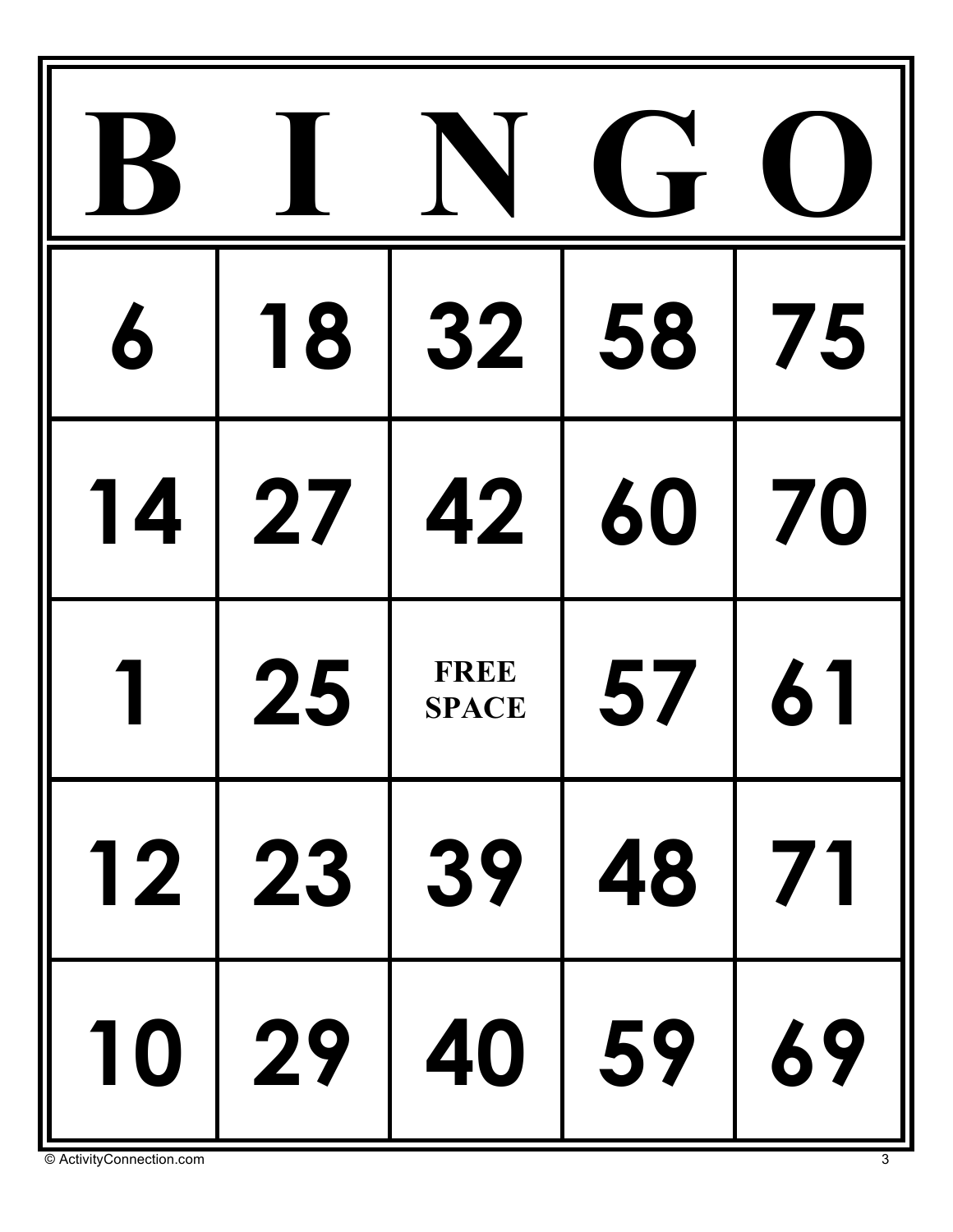| <b>15</b> | 25 | 4                           | 47 | 65 |
|-----------|----|-----------------------------|----|----|
|           | 20 | 44                          | 51 | 74 |
|           | 18 | <b>FREE</b><br><b>SPACE</b> | 46 |    |
|           |    | 10   22   45   53   70      |    |    |
|           |    | 12 24 31 55 72              |    |    |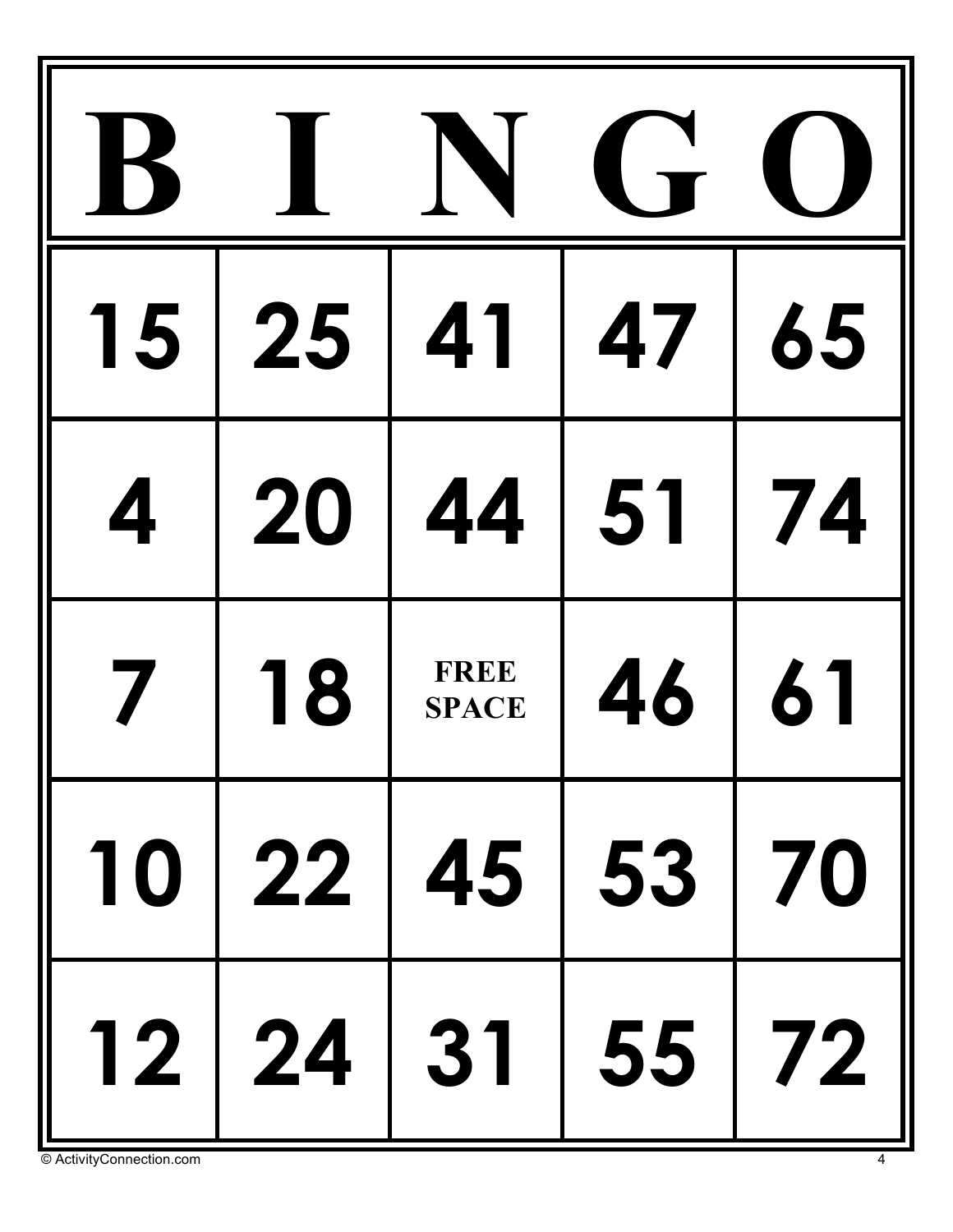|    | 29 | <b>32</b>                   | 58 | 63 |
|----|----|-----------------------------|----|----|
| 10 | 17 | 37                          | 49 |    |
| 3  | 25 | <b>FREE</b><br><b>SPACE</b> | 60 | 75 |
|    |    | 14 20 34 48 65              |    |    |
|    |    | 12 27 33 59                 |    | 62 |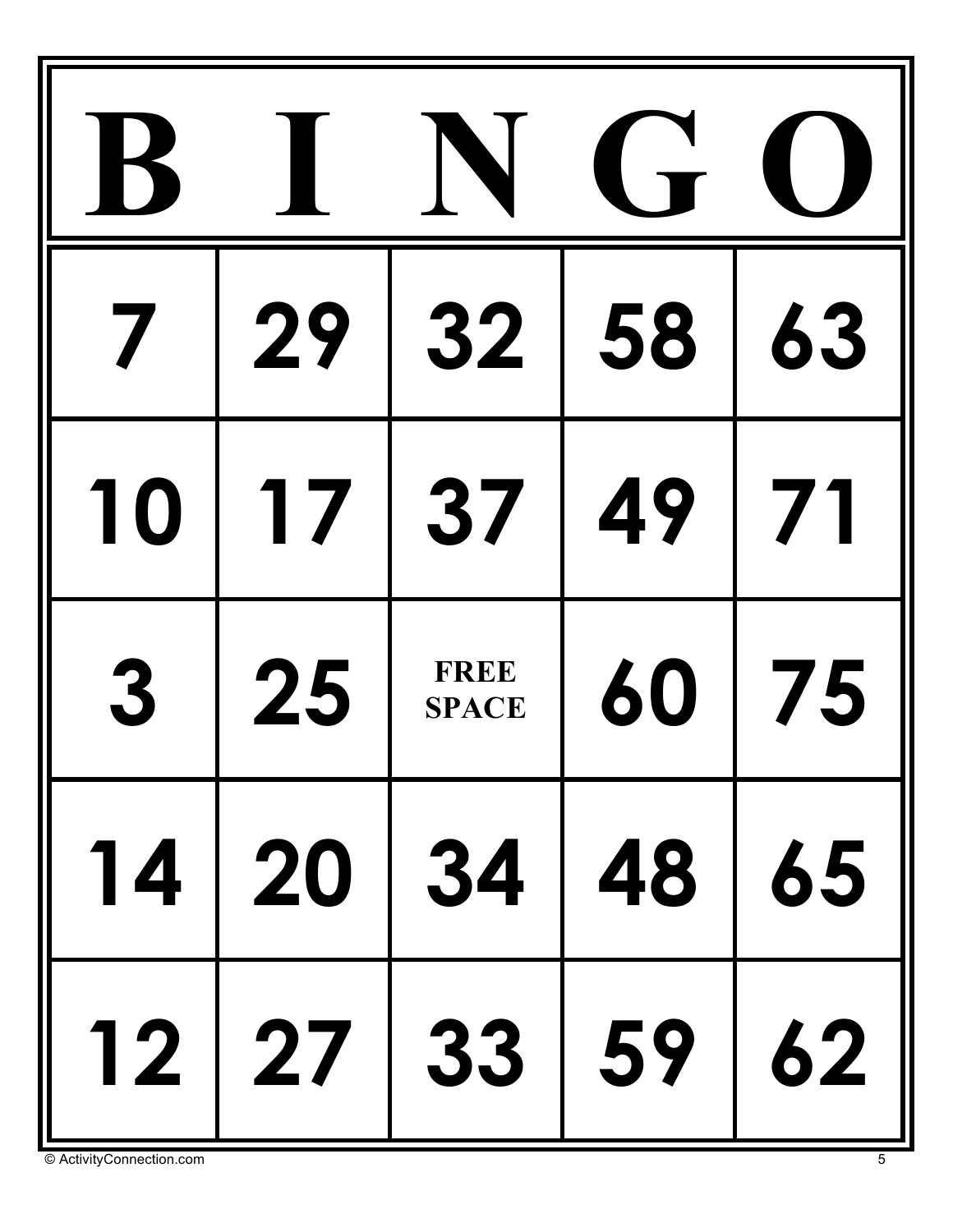| 14 | 28 | 33                          | 56 | 74        |
|----|----|-----------------------------|----|-----------|
| 10 | 20 | 36                          | 48 | <b>73</b> |
|    | 29 | <b>FREE</b><br><b>SPACE</b> | 58 | 6         |
|    |    | 15   27   38   57   71      |    |           |
|    |    | 12 30 34 59 72              |    |           |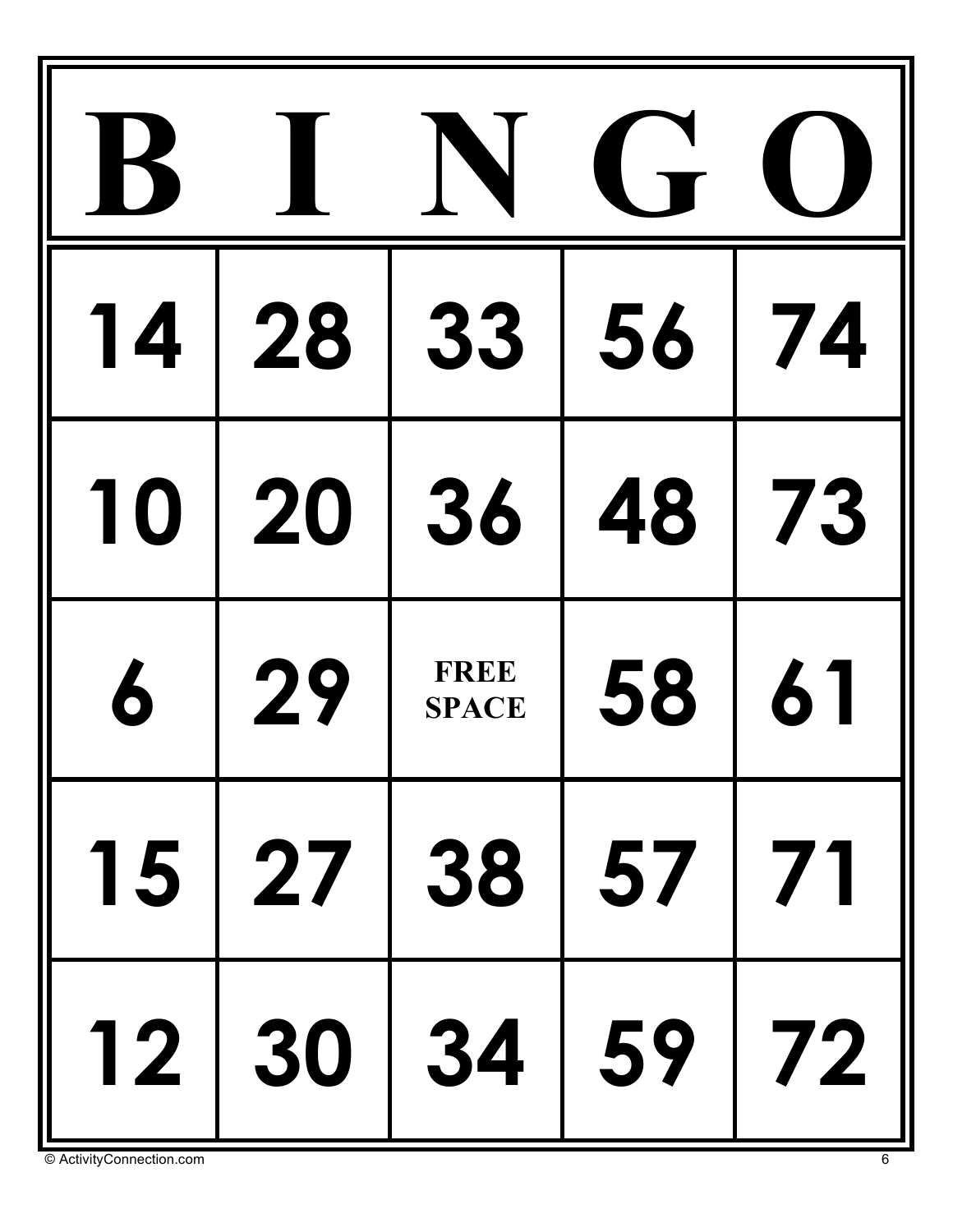|           | 24 | <b>32</b>                   | 58 | 70        |
|-----------|----|-----------------------------|----|-----------|
| 5         | 17 | 36                          | 55 |           |
| <b>13</b> | 28 | <b>FREE</b><br><b>SPACE</b> | 46 | <b>73</b> |
|           |    | 15 20 38 56 72              |    |           |
| 3         |    | 26 33 47 61                 |    |           |

© ActivityConnection.com 7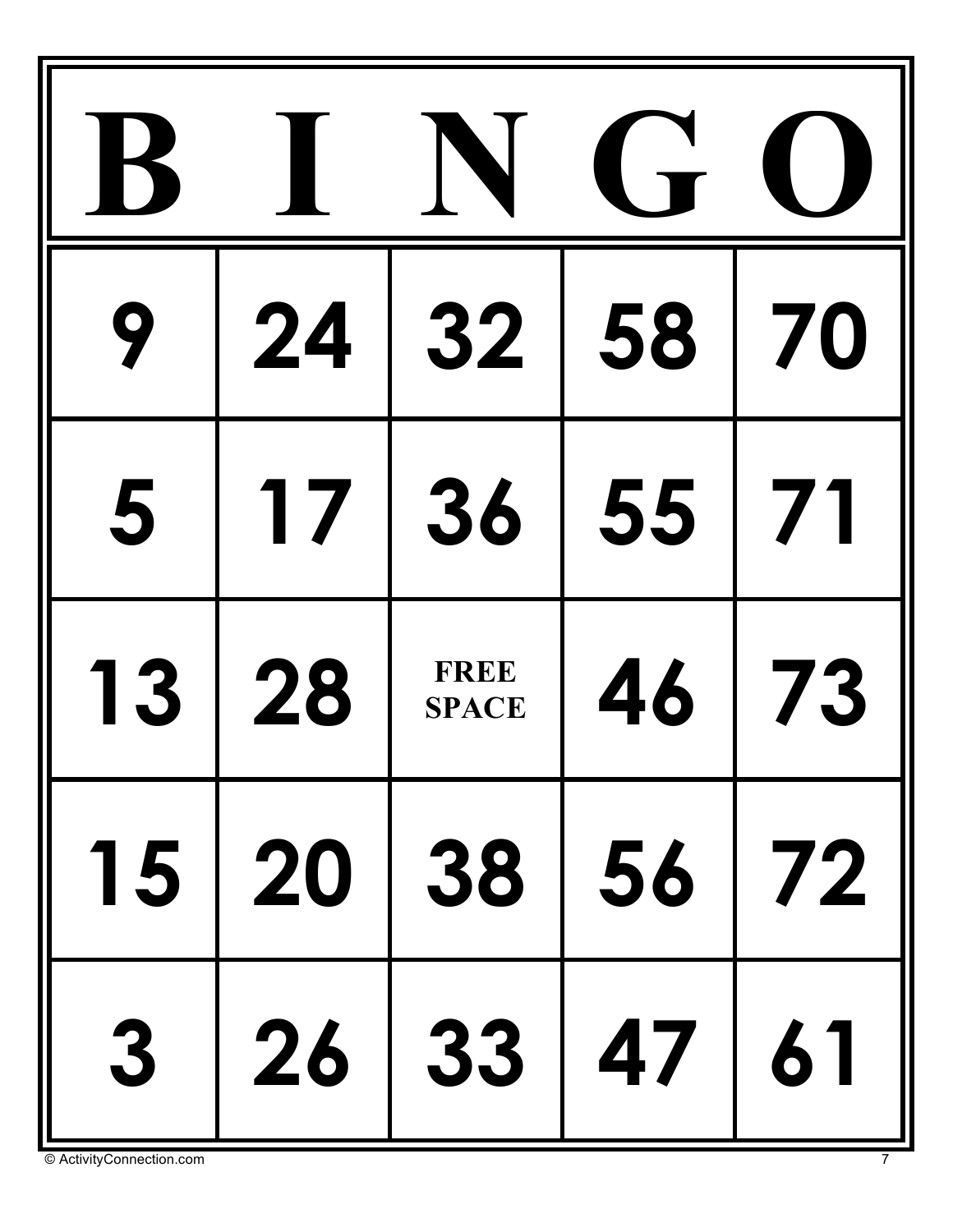|    |         |                             | $\overline{\phantom{a}}$ |    |
|----|---------|-----------------------------|--------------------------|----|
| 14 | 22      | 41                          | 56                       |    |
| 8  | 19      | 42                          | 50                       | 68 |
| 12 | 18      | <b>FREE</b><br><b>SPACE</b> | 49                       | 66 |
|    | 10   29 |                             | 43 58                    | 69 |
| 6  | 26      |                             | 37   54   73             |    |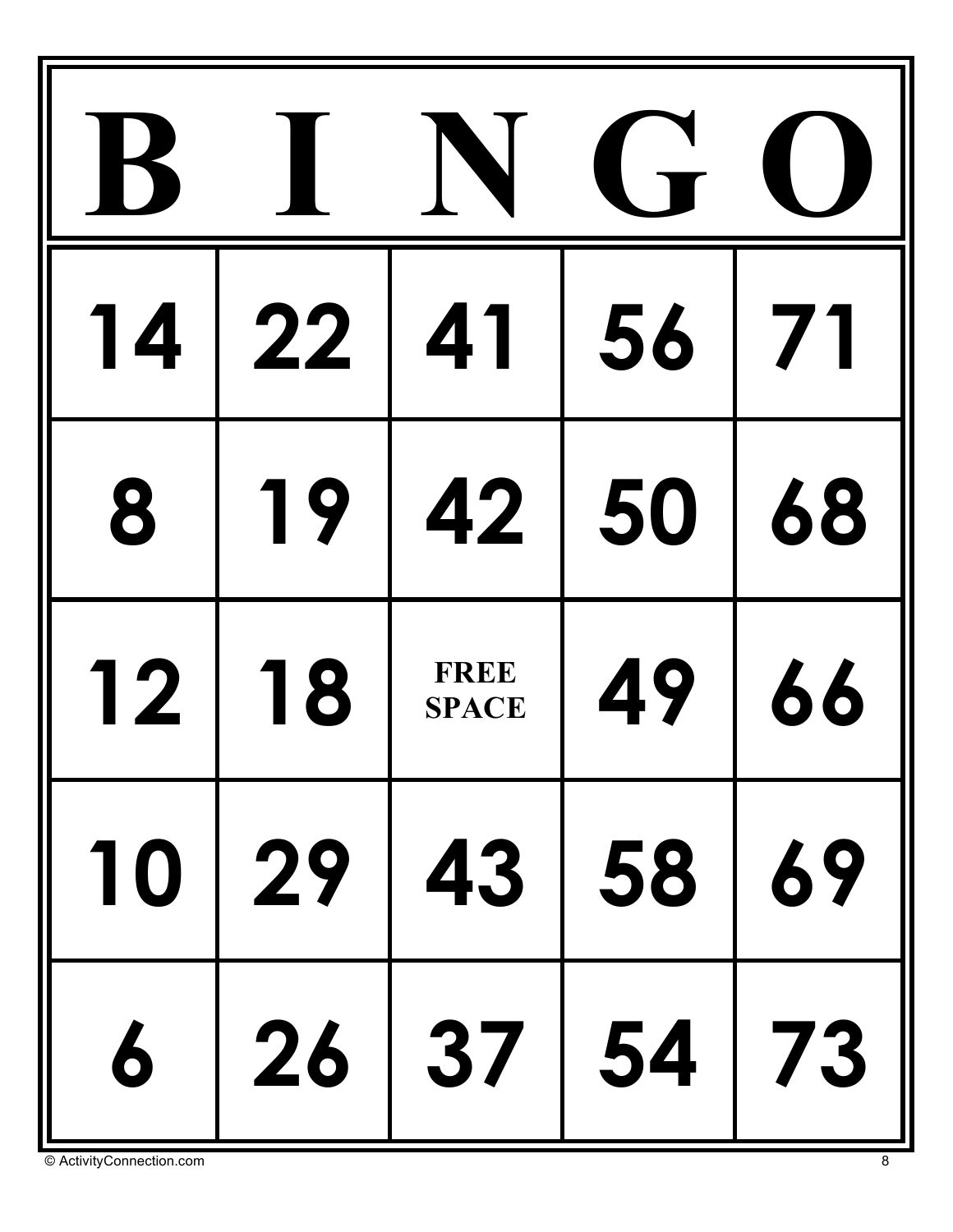|    |    |                             | $\overline{\phantom{a}}$ |    |
|----|----|-----------------------------|--------------------------|----|
|    | 28 | 42                          | 58                       | 72 |
| 14 | 17 | 38                          | 57                       |    |
|    | 26 | <b>FREE</b><br><b>SPACE</b> | 60                       | 61 |
|    |    | 13   23   44   47   75      |                          |    |
| 3  | 30 | $33   59$                   |                          | 74 |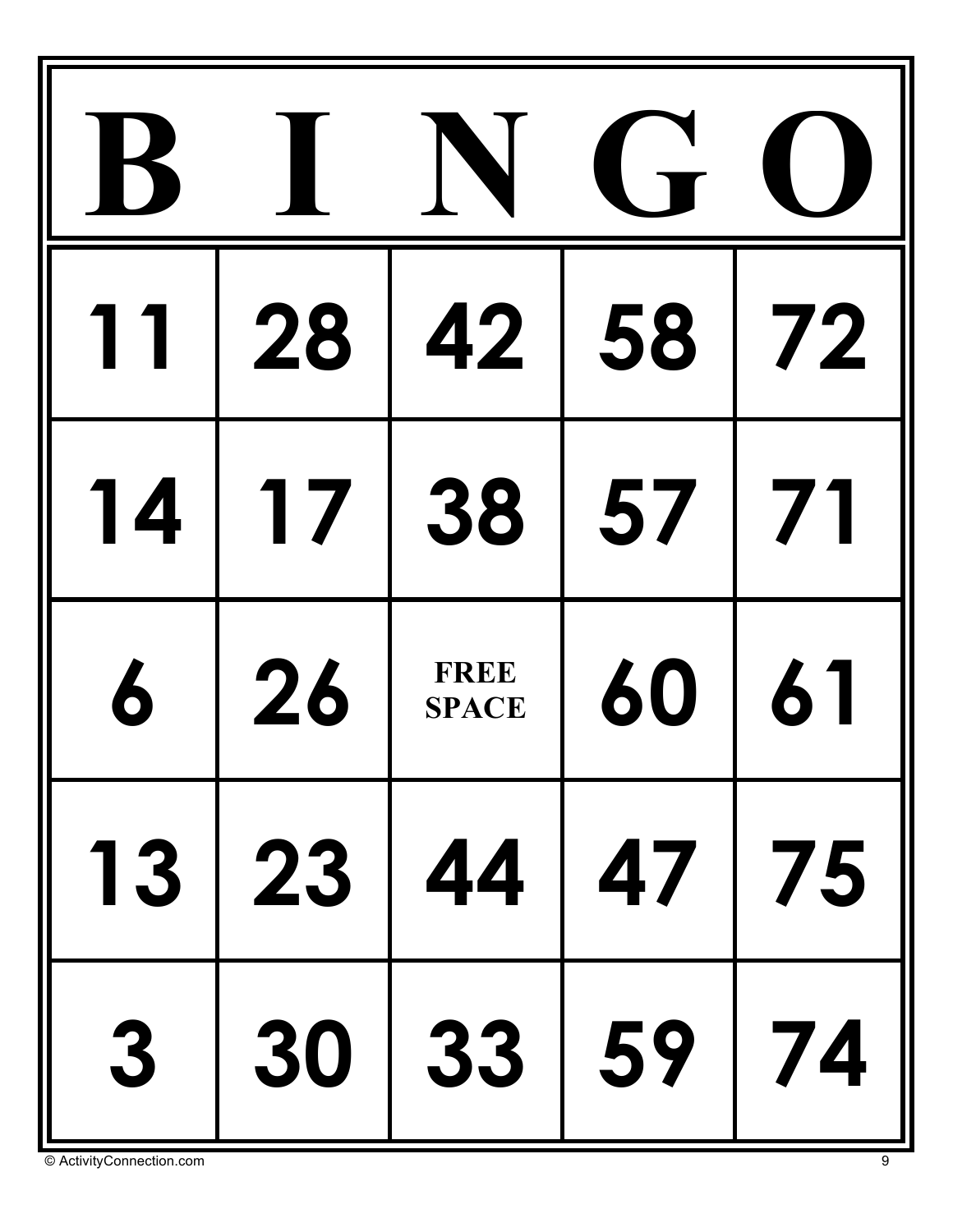|    | 26 | 33                          | 57 | 68 |
|----|----|-----------------------------|----|----|
| 15 | 28 | 36                          | 51 | 70 |
|    | 19 | <b>FREE</b><br><b>SPACE</b> | 59 | 62 |
|    |    | 13 24 37 48 72              |    |    |
| 11 |    | 18 35 60 73                 |    |    |

© ActivityConnection.com 10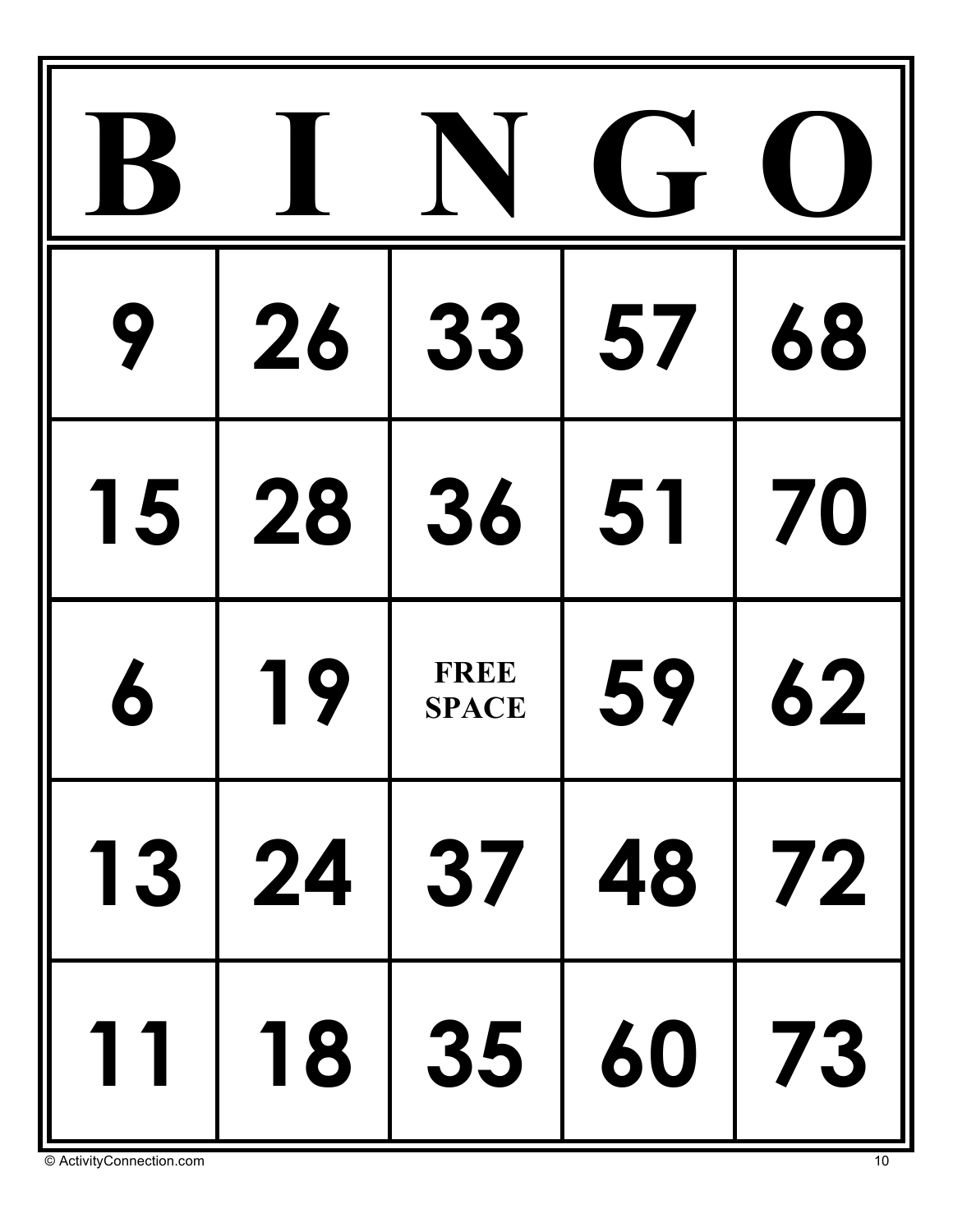| <b>14</b> | 19 | 44                   | 50 | 69 |
|-----------|----|----------------------|----|----|
| 3         | 23 | <b>43</b>            | 49 |    |
| 2         | 28 | FREE<br><b>SPACE</b> | 57 | 64 |
|           |    | 12 16 41 46 66       |    |    |
|           |    | 6 26 36 59 67        |    |    |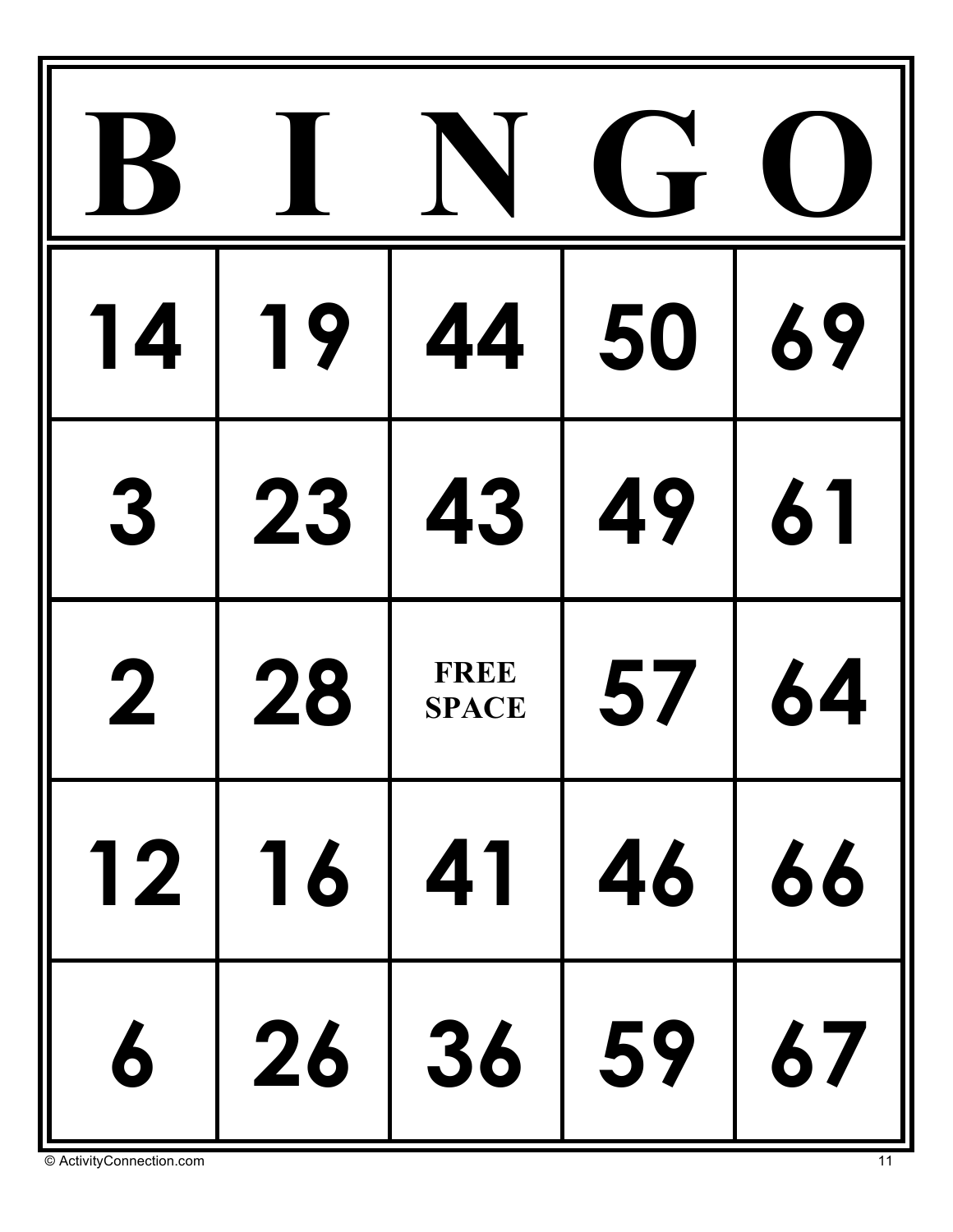|                         |    |                             | $\blacksquare$ |    |
|-------------------------|----|-----------------------------|----------------|----|
| 14                      | 20 | 35                          | 58             | 63 |
| 5                       | 16 | 44                          | 53             | 70 |
| 10                      | 30 | <b>FREE</b><br><b>SPACE</b> | 57             |    |
|                         |    | 12 23 45 60 72              |                |    |
| $\overline{\mathbf{7}}$ |    | 27 31 46 75                 |                |    |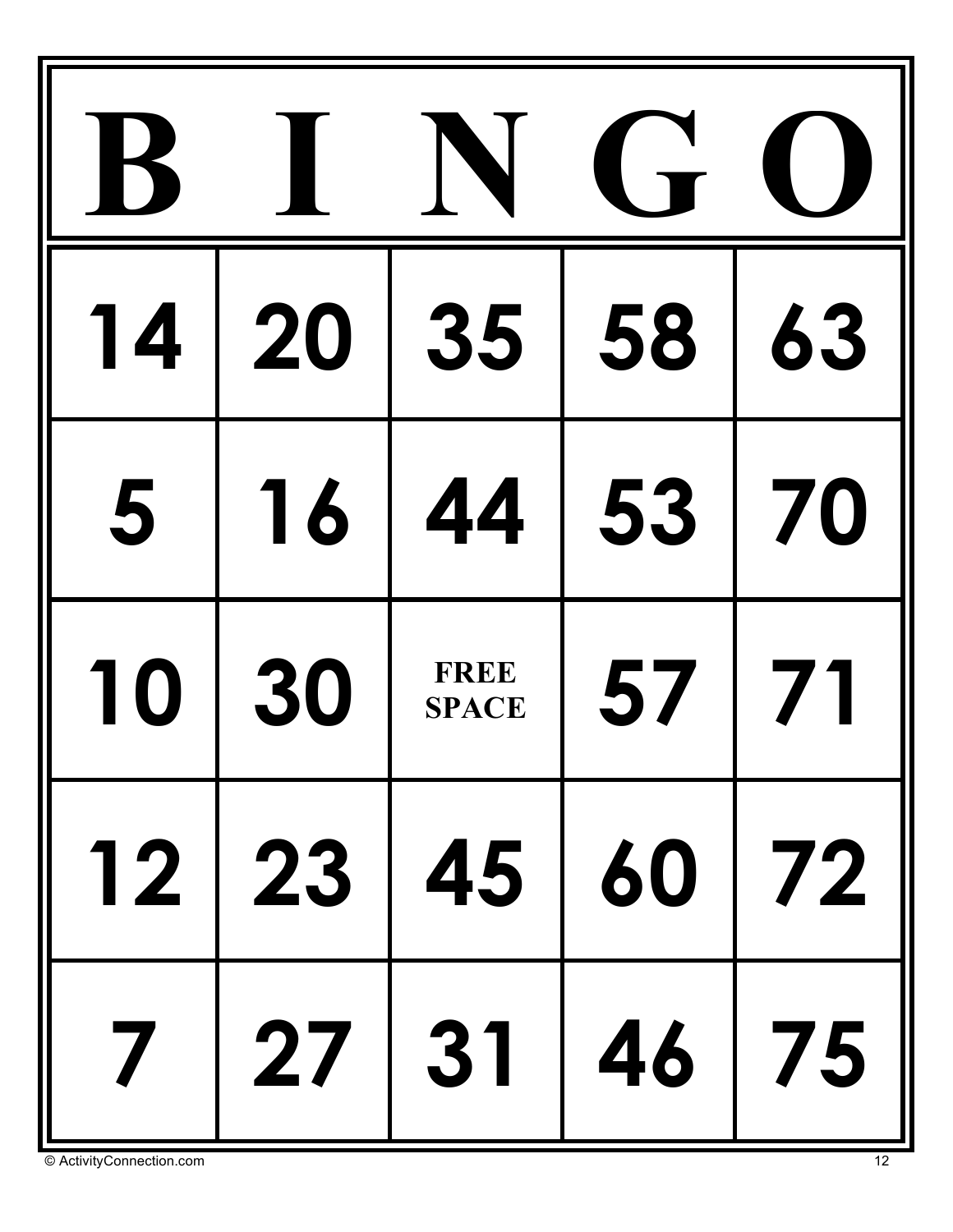| 12             | 23 | 32                          | 47 | 64 |
|----------------|----|-----------------------------|----|----|
| 5              | 24 | 42                          | 54 | 68 |
|                | 19 | <b>FREE</b><br><b>SPACE</b> | 48 | 63 |
|                |    | 13 27 43 50 66              |    |    |
| $\overline{7}$ |    | 21 40 60 61                 |    |    |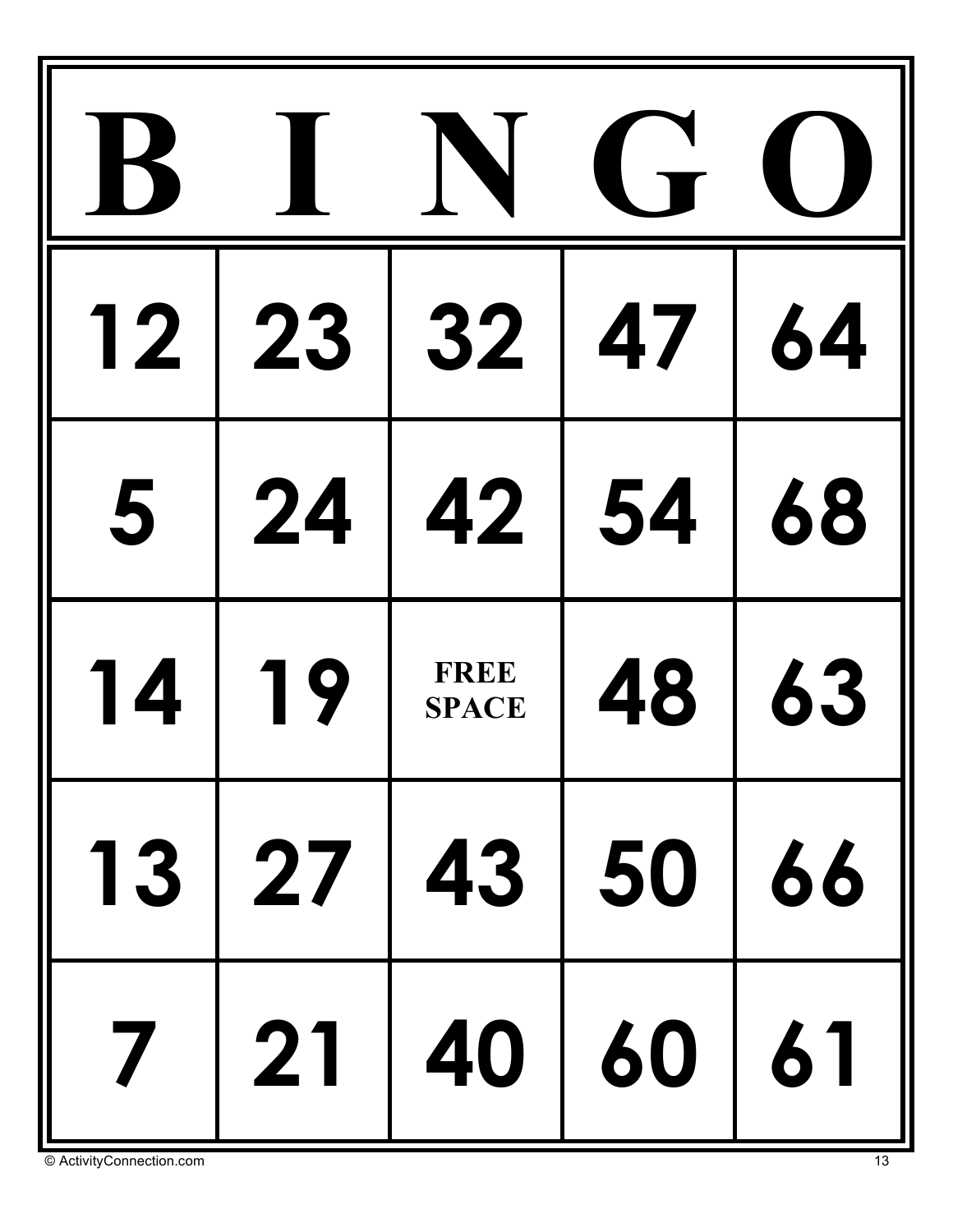|           |    |                             | $\overrightarrow{r}$ |           |
|-----------|----|-----------------------------|----------------------|-----------|
|           | 27 | 40                          | 50                   | 72        |
| 8         | 23 | 42                          | 51                   | 70        |
| <b>13</b> | 19 | <b>FREE</b><br><b>SPACE</b> | 54                   | <b>67</b> |
| 15        | 30 | 43 52                       |                      | 71        |
| 6         | 29 | 33 53                       |                      | 69        |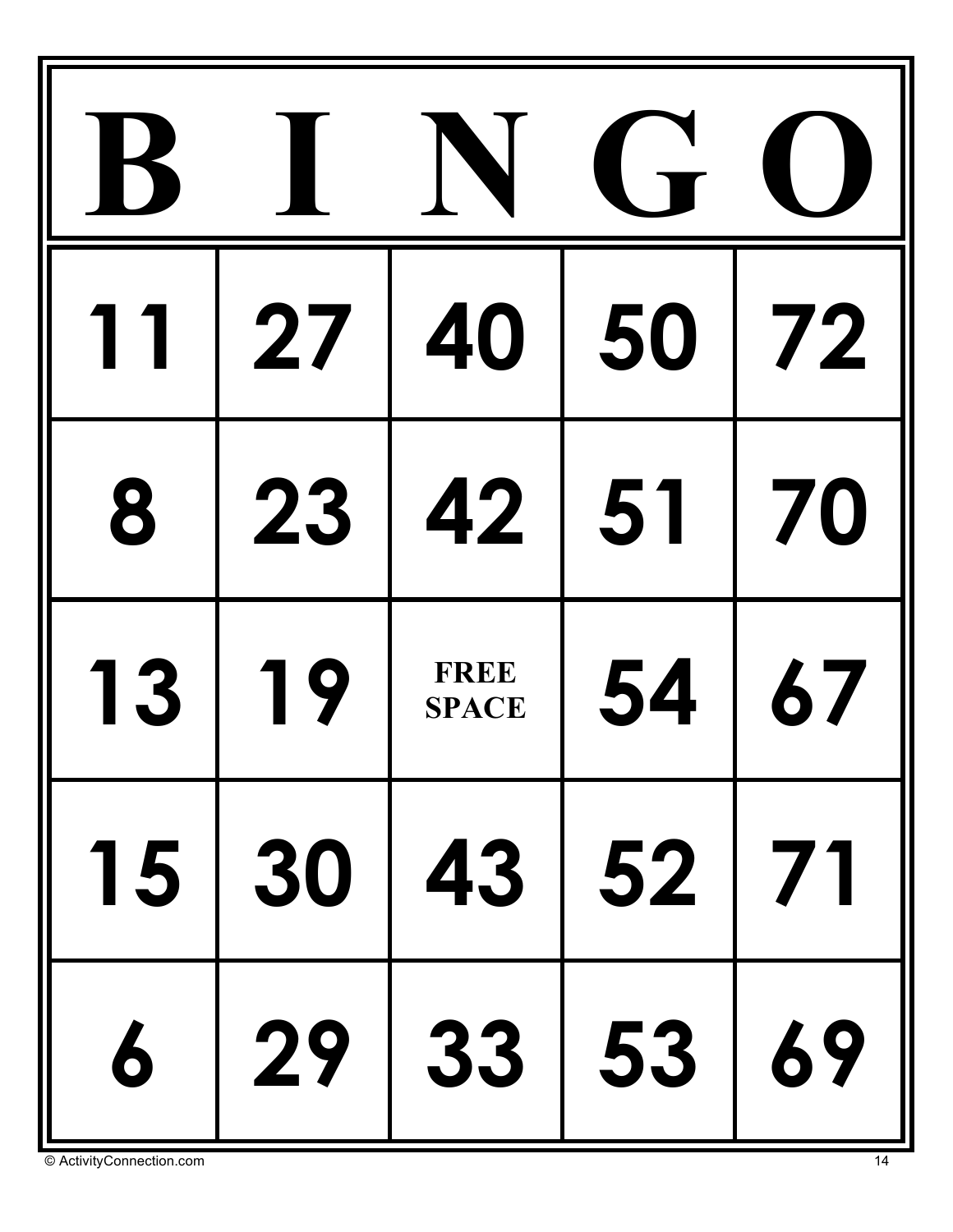| <b>13</b>               | 22          | 38                          | 48 | 70 |
|-------------------------|-------------|-----------------------------|----|----|
| 9                       | 18          | 41                          | 55 | 72 |
|                         | 19          | <b>FREE</b><br><b>SPACE</b> | 51 | 65 |
| 8                       | 27 43 56 71 |                             |    |    |
| $\overline{\mathbf{2}}$ |             | 24 35 52 62                 |    |    |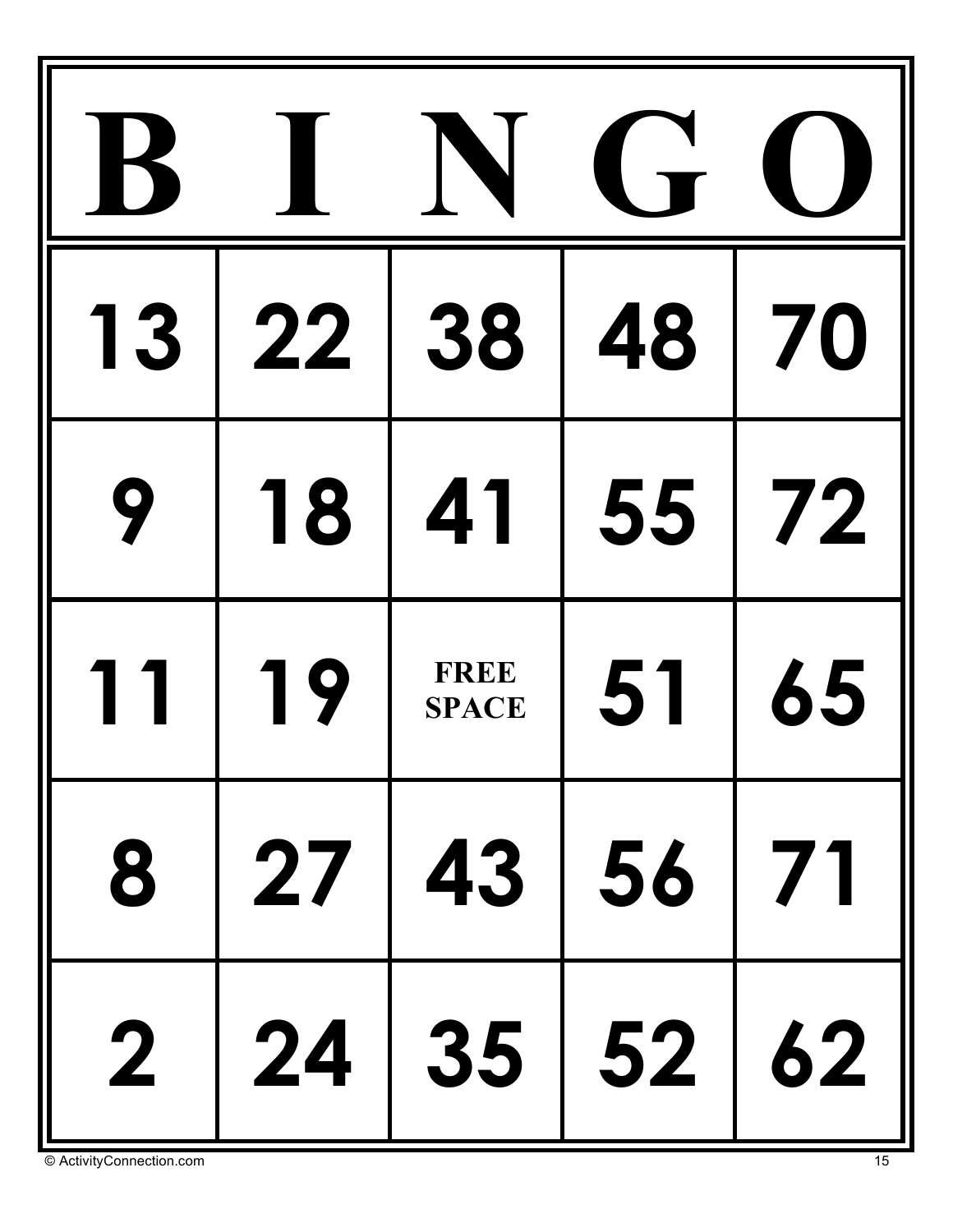|    |    |                             | $\blacksquare$ |           |
|----|----|-----------------------------|----------------|-----------|
|    | 30 | 33                          | 56             | <b>73</b> |
| 10 | 16 | 42                          | 58             | 74        |
|    | 20 | <b>FREE</b><br><b>SPACE</b> | 59             | 72        |
| 8  | 25 | $43 \mid 47$                |                | 70        |
| 3  | 28 | 31   60                     |                | 61        |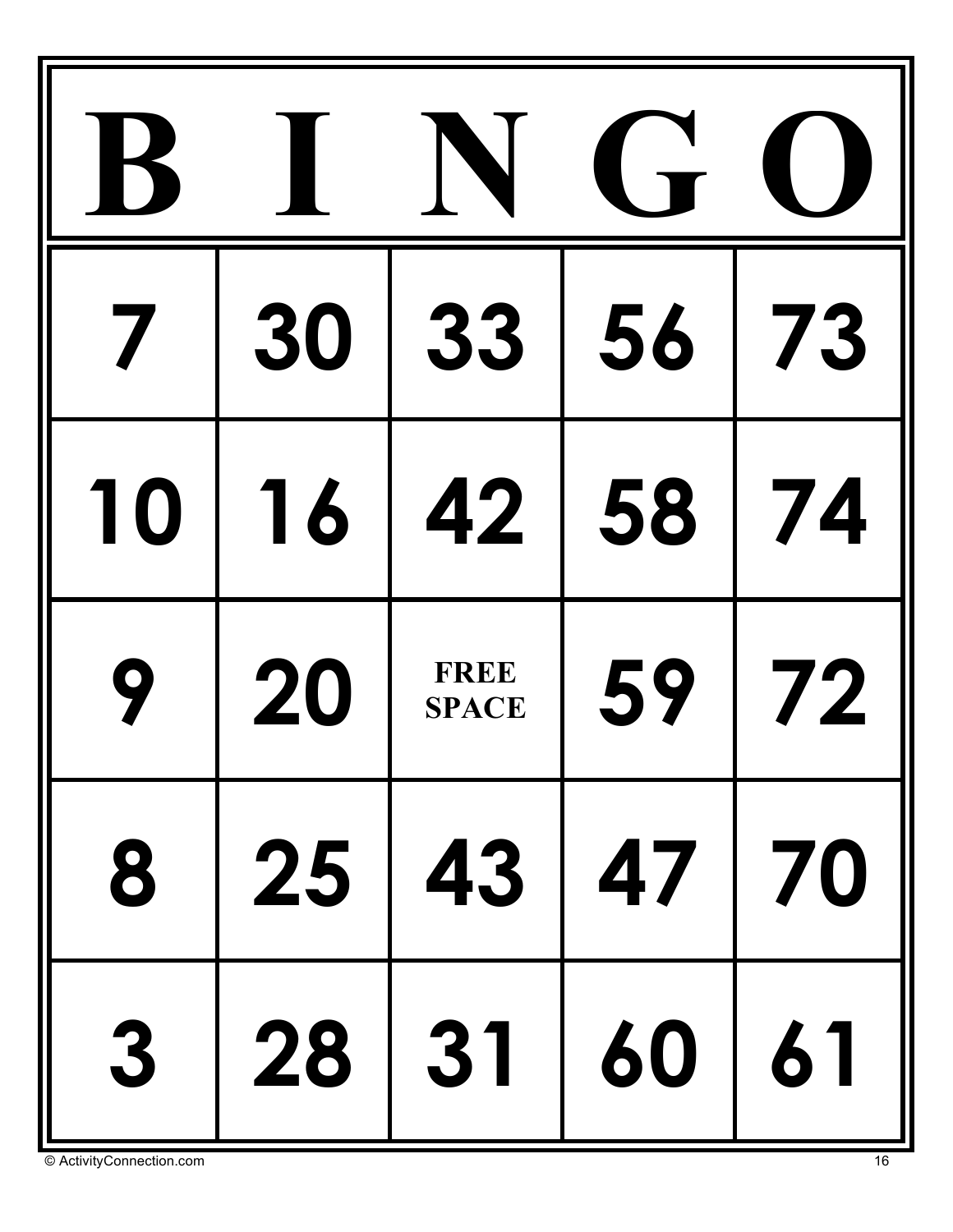|           |    |                             | $\overline{\mathbf{r}}$ |    |
|-----------|----|-----------------------------|-------------------------|----|
| 2         | 26 | 40                          | 48                      | 62 |
| 10        | 22 | 39                          | <b>47</b>               | 65 |
| <b>13</b> | 28 | <b>FREE</b><br><b>SPACE</b> | 56                      | 63 |
| 8         | 19 | 43                          | $\vert 51$              | 68 |
| 5         | 24 | 34                          | 59                      | 66 |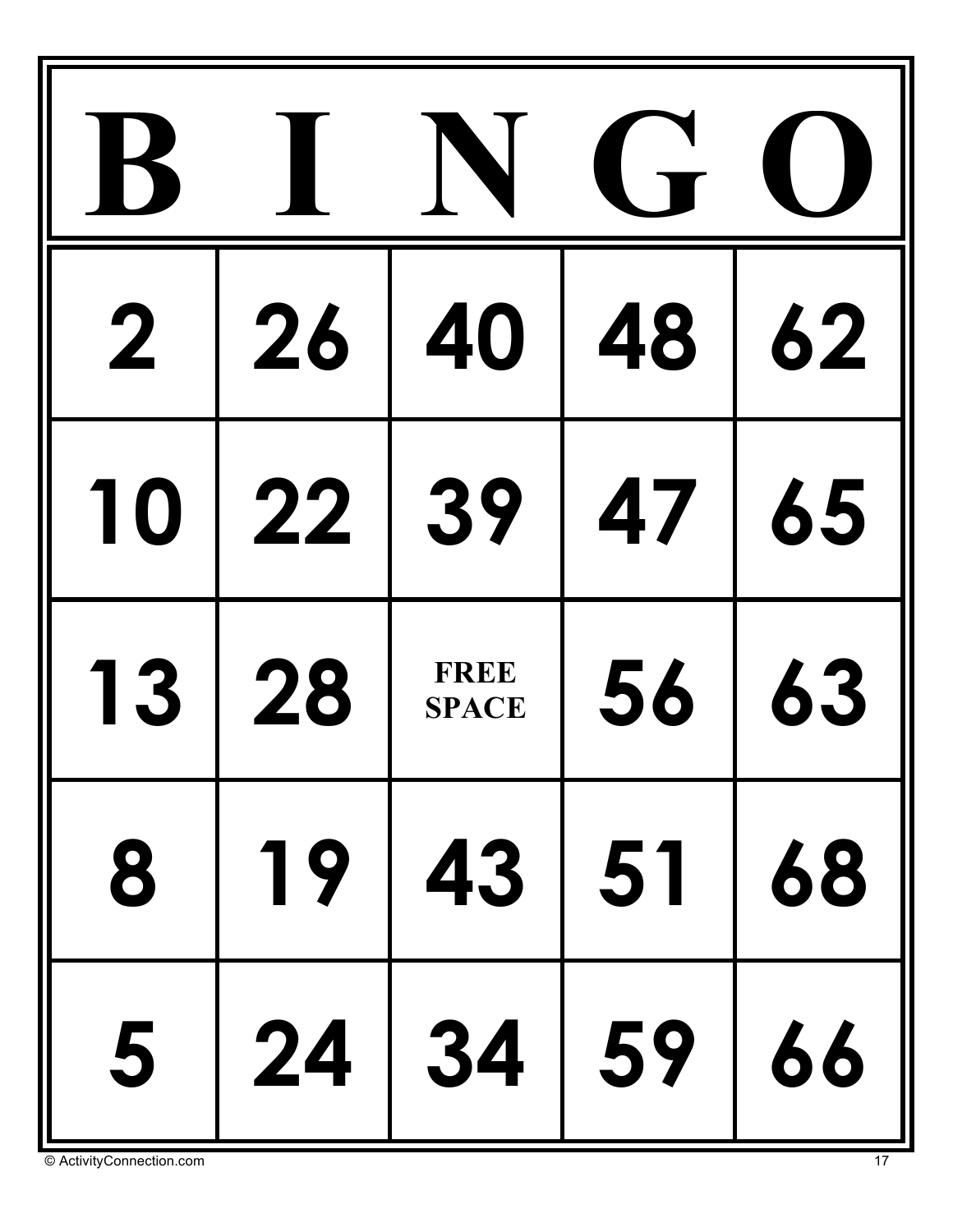| 6  | 27 | 31                          | 58 | 67 |
|----|----|-----------------------------|----|----|
| 14 | 21 | 38                          | 52 | 69 |
| 10 | 25 | <b>FREE</b><br><b>SPACE</b> | 56 | 61 |
|    |    | 12 23 40 54 71              |    |    |
|    |    | 2 20 32 48 74               |    |    |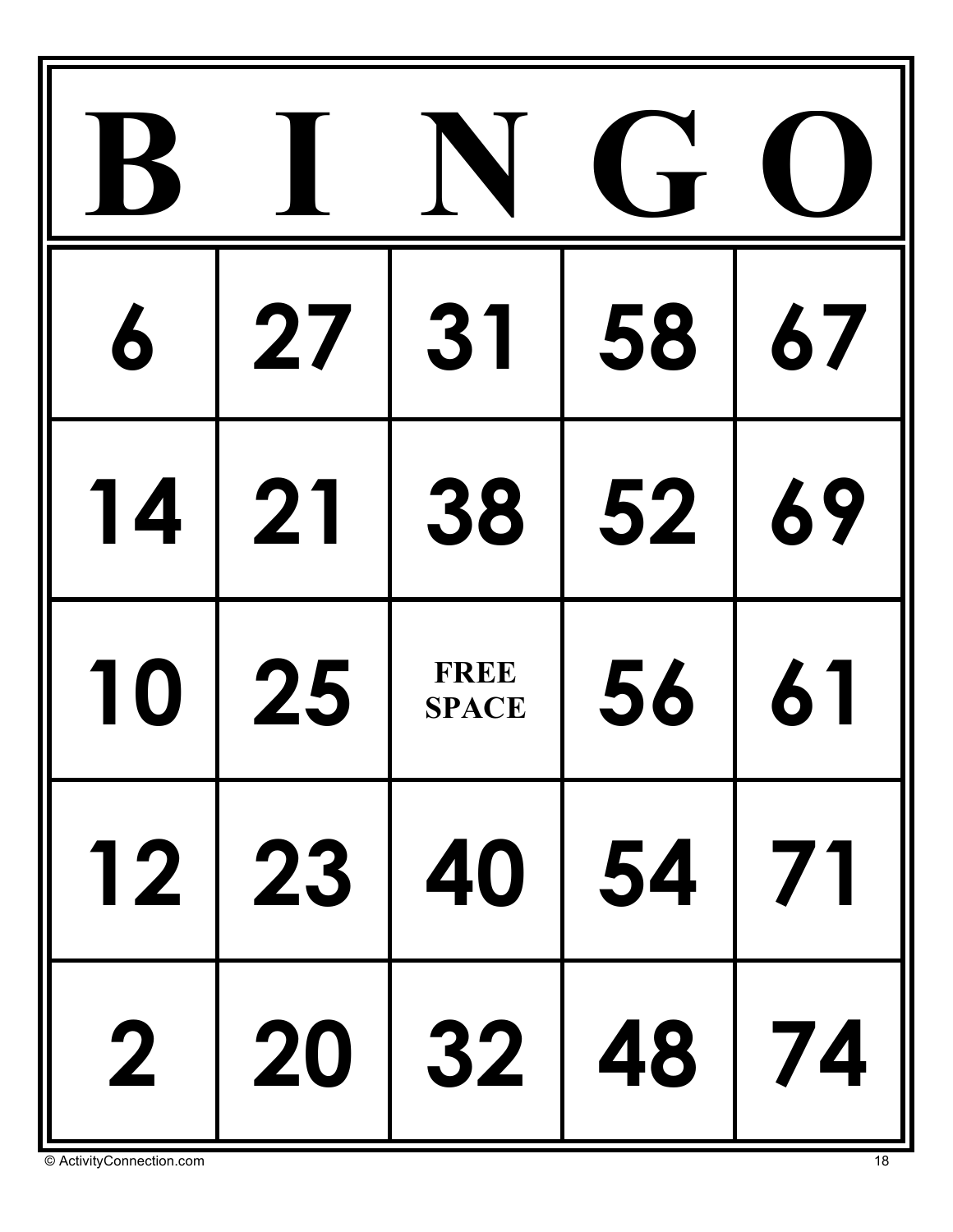| 6            | 17 | 36                          | 53       | 68 |
|--------------|----|-----------------------------|----------|----|
| <b>13</b>    | 20 | 34                          | 52       | 67 |
| 3            | 19 | <b>FREE</b><br><b>SPACE</b> | 51       |    |
| $\mathcal T$ | 29 |                             | 42 57 70 |    |
| 4            | 30 |                             | 43 58 72 |    |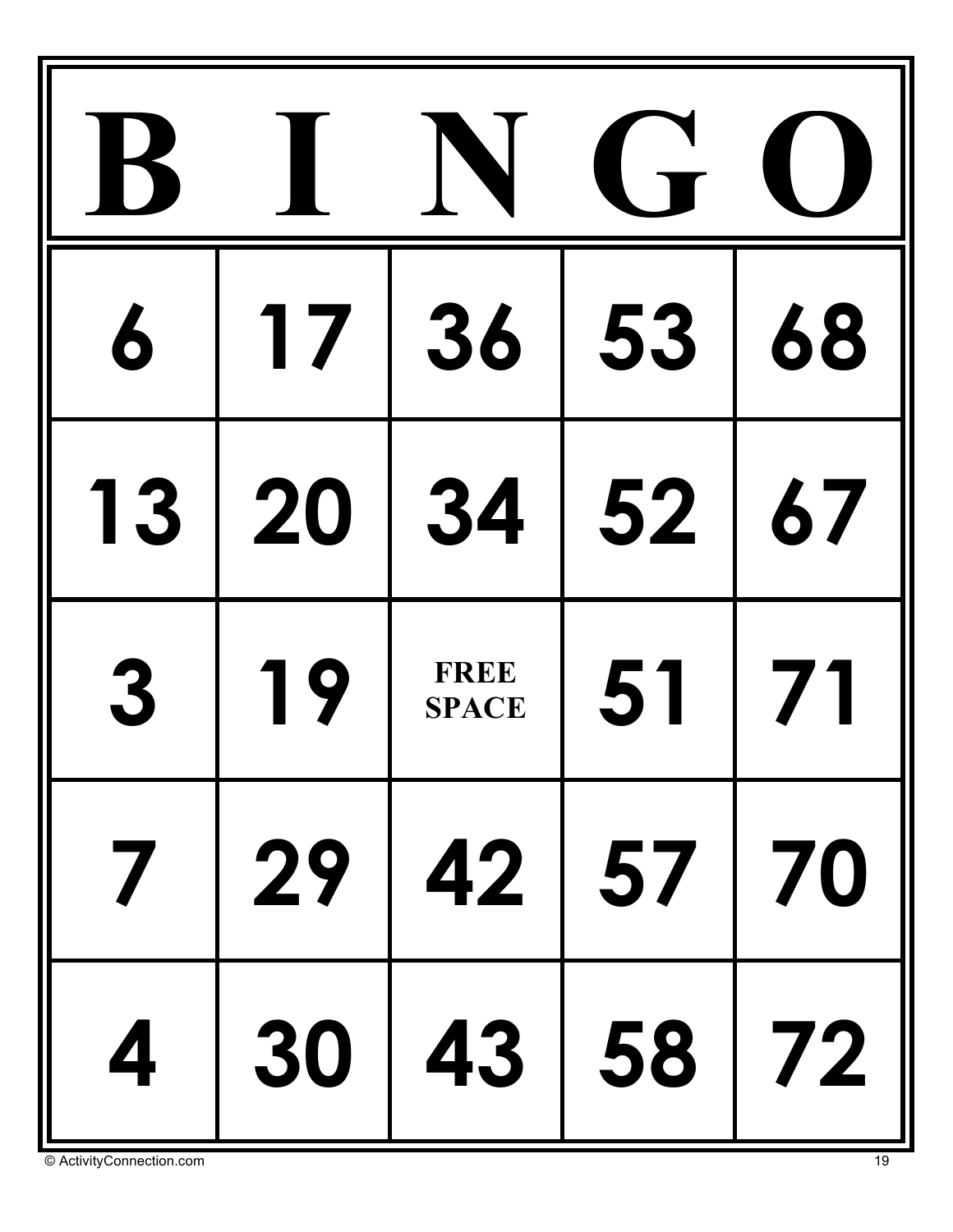| 15                      | 21 | 42                          | 49 | <b>62</b> |
|-------------------------|----|-----------------------------|----|-----------|
| 6                       | 18 | 43                          | 55 | 67        |
| 10                      | 24 | <b>FREE</b><br><b>SPACE</b> | 59 | 65        |
|                         |    | 12 28 45 52 69              |    |           |
| $\overline{\mathbf{2}}$ |    | 31   48                     |    | 71        |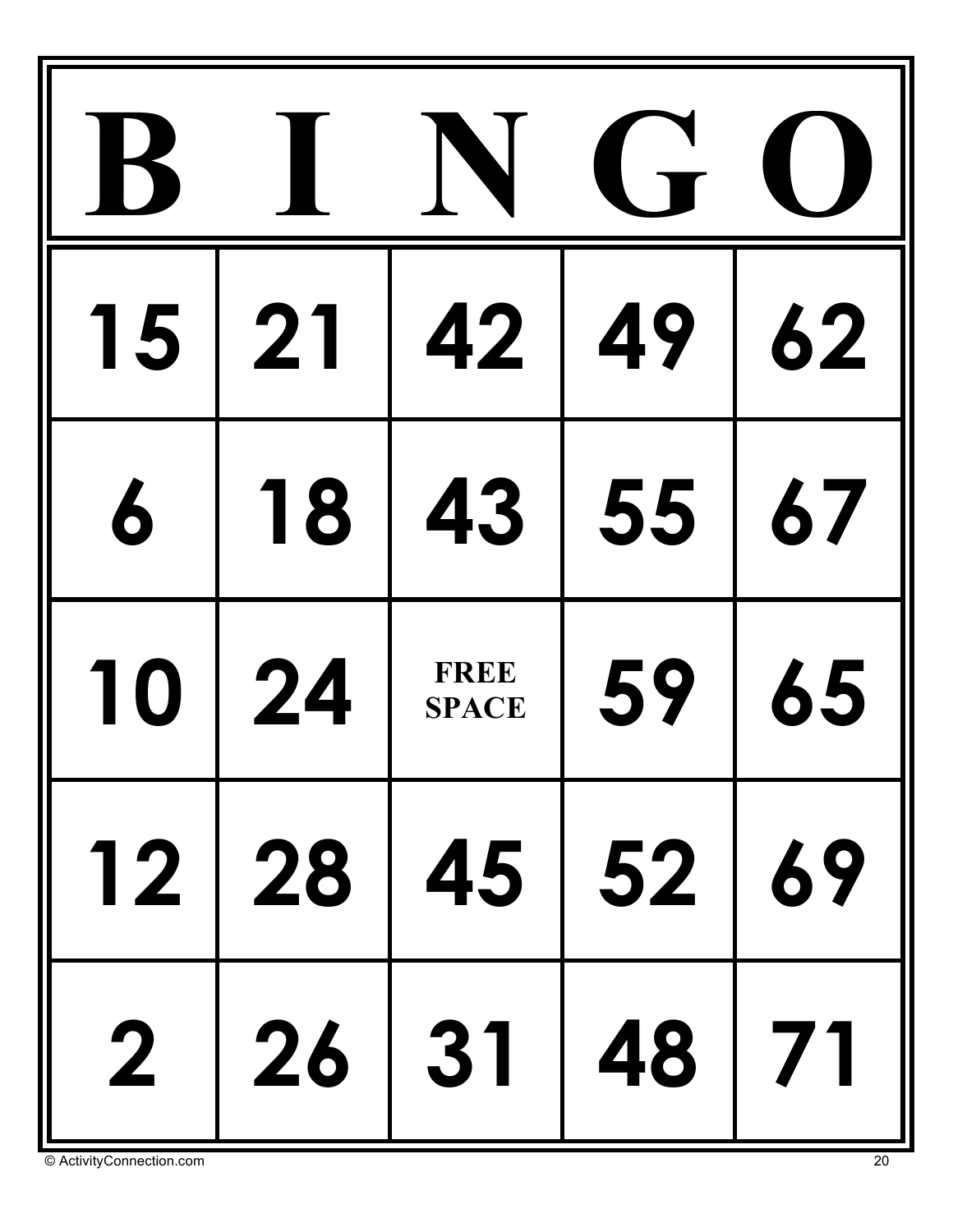|    | 23           | 32                          | 53    | 70 |
|----|--------------|-----------------------------|-------|----|
| 12 | 18           | 44                          | 51    | 67 |
| 3  | 25           | <b>FREE</b><br><b>SPACE</b> | 56    | 75 |
|    |              | 13   17   43   49   69      |       |    |
|    | $15 \mid 21$ |                             | 42 59 | 63 |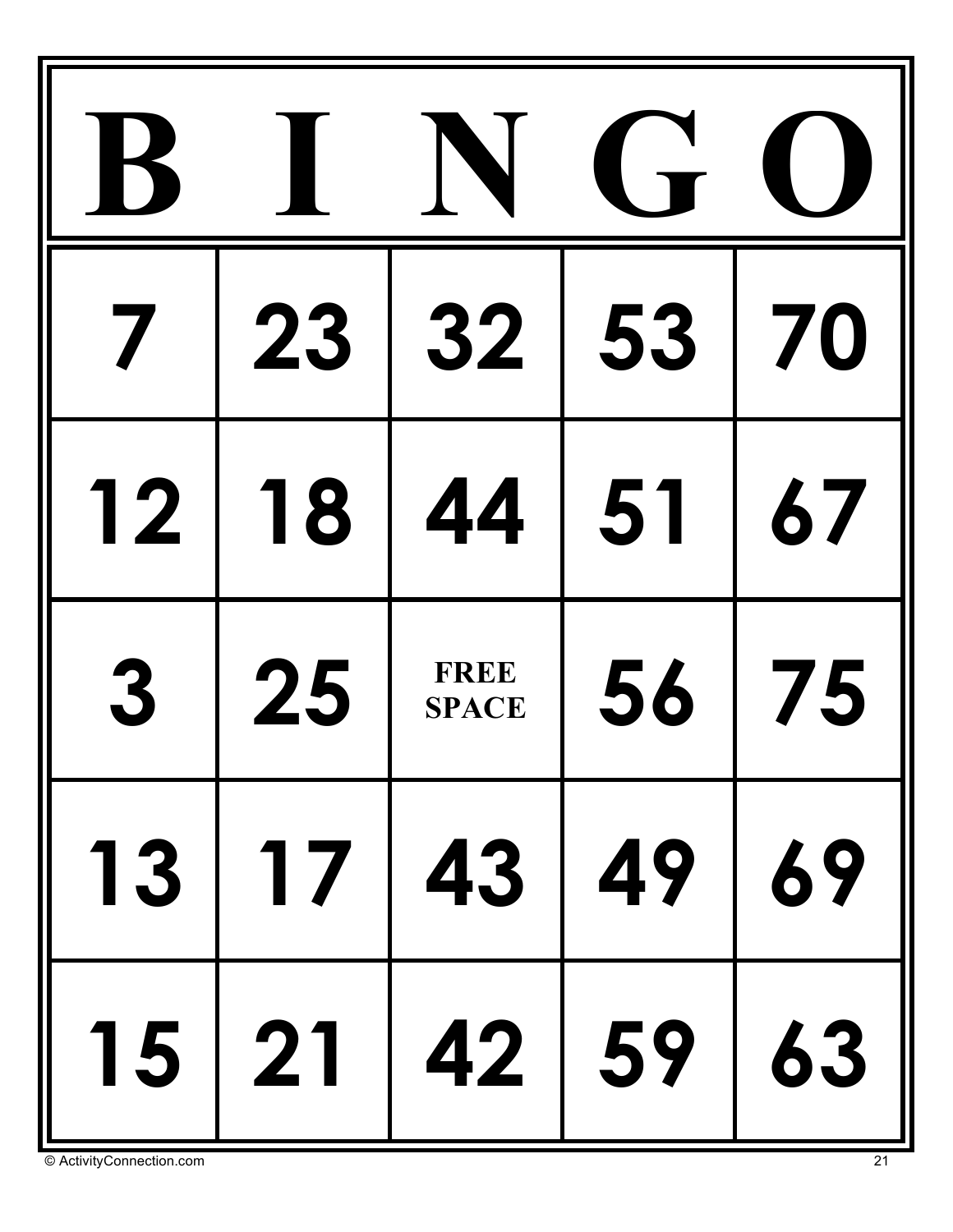|   | 18 | 31                          | 52 |    |
|---|----|-----------------------------|----|----|
|   | 19 | 40                          | 46 | 70 |
|   | 29 | <b>FREE</b><br><b>SPACE</b> | 55 | 72 |
|   |    | 13 16 42 49 67              |    |    |
| 5 |    | 27 38 58 64                 |    |    |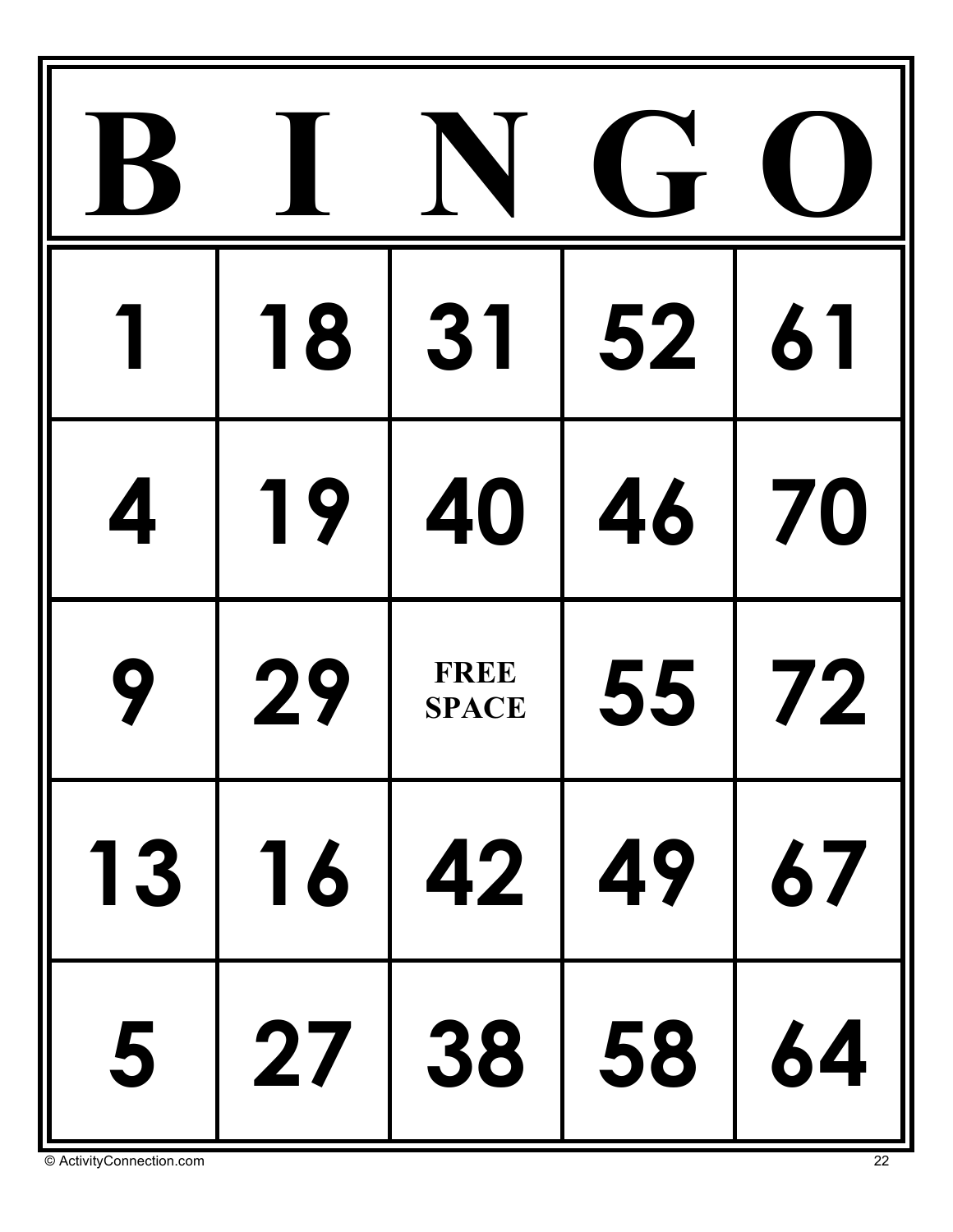| Q  | 28 | <b>32</b>                   | 54         | <b>63</b> |
|----|----|-----------------------------|------------|-----------|
|    | 20 | 36                          | 53         | 68        |
|    | 30 | <b>FREE</b><br><b>SPACE</b> | 49         | 66        |
| 13 | 19 | 40                          | 58 70      |           |
| 8  | 29 | 35                          | $\vert 55$ | 64        |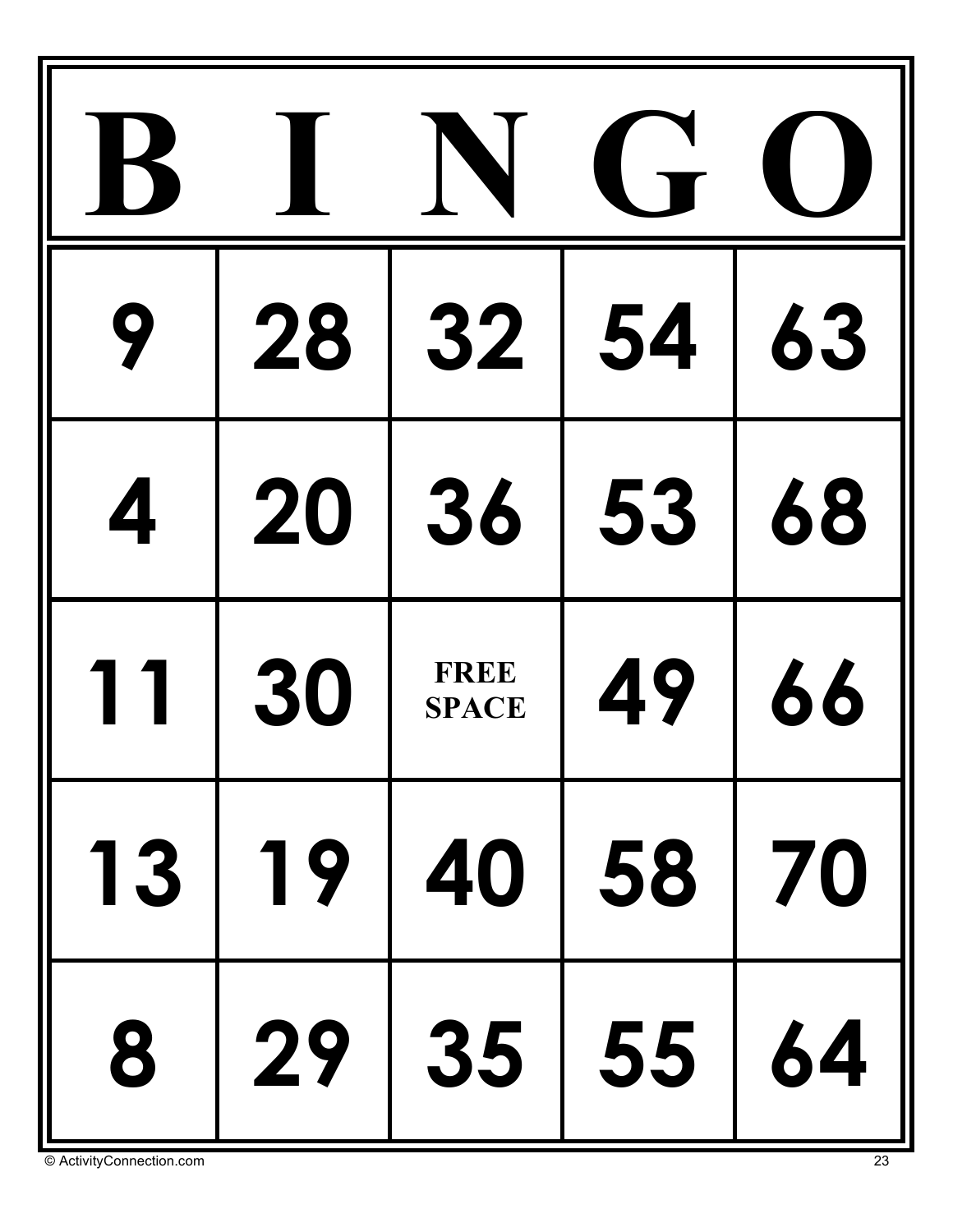|                         |              |                             | $\blacksquare$ |           |
|-------------------------|--------------|-----------------------------|----------------|-----------|
| 15                      | 20           | 40                          | 46             | 75        |
|                         | 16           | 45                          | 47             | 68        |
|                         | 30           | <b>FREE</b><br><b>SPACE</b> | 52             | <b>67</b> |
| 13                      | 19           | 41                          |                | 69        |
| $\overline{\mathbf{2}}$ | $\boxed{27}$ | 31                          | 50 70          |           |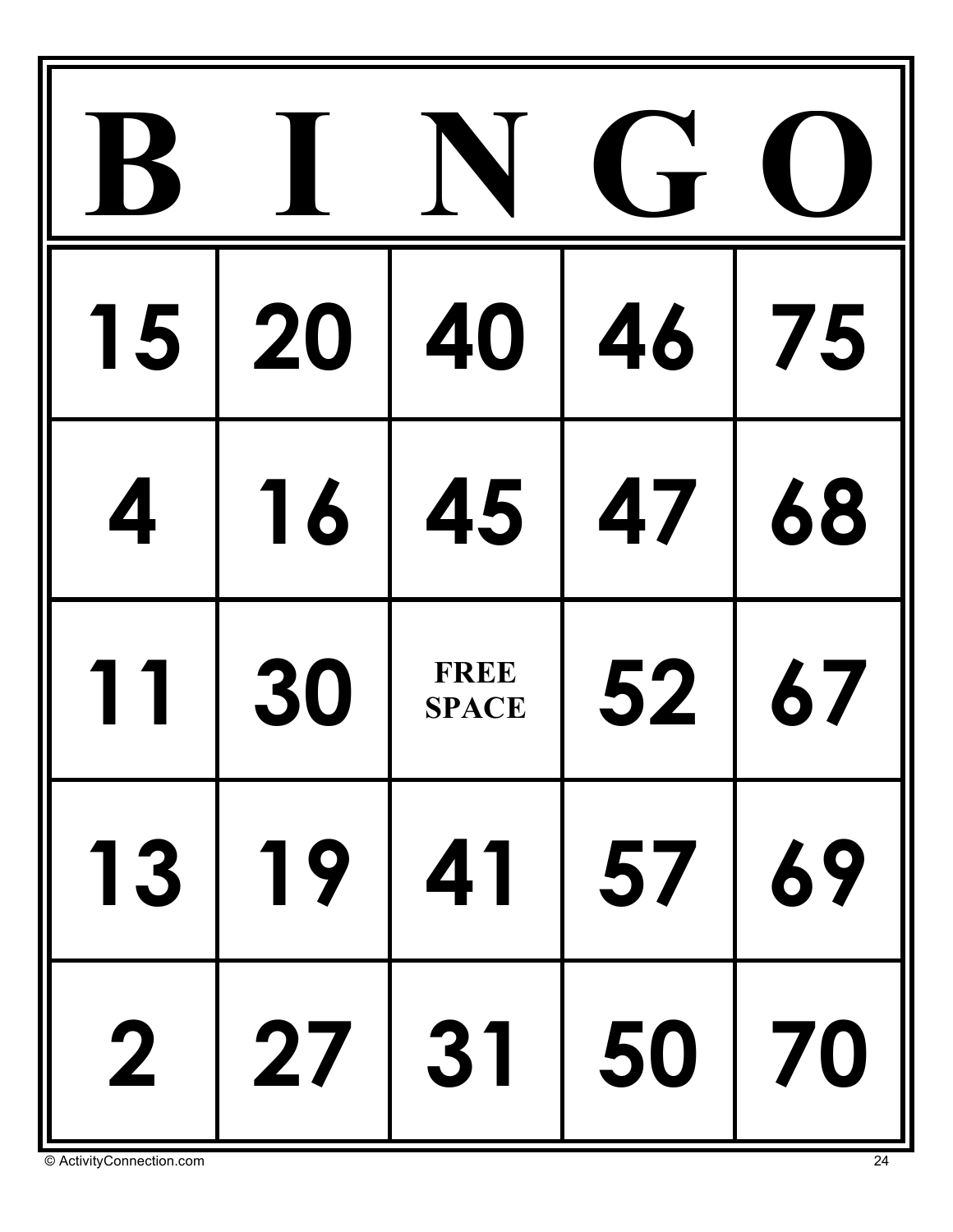|    | 28 | 41                          | 48 | 72 |
|----|----|-----------------------------|----|----|
| 12 | 22 | 45                          | 57 | 69 |
| 5  | 29 | <b>FREE</b><br><b>SPACE</b> | 56 | 61 |
| 9  |    | 20   43   51   73           |    |    |
|    |    | 10   25   38   60   70      |    |    |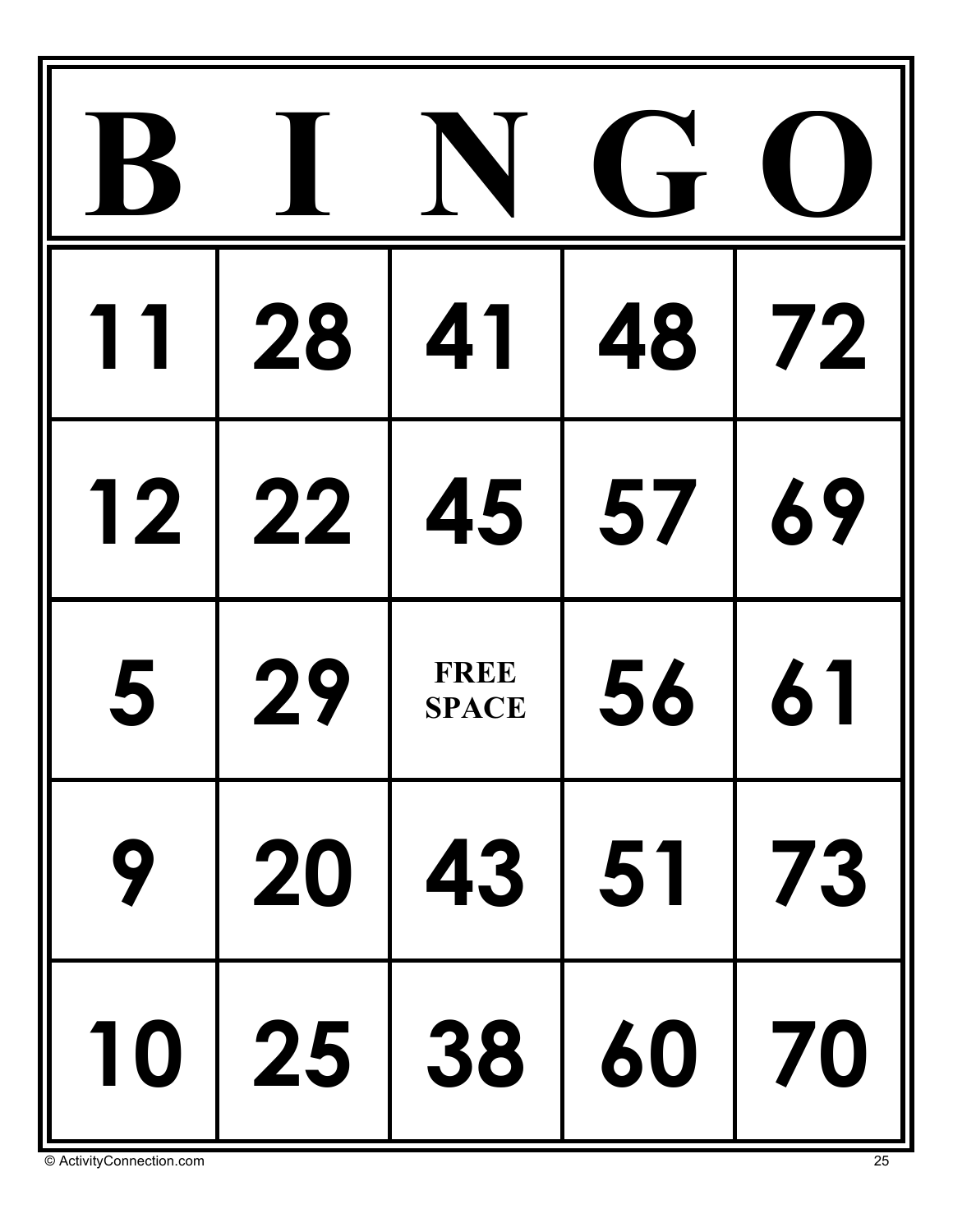| 3 | 22                      | <b>33</b>                   | 50 |    |
|---|-------------------------|-----------------------------|----|----|
| 8 | 26                      | 37                          | 47 | 66 |
|   | $\overline{\mathbf{1}}$ | <b>FREE</b><br><b>SPACE</b> | 57 | 75 |
|   |                         | 14 24 39 60 65              |    |    |
|   |                         | 5 29 36 46 72               |    |    |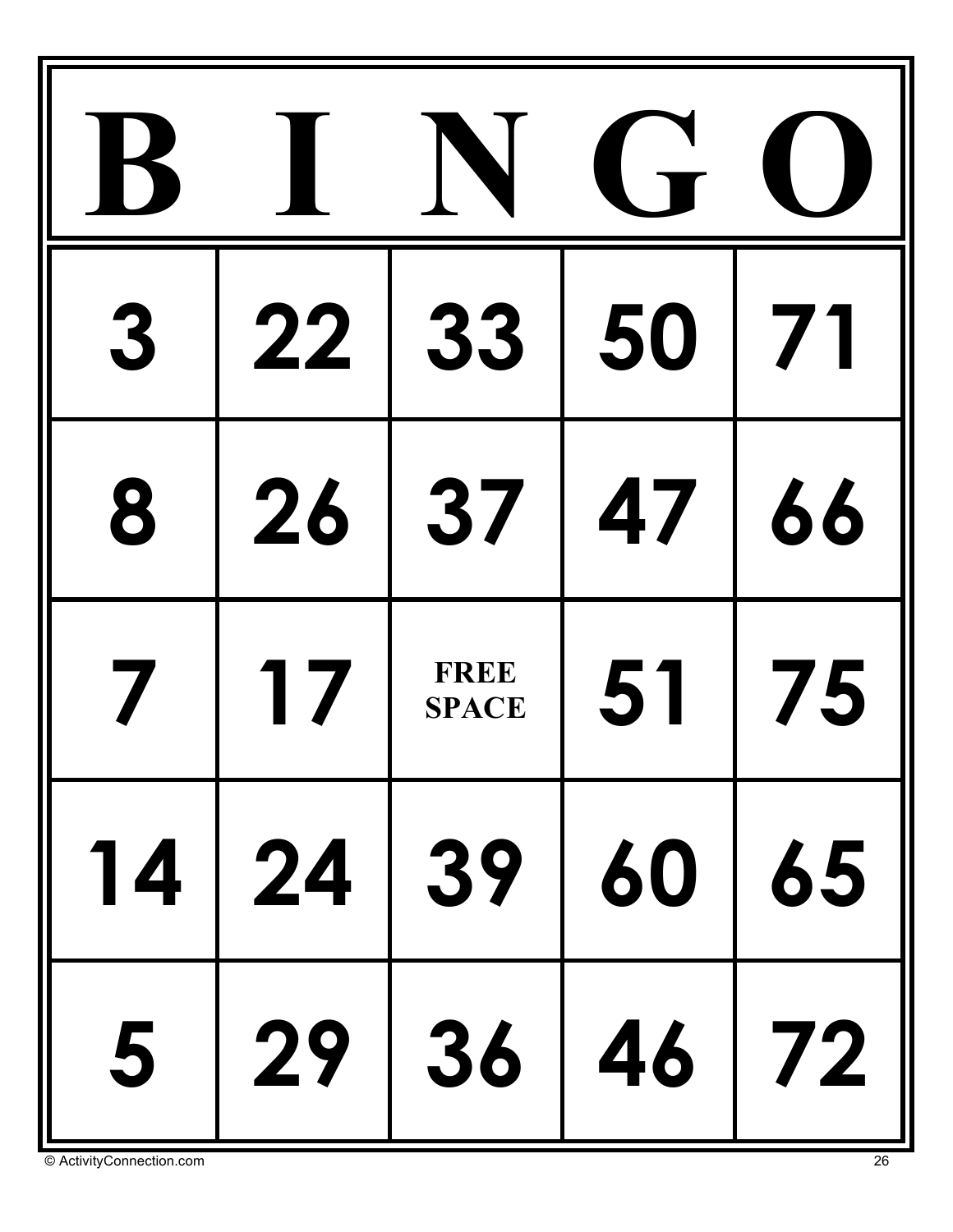| 3  | 17 | 40                          | 52 | 64 |
|----|----|-----------------------------|----|----|
| 10 | 21 | 32                          | 58 | 66 |
| 12 | 23 | <b>FREE</b><br><b>SPACE</b> | 48 |    |
|    |    | 2   24   39   54   61       |    |    |
|    |    | 14 27 34 56 75              |    |    |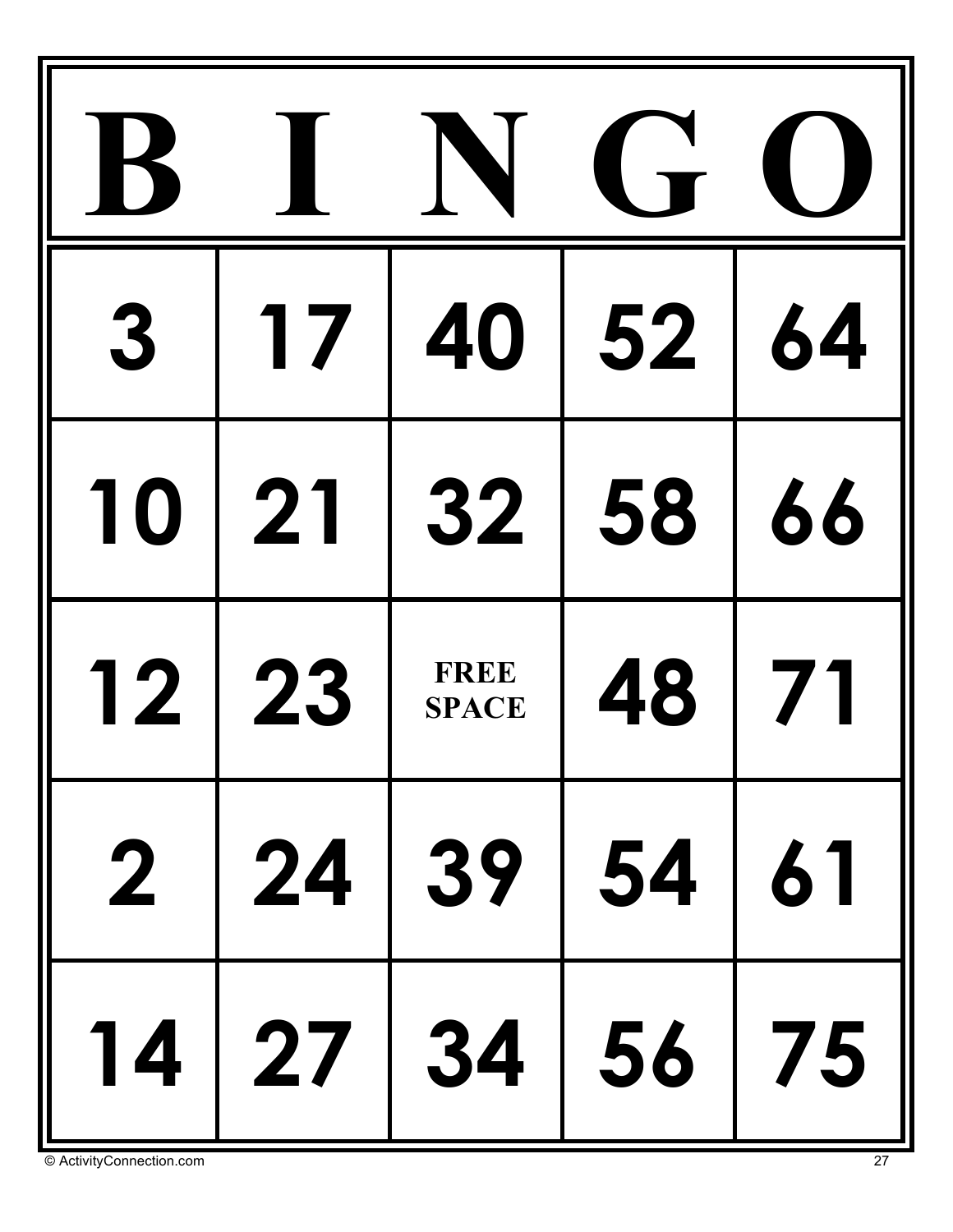| 24 | 40                          | 47 | 74                                         |
|----|-----------------------------|----|--------------------------------------------|
| 17 | 42                          | 49 | 72                                         |
| 29 | <b>FREE</b><br><b>SPACE</b> | 50 | 66                                         |
|    | 14 19 44 46                 |    | $\begin{array}{c c} \hline 67 \end{array}$ |
|    | 15 18 31 55 68              |    |                                            |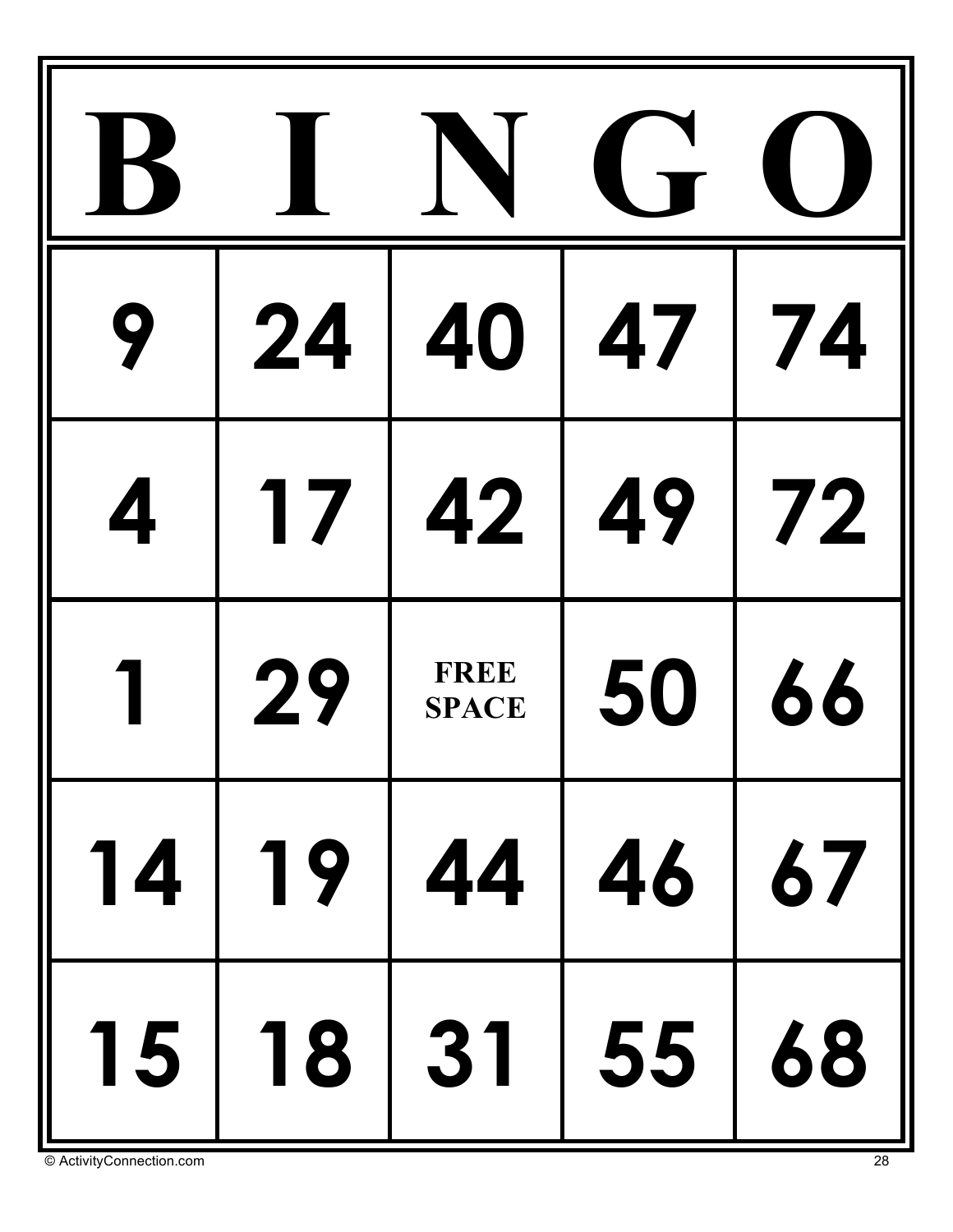| <b>13</b> | 16 | 37                          | 58 | 65 |
|-----------|----|-----------------------------|----|----|
| 10        | 25 | 39                          | 47 | 64 |
|           | 21 | <b>FREE</b><br><b>SPACE</b> | 57 | 66 |
| 8         |    | 30   33   46   73           |    |    |
| $\pmb{b}$ | 23 | $41 \mid 49$                |    | 61 |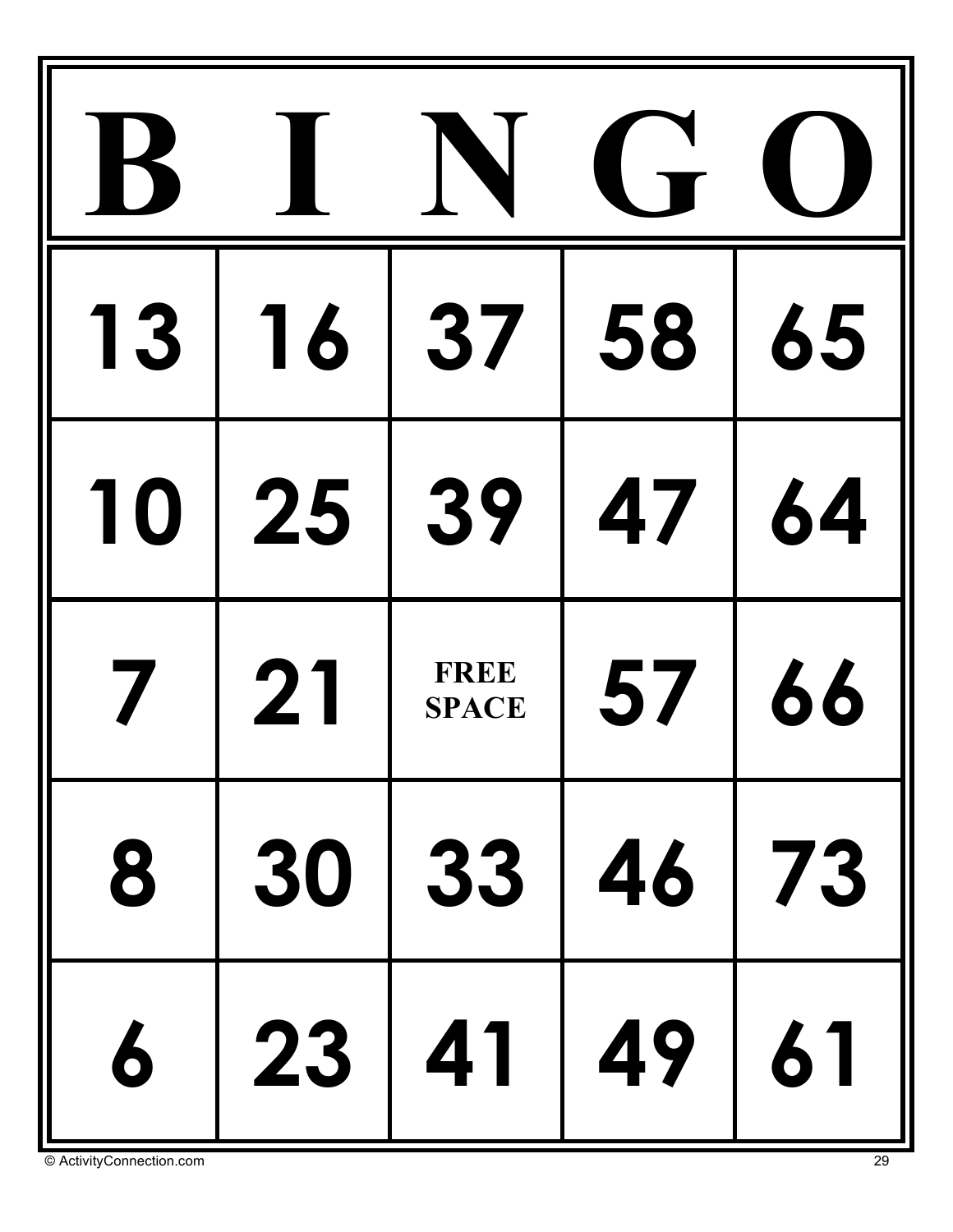|    |                 |                             | <b>I</b> - |    |
|----|-----------------|-----------------------------|------------|----|
|    | 29              | 37                          | 47         | 75 |
| 12 | 22              | 42                          | 58         | 70 |
| 2  | $\overline{17}$ | <b>FREE</b><br><b>SPACE</b> | 56         | 64 |
|    |                 | 10 20 32 51 73              |            |    |
|    |                 | 14   25   40   49           |            | 68 |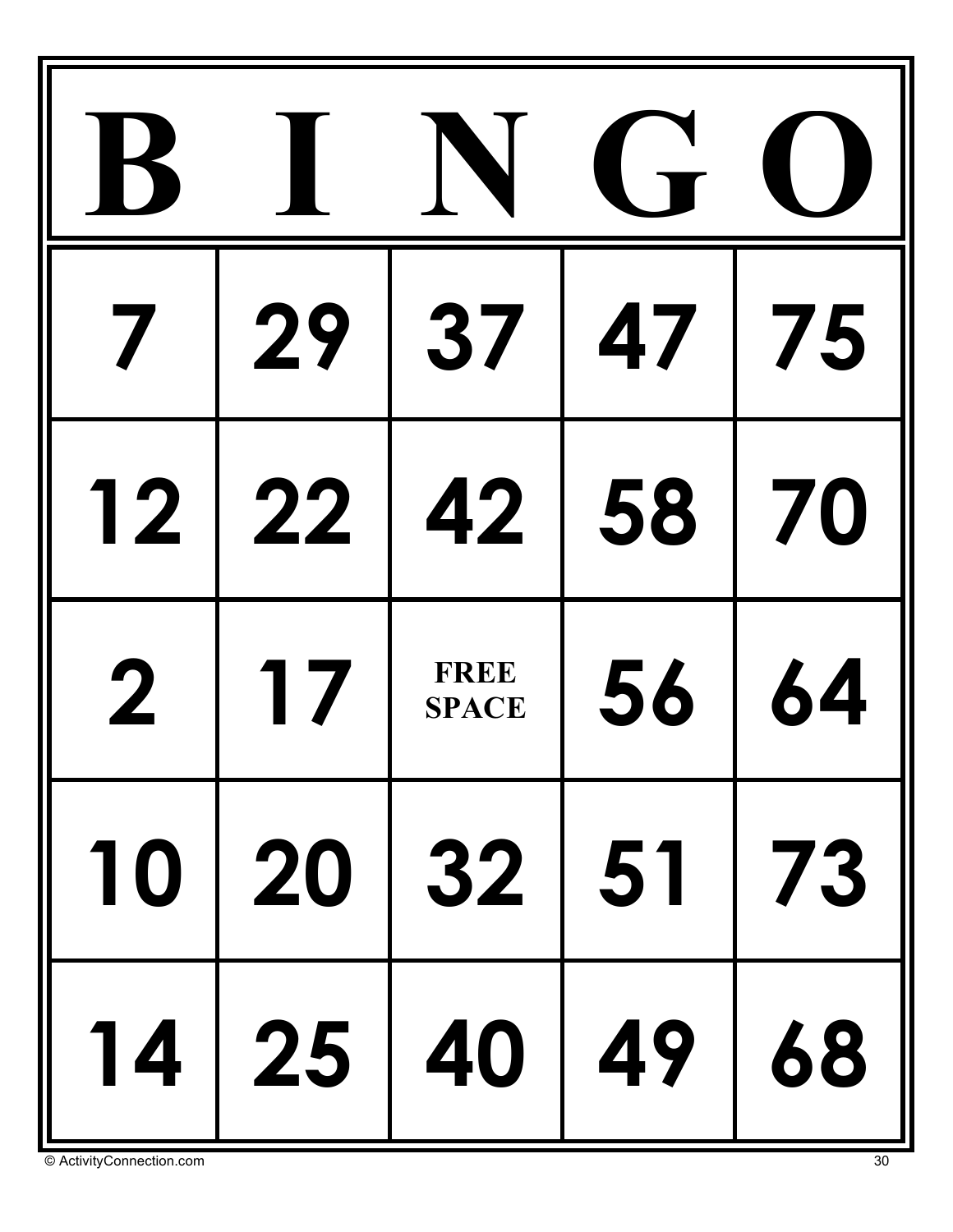|   | 24 | 40                          | 54 | 68        |
|---|----|-----------------------------|----|-----------|
|   | 27 | 33                          | 49 | 63        |
| 3 | 19 | <b>FREE</b><br><b>SPACE</b> | 57 | <b>62</b> |
|   |    | 12 30 42 46 71              |    |           |
| 8 |    | 21 39 52 69                 |    |           |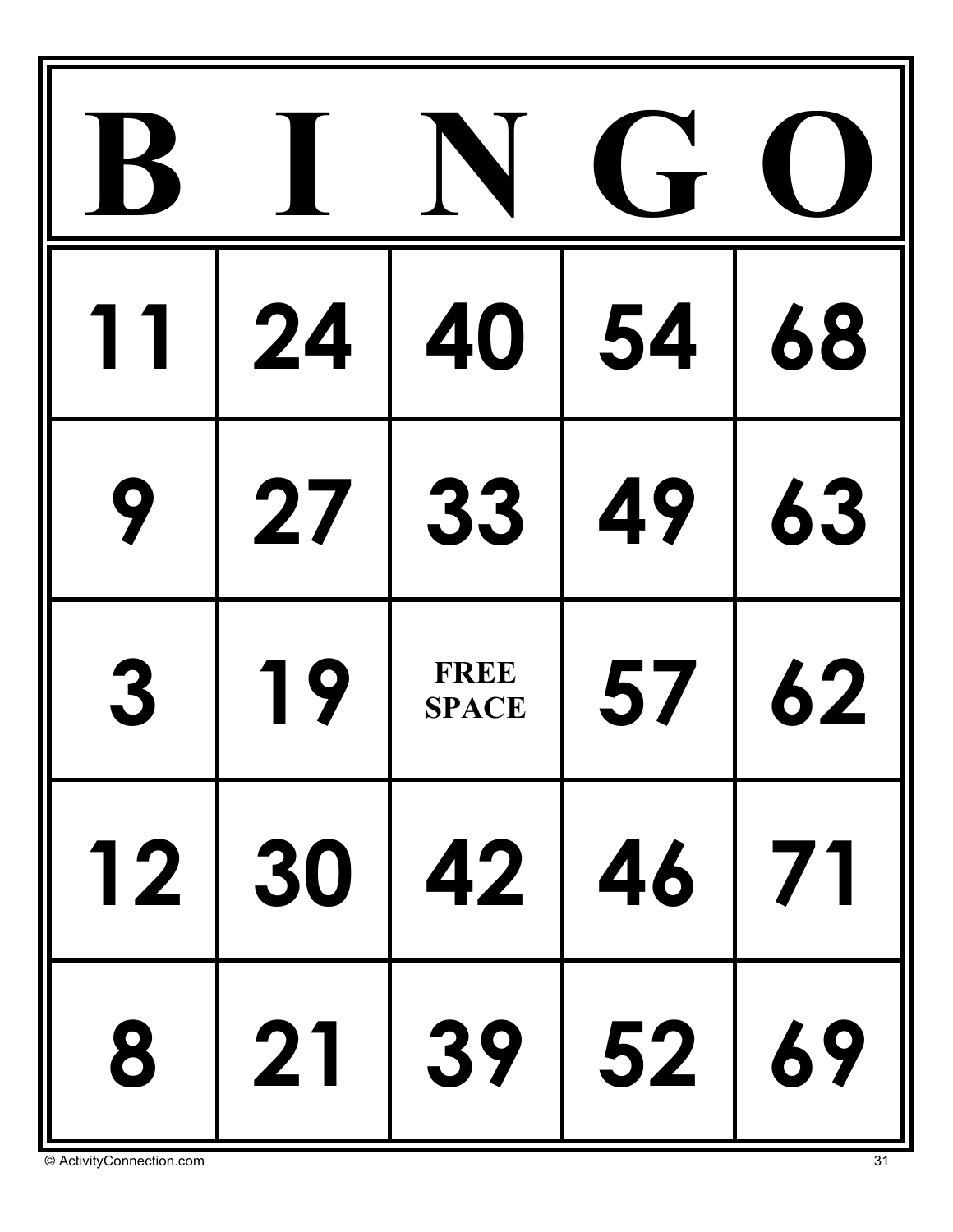| 5         | 22    | 37                          | 47           | <b>73</b> |
|-----------|-------|-----------------------------|--------------|-----------|
| <b>14</b> | 29    | <b>32</b>                   | 55           | 67        |
|           | 17    | <b>FREE</b><br><b>SPACE</b> | 50           | 70        |
|           | 7 26  |                             | 31   48   61 |           |
|           | 10 20 |                             | 44   53      | 65        |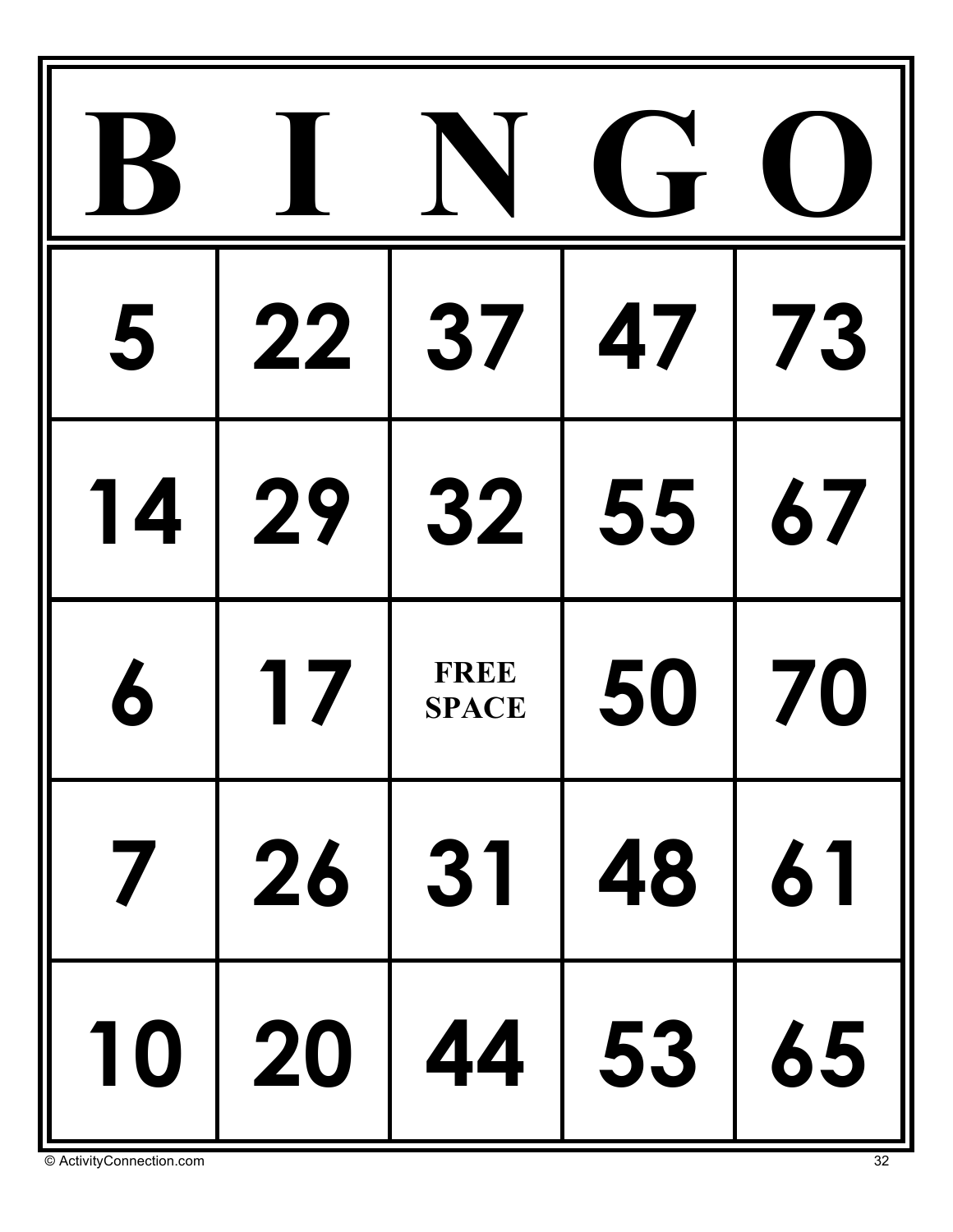|    |    |                             | $\blacksquare$                                    |    |
|----|----|-----------------------------|---------------------------------------------------|----|
| 2  | 18 | 43                          | 59                                                | 66 |
| 13 | 26 | 36                          | 48                                                | 72 |
|    | 29 | <b>FREE</b><br><b>SPACE</b> | 60                                                | 74 |
| 10 |    | 34                          | $\begin{array}{ c c c }\n\hline\n53\n\end{array}$ | 65 |
|    | 25 | 39                          | 52                                                | 68 |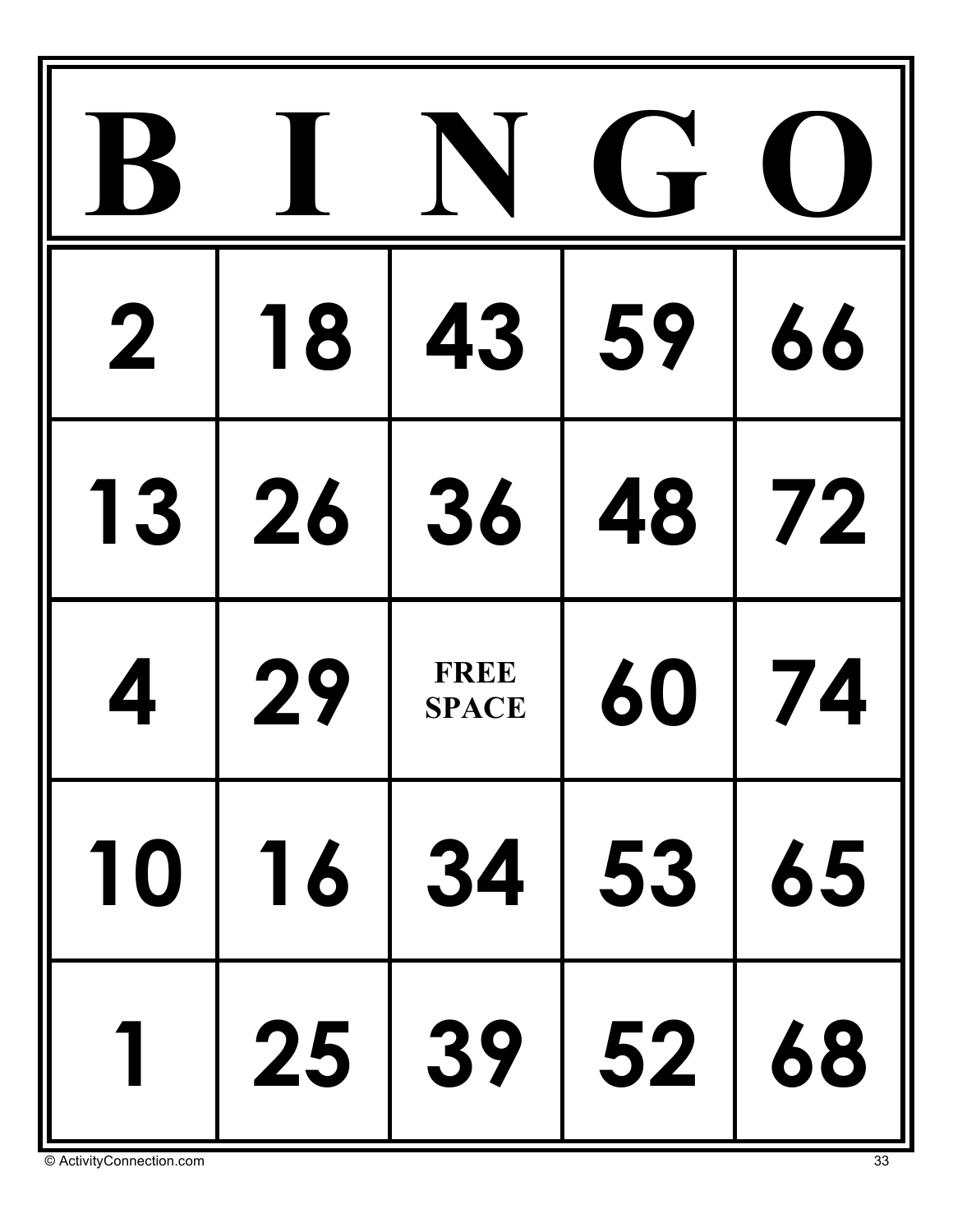| 15 | 23 | 38                          | 51 | 69        |
|----|----|-----------------------------|----|-----------|
|    | 17 | <b>43</b>                   | 49 | 70        |
|    | 28 | <b>FREE</b><br><b>SPACE</b> | 58 | <b>63</b> |
|    |    | 12 25 35 54 61              |    |           |
| 9  |    | 19 32 56 74                 |    |           |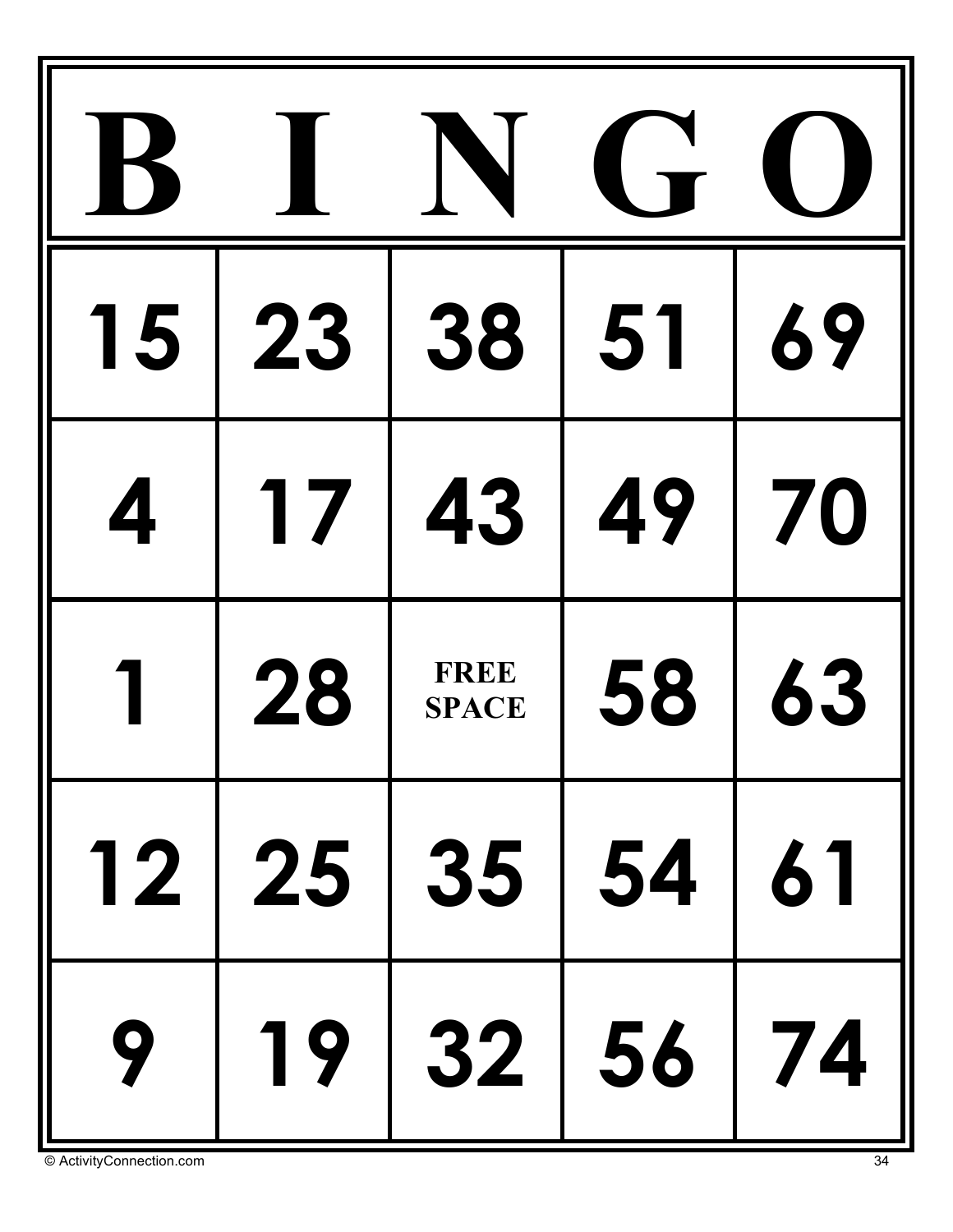|    | 22 | 37                          | 57 | <b>73</b> |
|----|----|-----------------------------|----|-----------|
| 13 | 18 | 45                          | 60 | 66        |
| 3  | 27 | <b>FREE</b><br><b>SPACE</b> | 48 | 68        |
|    |    | 11   16   38   46   71      |    |           |
| 6  |    | 21 33 51 74                 |    |           |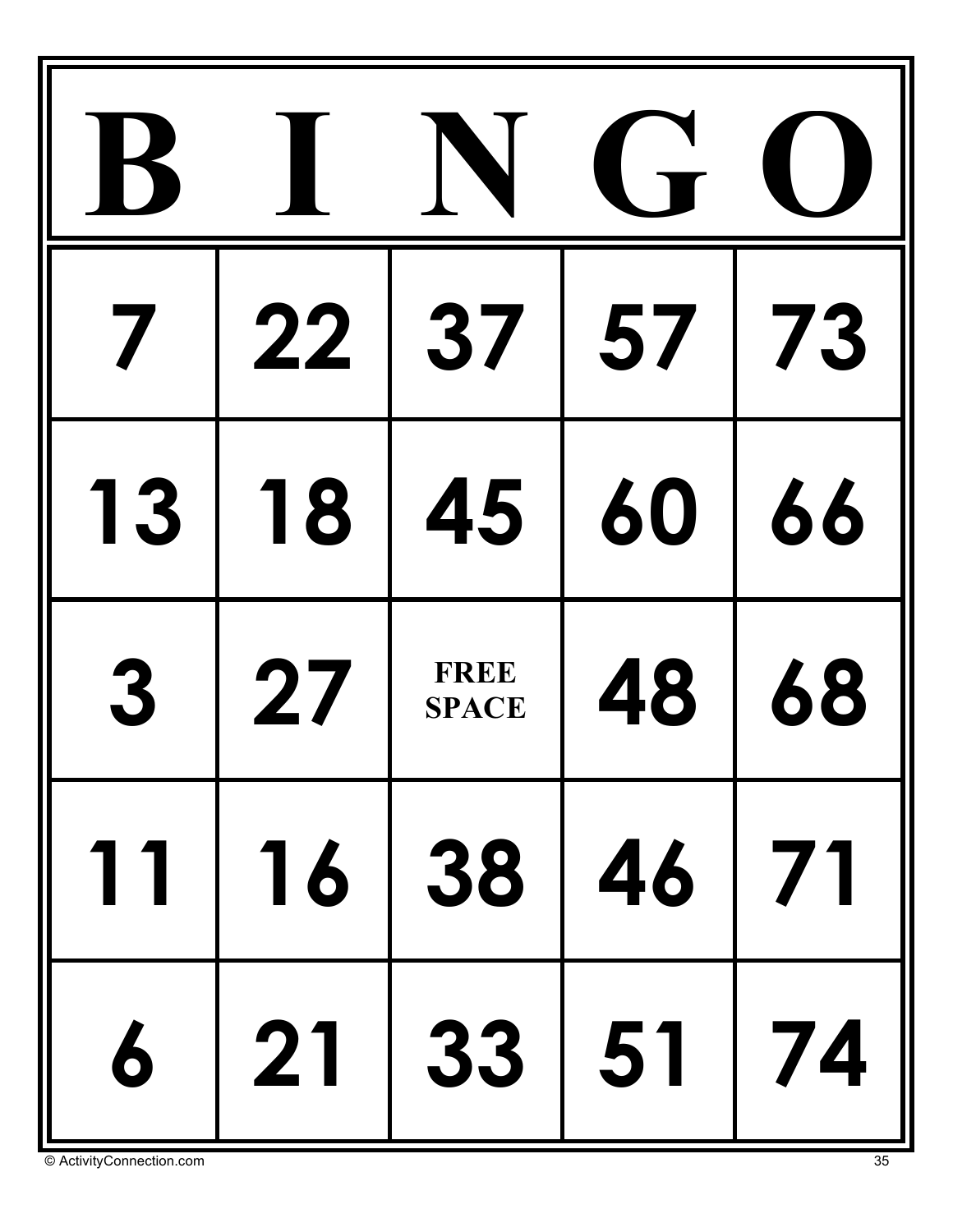| <u>  4</u>              | 24 | 41                          | 59 | 64 |
|-------------------------|----|-----------------------------|----|----|
| 8                       | 30 | 44                          | 47 | 75 |
|                         | 25 | <b>FREE</b><br><b>SPACE</b> | 50 | 69 |
| $\overline{\mathbf{2}}$ | 19 | 39                          | 49 | 62 |
| 15                      | 22 | 35 56                       |    | 70 |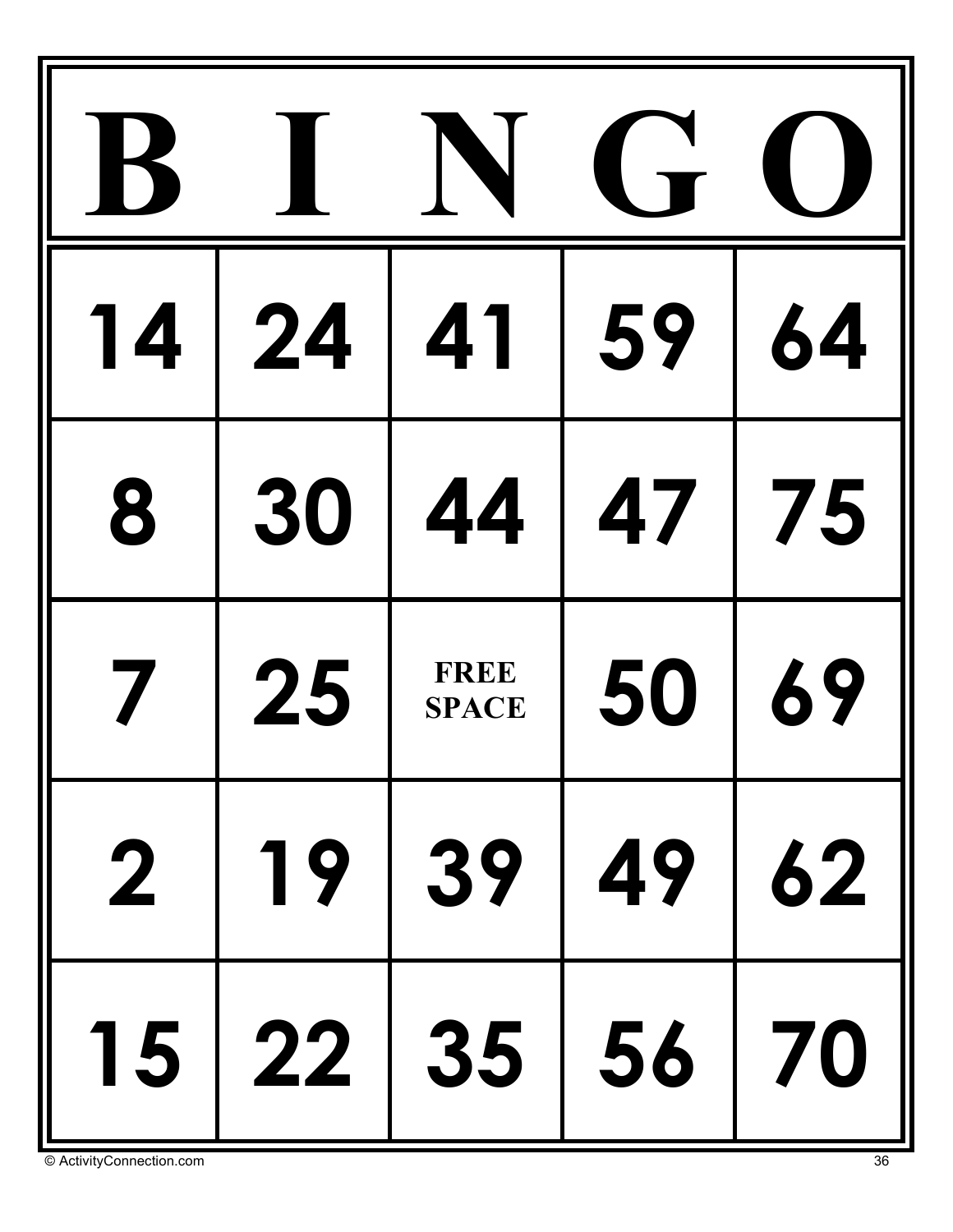| 5              | 26 | 36                          | 55 | 67 |
|----------------|----|-----------------------------|----|----|
|                | 29 | 31                          | 51 | 72 |
|                | 20 | <b>FREE</b><br><b>SPACE</b> | 54 | 65 |
|                |    | 10 18 42 47 62              |    |    |
| $\overline{2}$ |    | 25 37 59 71                 |    |    |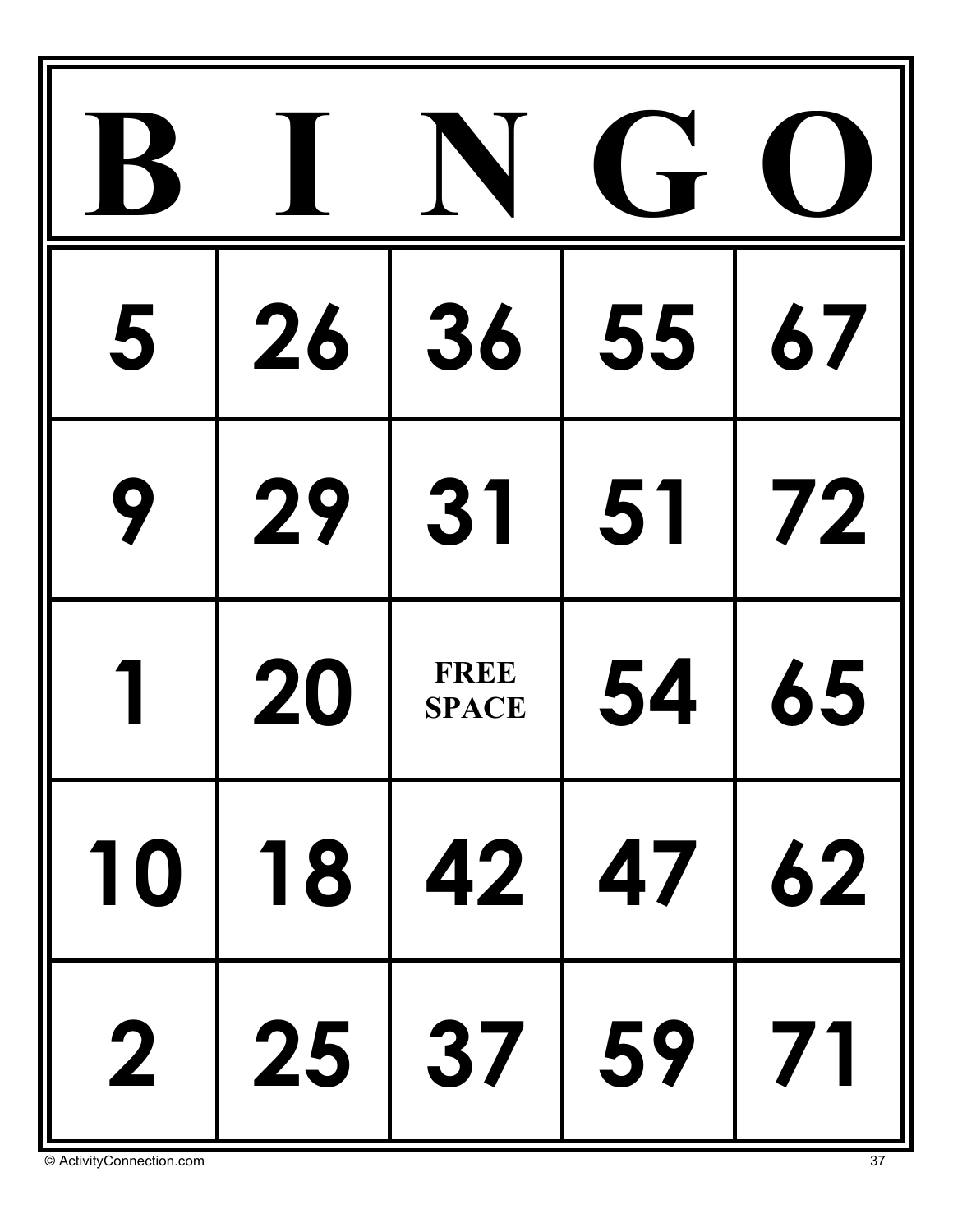|           | 21    | 34                          | 53    |    |
|-----------|-------|-----------------------------|-------|----|
| <b>13</b> | 26    | 31                          | 58    | 65 |
| 8         | 19    | <b>FREE</b><br><b>SPACE</b> | 49    | 74 |
| 5         |       | 28   40   57   68           |       |    |
|           | 12 23 |                             | 38 52 | 61 |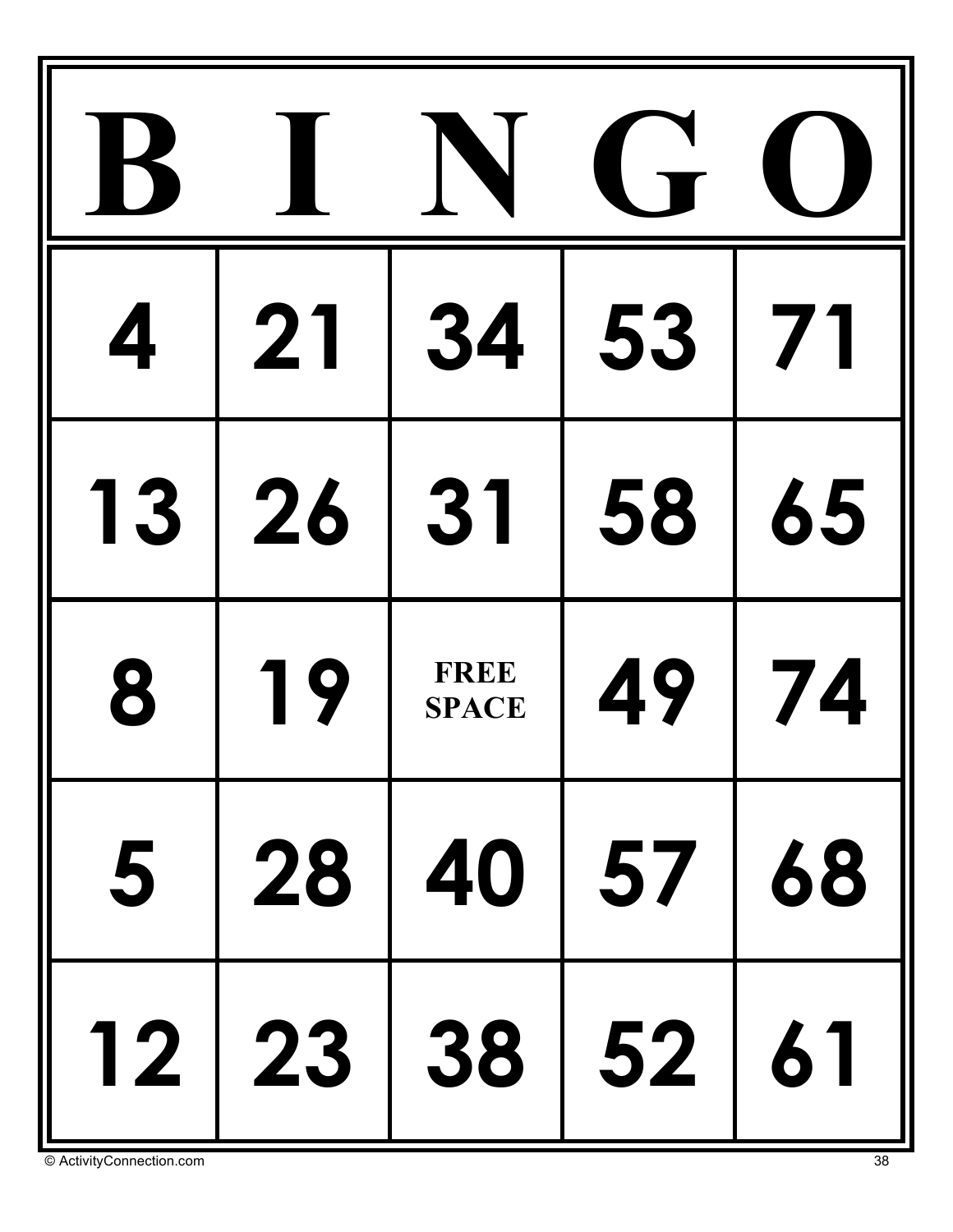|                |    |                             | $\blacksquare$ |    |
|----------------|----|-----------------------------|----------------|----|
|                | 24 | 36                          | 59             | 73 |
| 14             | 30 | 33                          | 48             | 67 |
| 3              | 21 | <b>FREE</b><br><b>SPACE</b> | 47             | 64 |
| $\overline{6}$ |    | 16 40 50 75                 |                |    |
|                |    | 15   29   32   58   72      |                |    |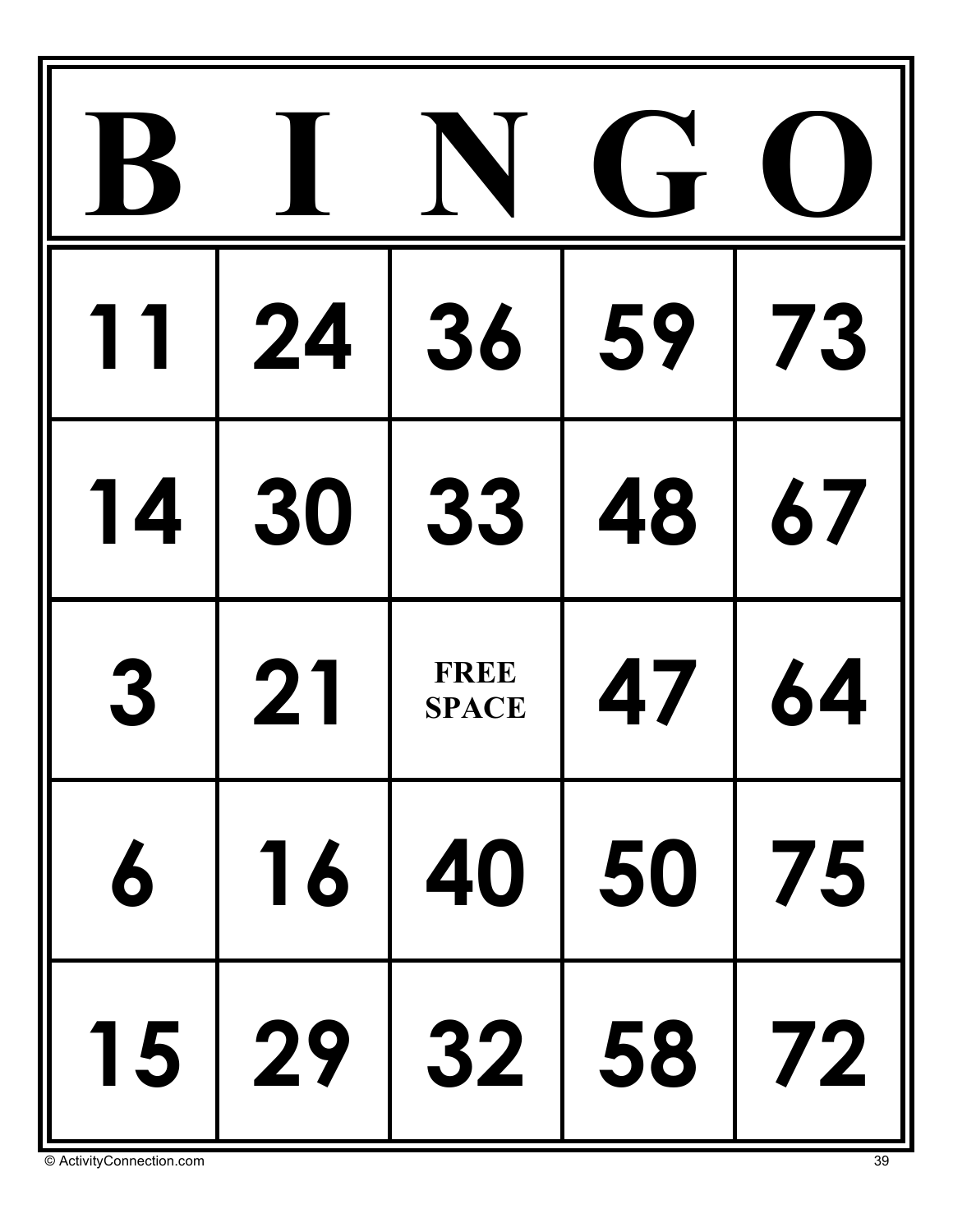|                         | 29 | 41                          | 54      | <b>73</b> |
|-------------------------|----|-----------------------------|---------|-----------|
| 2                       | 24 | 31                          | 53      | 75        |
| 10                      | 17 | <b>FREE</b><br><b>SPACE</b> | 46      | 68        |
| $14$                    | 23 |                             | 45   59 | 63        |
| $\overline{\mathbf{3}}$ | 25 | 36                          | 49      | 66        |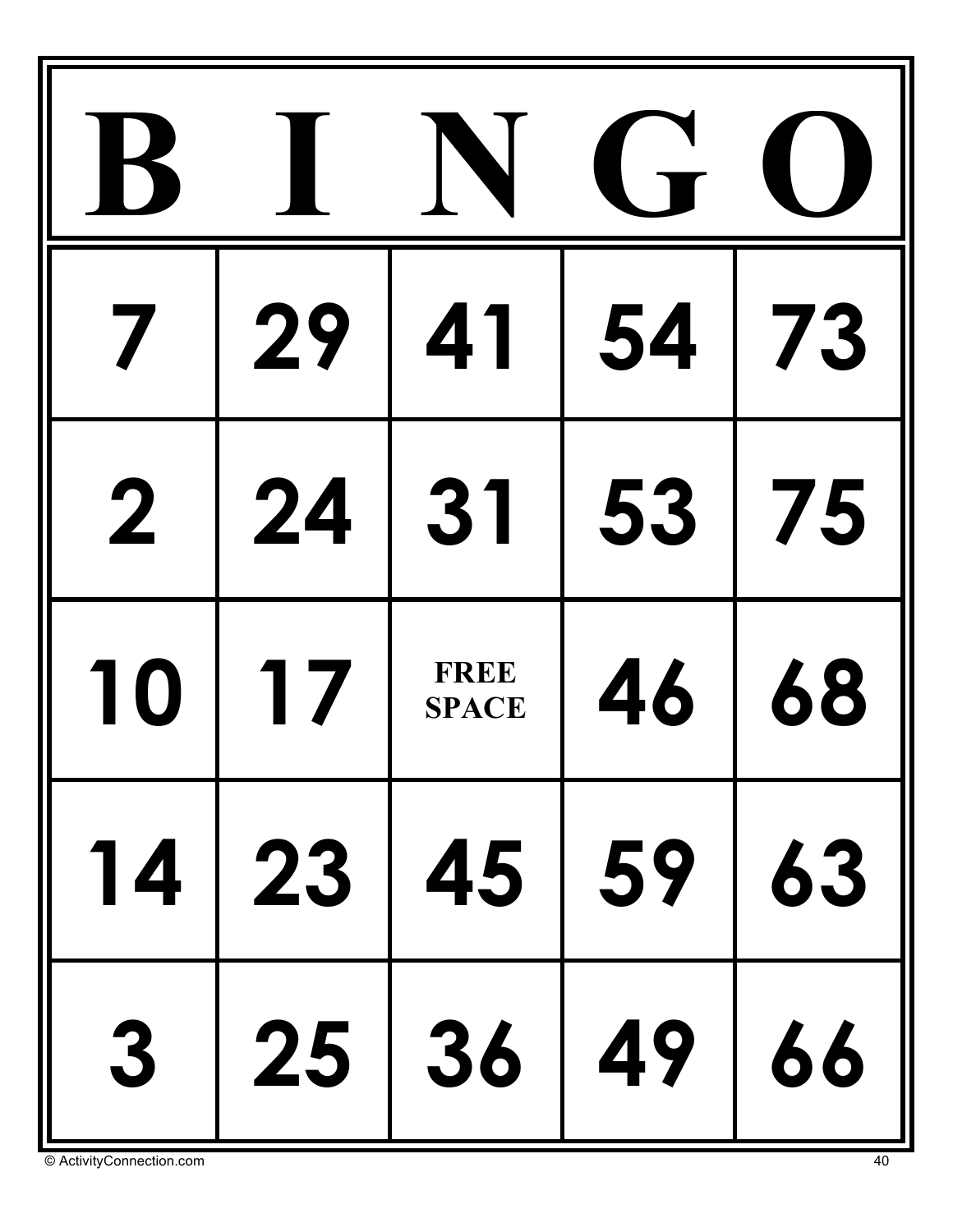| 8  | 20 | 35                          | 56 | 65 |
|----|----|-----------------------------|----|----|
| 15 | 27 | 39                          | 55 | 64 |
|    | 18 | <b>FREE</b><br><b>SPACE</b> | 60 | 72 |
|    |    | 12 16 34 57 61              |    |    |
|    |    | 7   25   44   46   67       |    |    |

© ActivityConnection.com 41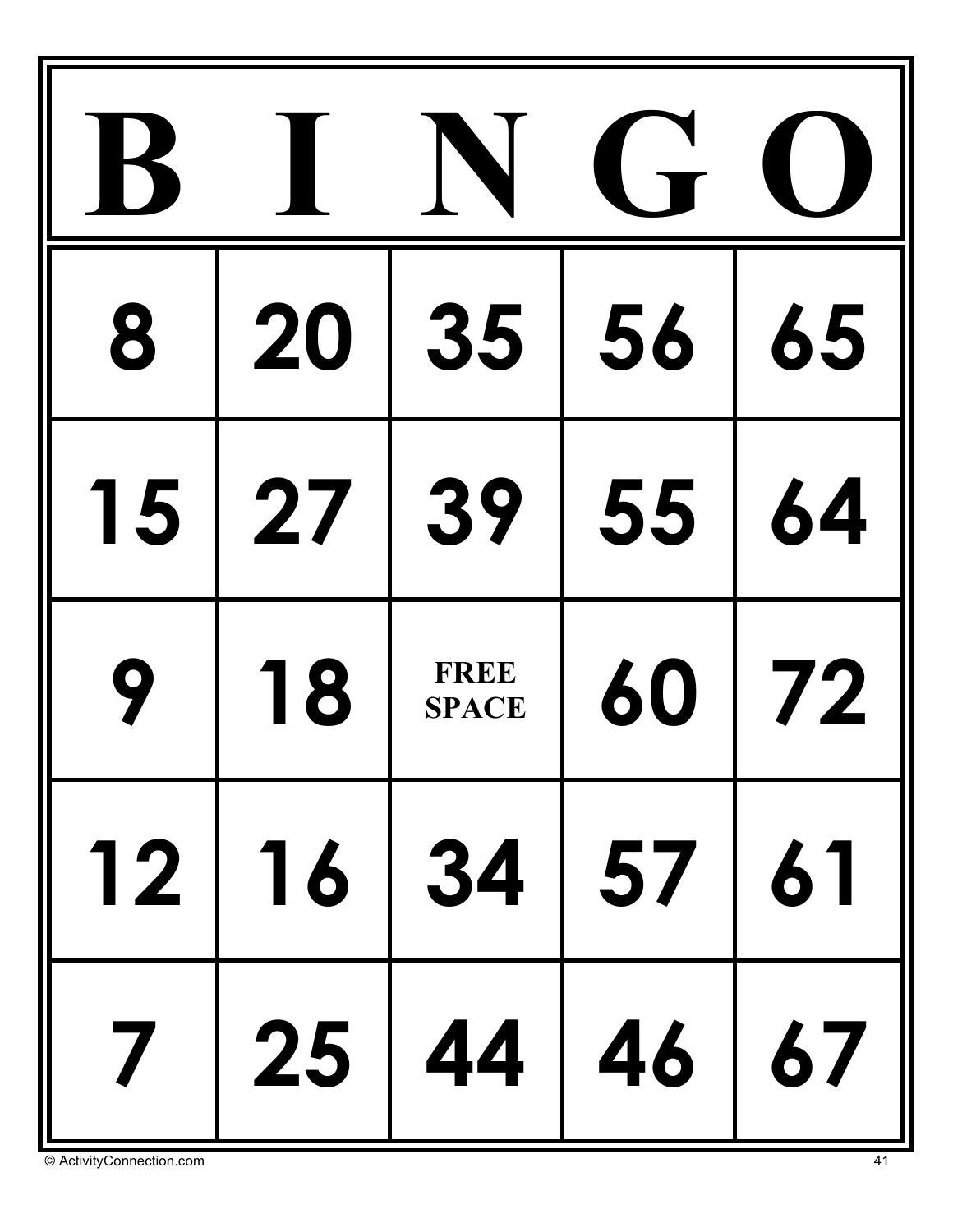| <b>13</b>   | 26 | <b>37</b>                   | 50 | 64 |
|-------------|----|-----------------------------|----|----|
| 5           | 22 | <b>43</b>                   | 58 | 61 |
|             | 19 | <b>FREE</b><br><b>SPACE</b> | 55 | 75 |
|             |    | 11 27 41 47 69              |    |    |
| $\mathbf 1$ |    | 20 32 51 74                 |    |    |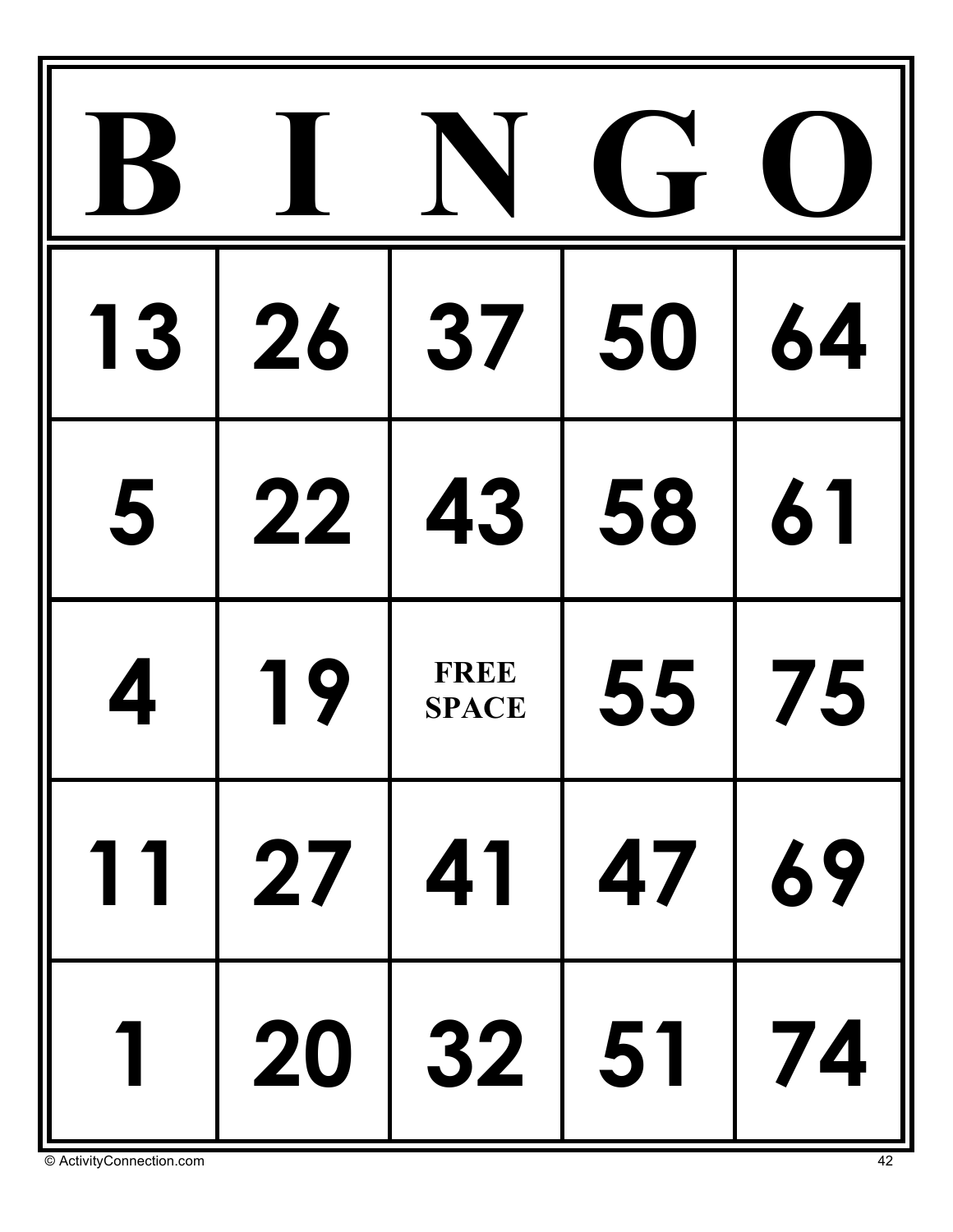| 6  | 22   | 40                          | 60       | <b>63</b> |
|----|------|-----------------------------|----------|-----------|
|    | 28   | 33                          | 52       | 66        |
| 15 | 30   | <b>FREE</b><br><b>SPACE</b> | 56       | <b>62</b> |
|    |      | 12 24 31 57 73              |          |           |
|    | 5 21 |                             | 44 54 70 |           |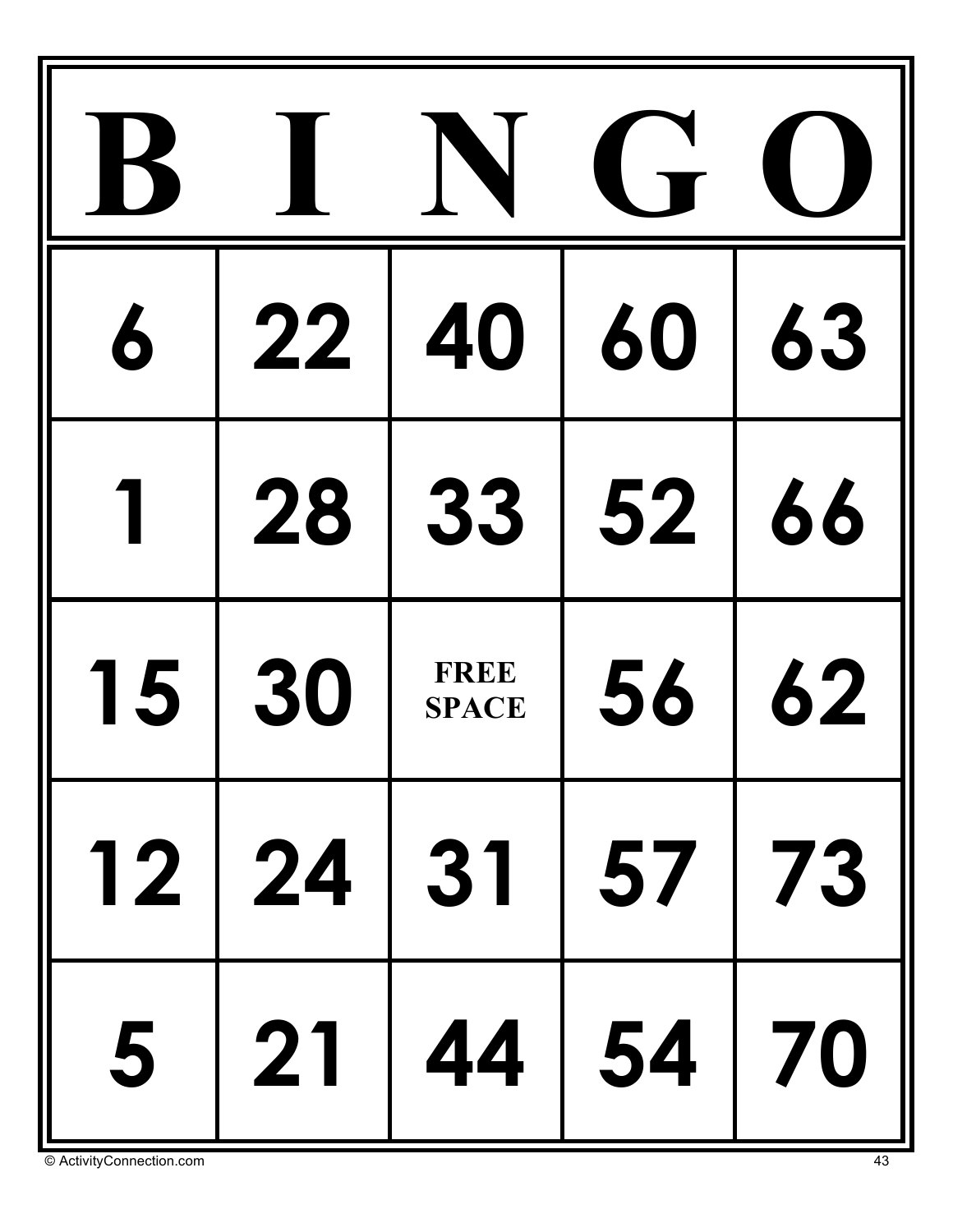|           | 18 | 38                          | 53           | 72 |
|-----------|----|-----------------------------|--------------|----|
| 2         | 27 | 45                          | 56           | 67 |
| <b>13</b> | 23 | <b>FREE</b><br><b>SPACE</b> | 60           |    |
| 9         | 20 |                             | 42 51 63     |    |
| 6         | 17 |                             | $35 \mid 48$ | 69 |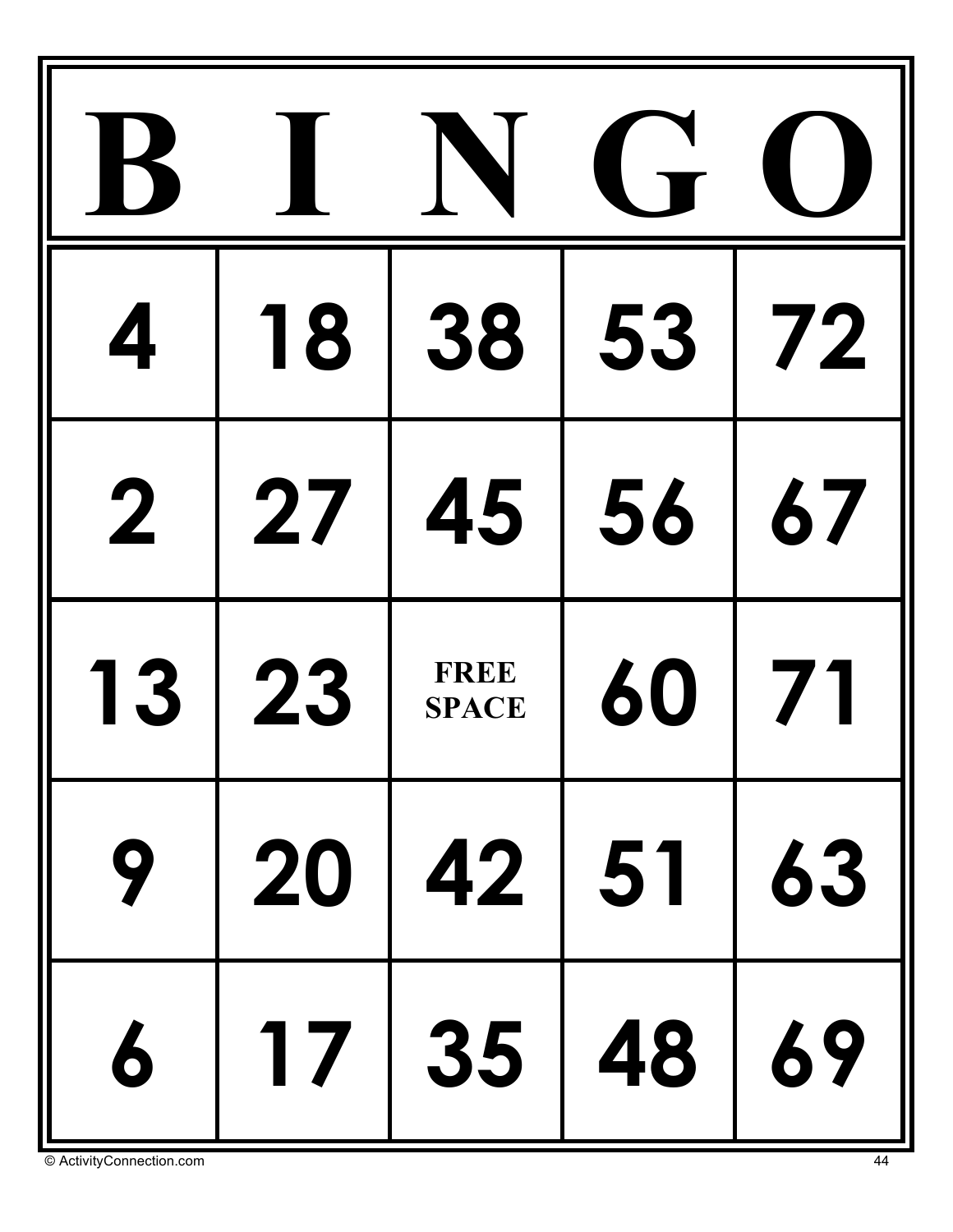|                 |    |                             | $\blacksquare$ |           |
|-----------------|----|-----------------------------|----------------|-----------|
| 3               | 30 | 43                          | 58             | 70        |
| $\overline{14}$ | 22 | 34                          | 46             | 66        |
|                 | 28 | <b>FREE</b><br><b>SPACE</b> | 50             | <b>62</b> |
| 8               | 17 |                             | 38   55   75   |           |
| 10              |    | 27 32 52                    |                | 71        |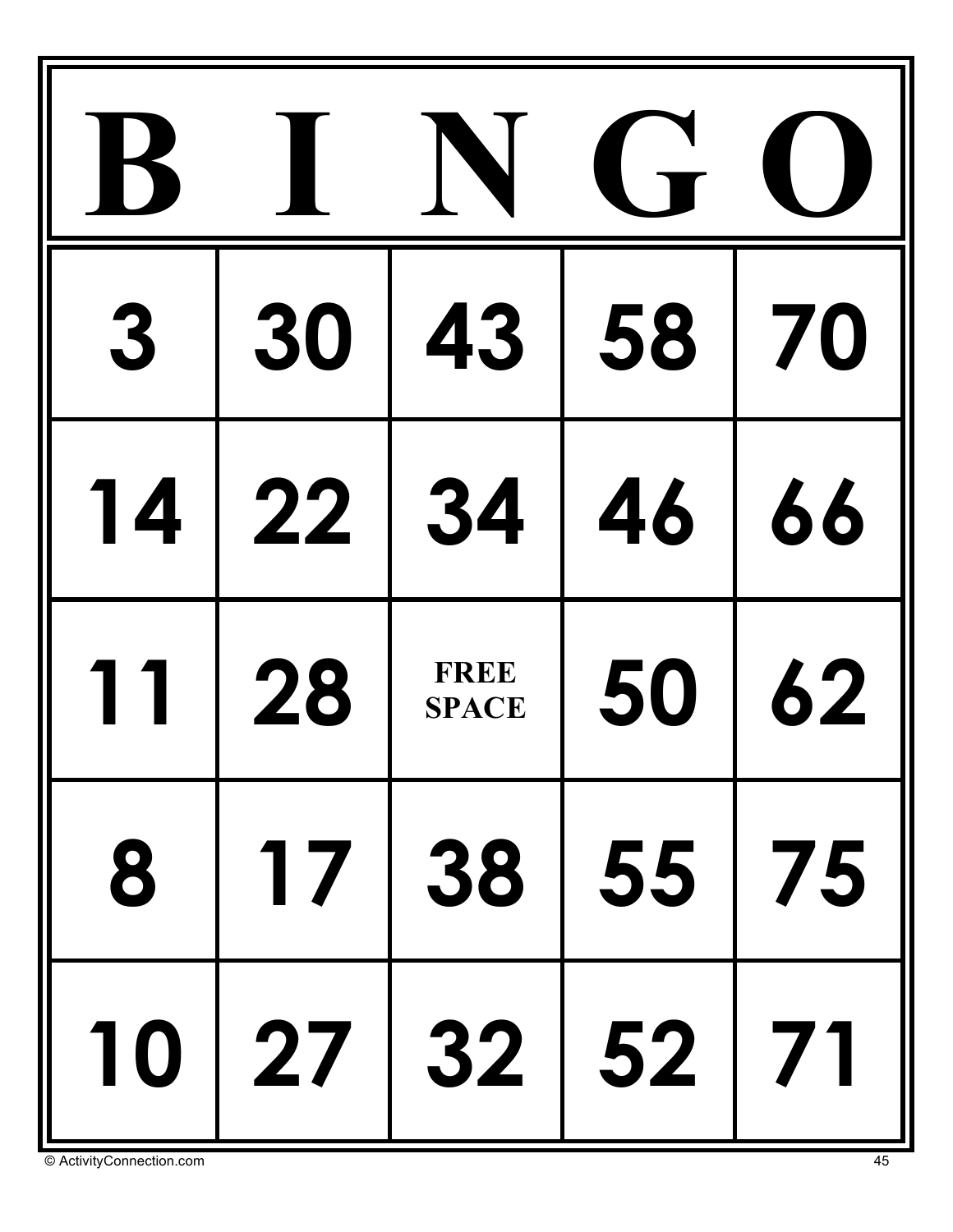| 10                      | 28   | 45                          | 54           | 65        |
|-------------------------|------|-----------------------------|--------------|-----------|
| 5                       | 19   | 39                          | 60           | 64        |
|                         | 25   | <b>FREE</b><br><b>SPACE</b> | 51           | <b>73</b> |
|                         |      | 12 22 33 57 69              |              |           |
| $\overline{\mathbf{z}}$ | $16$ |                             | 41   48   72 |           |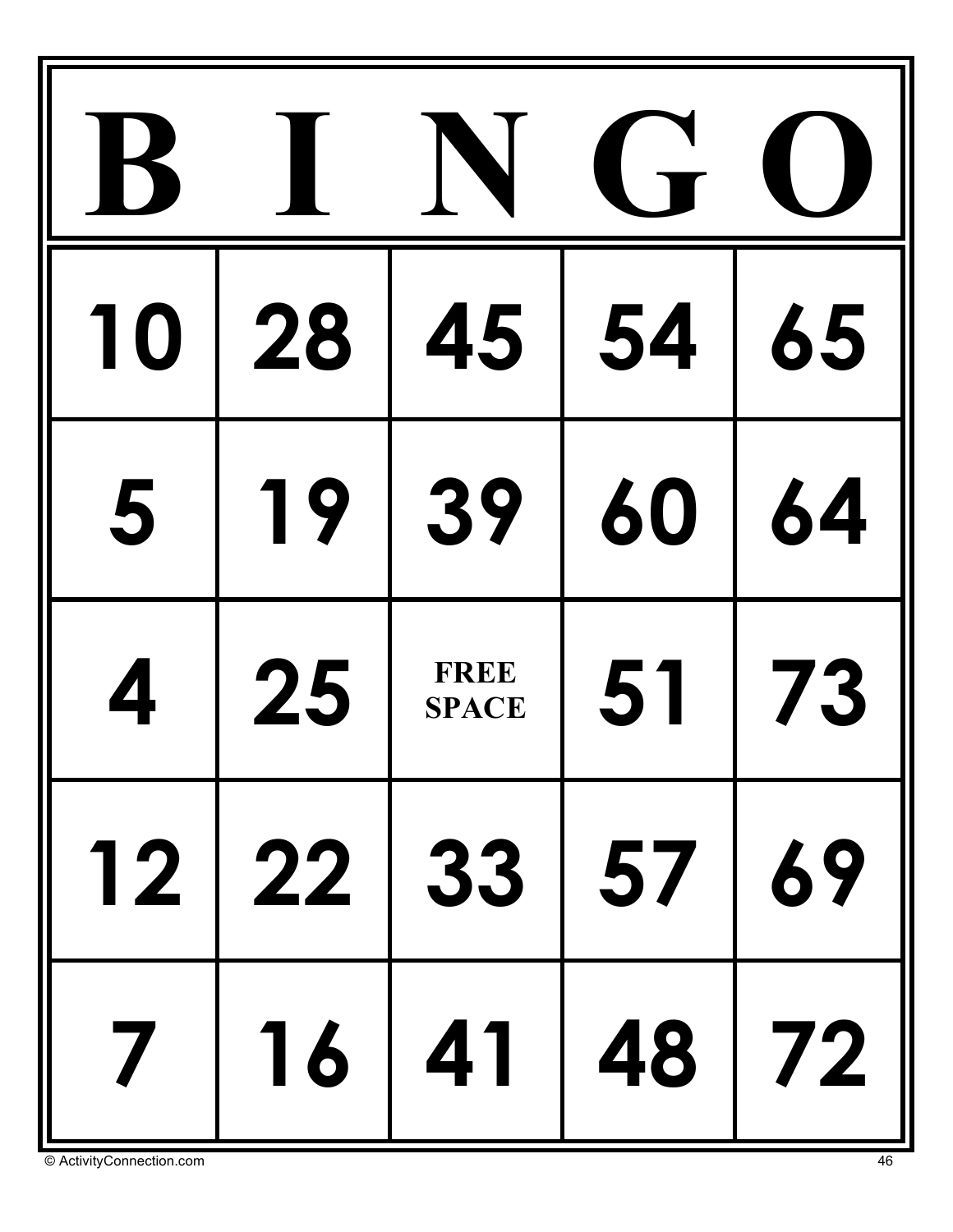| <b>13</b>   | 30 | 37                          | 49 | 66 |
|-------------|----|-----------------------------|----|----|
| 6           | 18 | 40                          | 53 |    |
| 8           | 26 | <b>FREE</b><br><b>SPACE</b> | 48 | 74 |
| $\mathbf 1$ |    | 24 34 56 68                 |    |    |
|             |    | 14 27 41 55 71              |    |    |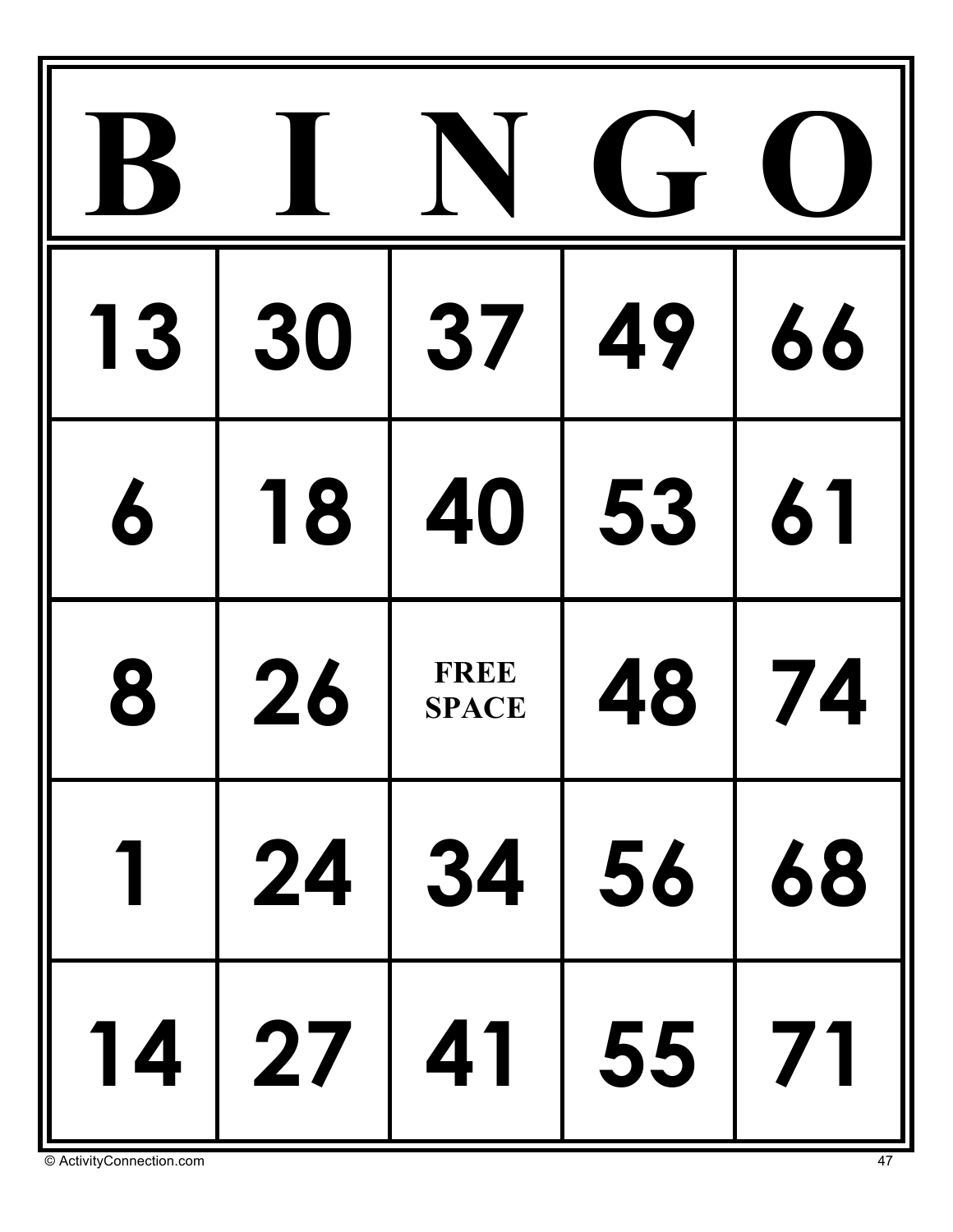|                         | 29 | 42                          | 47 | 70        |
|-------------------------|----|-----------------------------|----|-----------|
| $\mathbf 2$             | 23 | 35                          | 59 | 67        |
|                         | 18 | <b>FREE</b><br><b>SPACE</b> | 46 | <b>73</b> |
| 15                      |    | 21 45 58                    |    | 62        |
| $\overline{\mathbf{3}}$ | 20 | 36 53                       |    | 68        |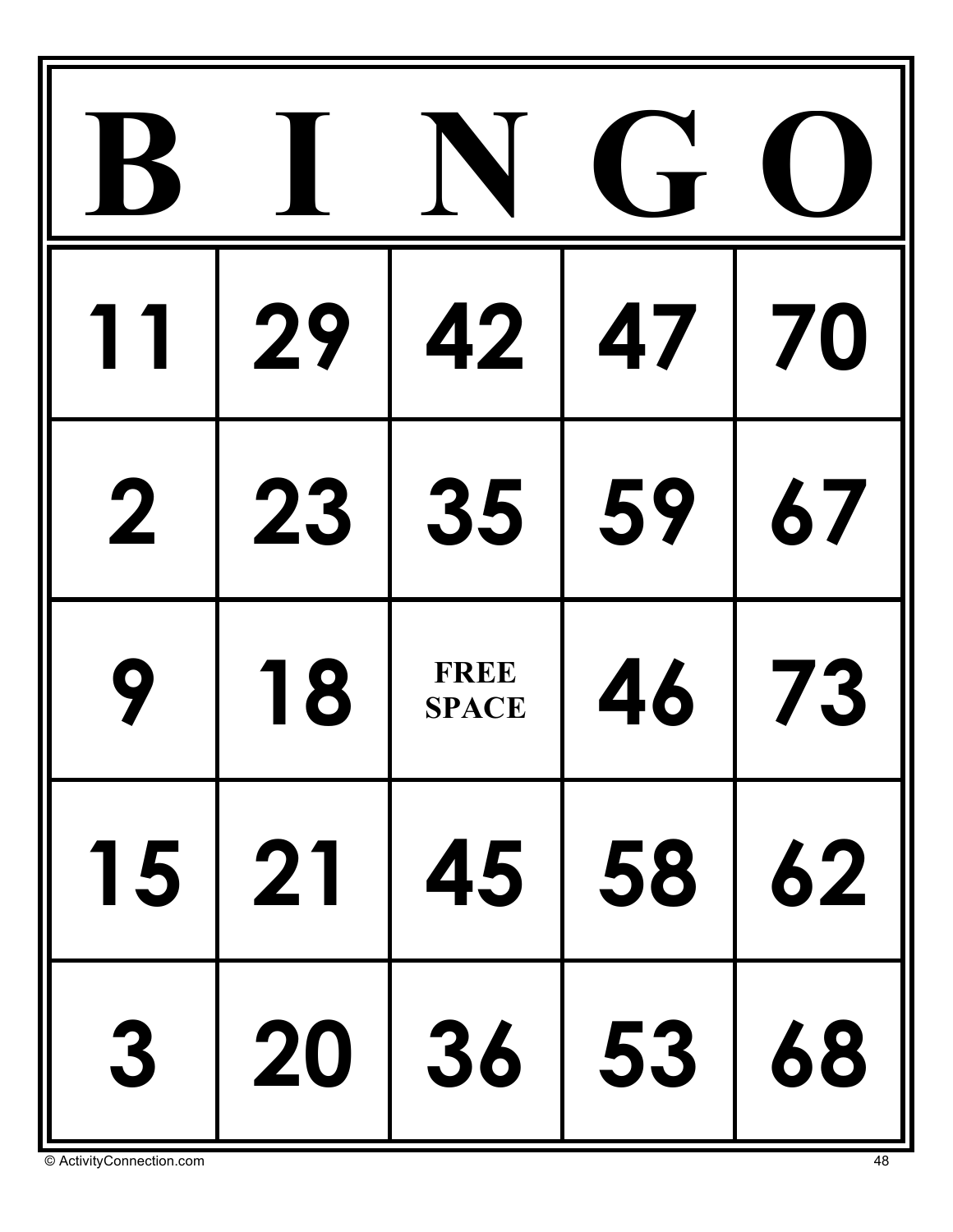| <b>12</b>   | 21 | 43                          | 52             | 63 |
|-------------|----|-----------------------------|----------------|----|
| $\mathbf 2$ | 28 | 31                          | 50             | 74 |
|             | 26 | <b>FREE</b><br><b>SPACE</b> | 57             | 67 |
|             |    |                             | 14 17 40 60 66 |    |
| 11          |    | 23 33 49                    |                | 71 |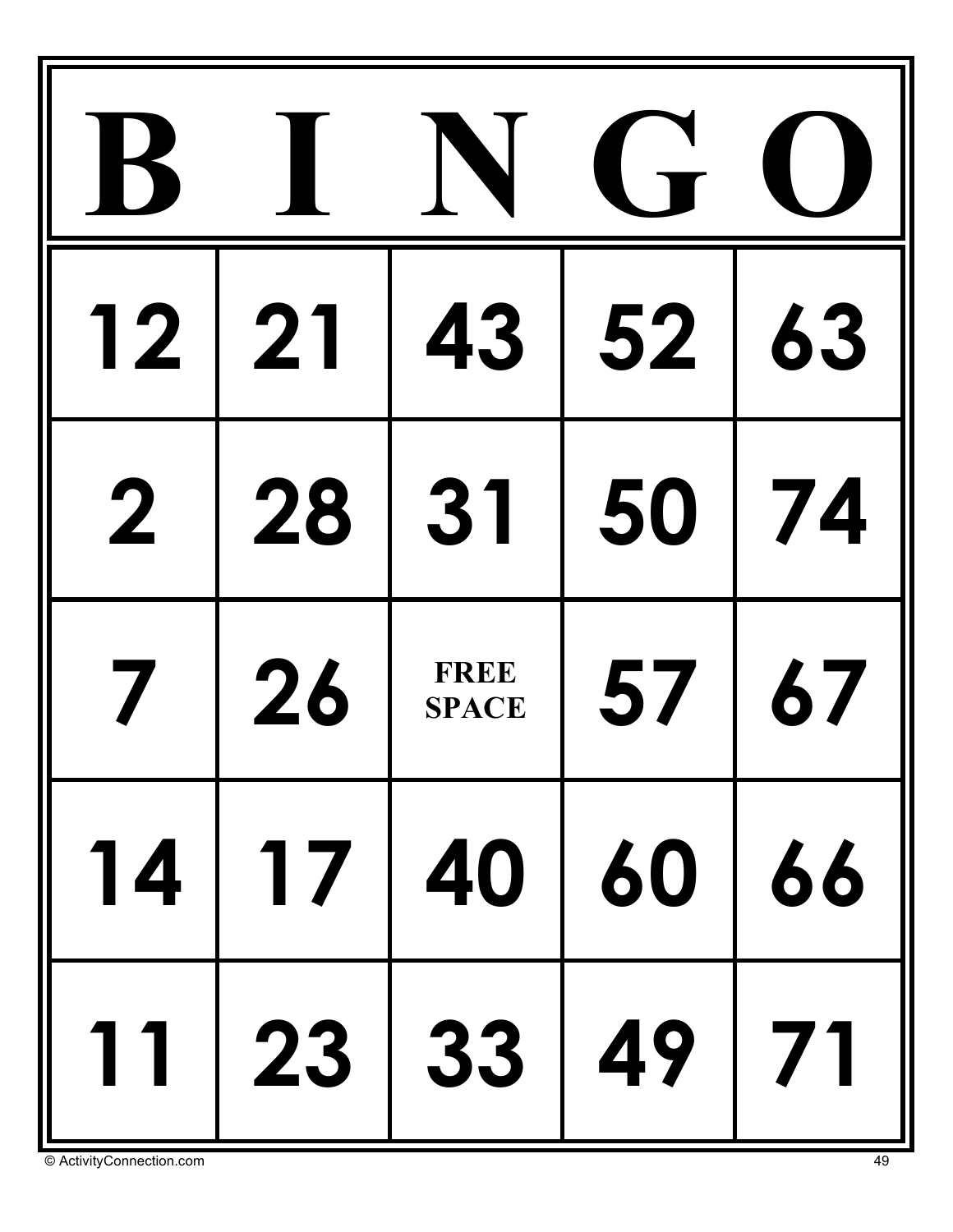| 15 | 20 | 36                          | 59 | 72 |
|----|----|-----------------------------|----|----|
| 9  | 30 | 33                          | 55 | 75 |
| 8  | 22 | <b>FREE</b><br><b>SPACE</b> | 48 | 70 |
|    |    | 4   27   32   58   62       |    |    |
|    |    | 12 16 43 57 65              |    |    |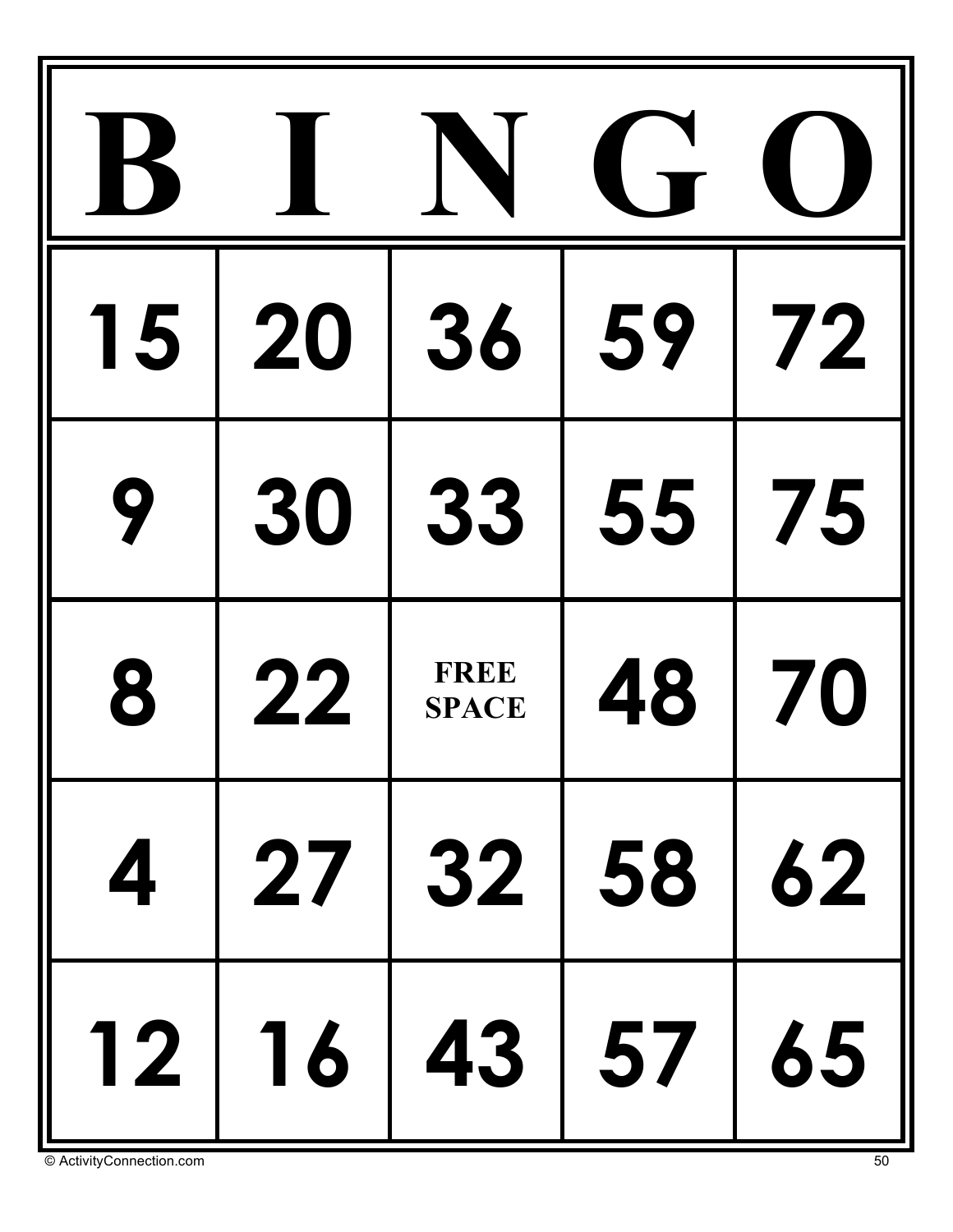|           |       |                             | $\blacksquare$ |              |
|-----------|-------|-----------------------------|----------------|--------------|
| 5         | 25    | 42                          | <b>47</b>      | 64           |
|           | 28    | 41                          | 49             | 61           |
| 12        | 19    | <b>FREE</b><br><b>SPACE</b> | 58             | 74           |
| $\pmb{b}$ | 17    |                             | 31   56        | 69           |
|           | 13 26 | 44 59                       |                | $\boxed{73}$ |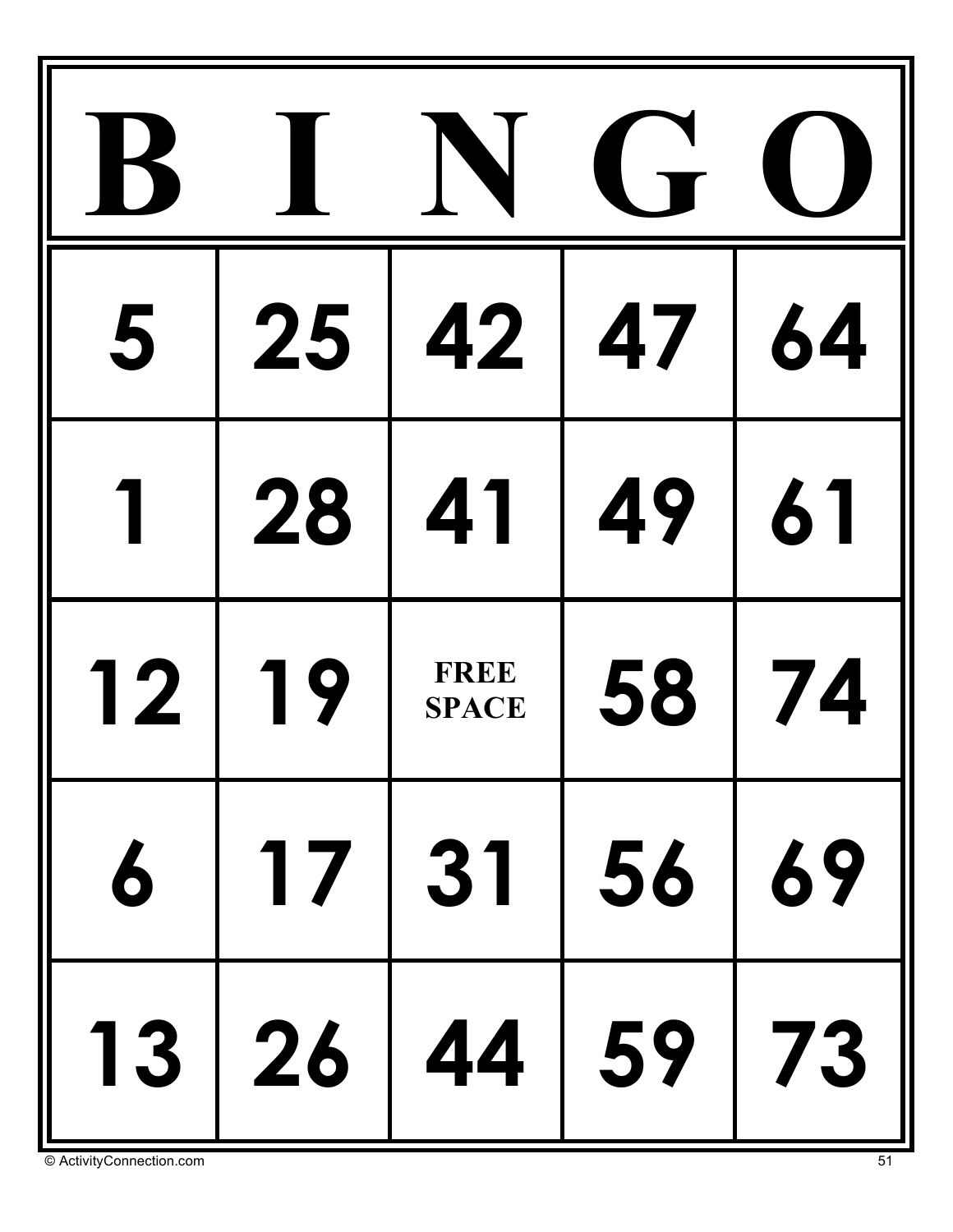|    |    |                             | $\blacksquare$                        |           |
|----|----|-----------------------------|---------------------------------------|-----------|
| 10 | 18 | 45                          | 51                                    | 67        |
|    | 29 | 34                          | 53                                    | 61        |
|    | 24 | <b>FREE</b><br><b>SPACE</b> | 60                                    | <b>73</b> |
| 3  | 16 | 38                          | $\begin{array}{c c} & 49 \end{array}$ | 75        |
| 14 | 28 | 35 56                       |                                       | 66        |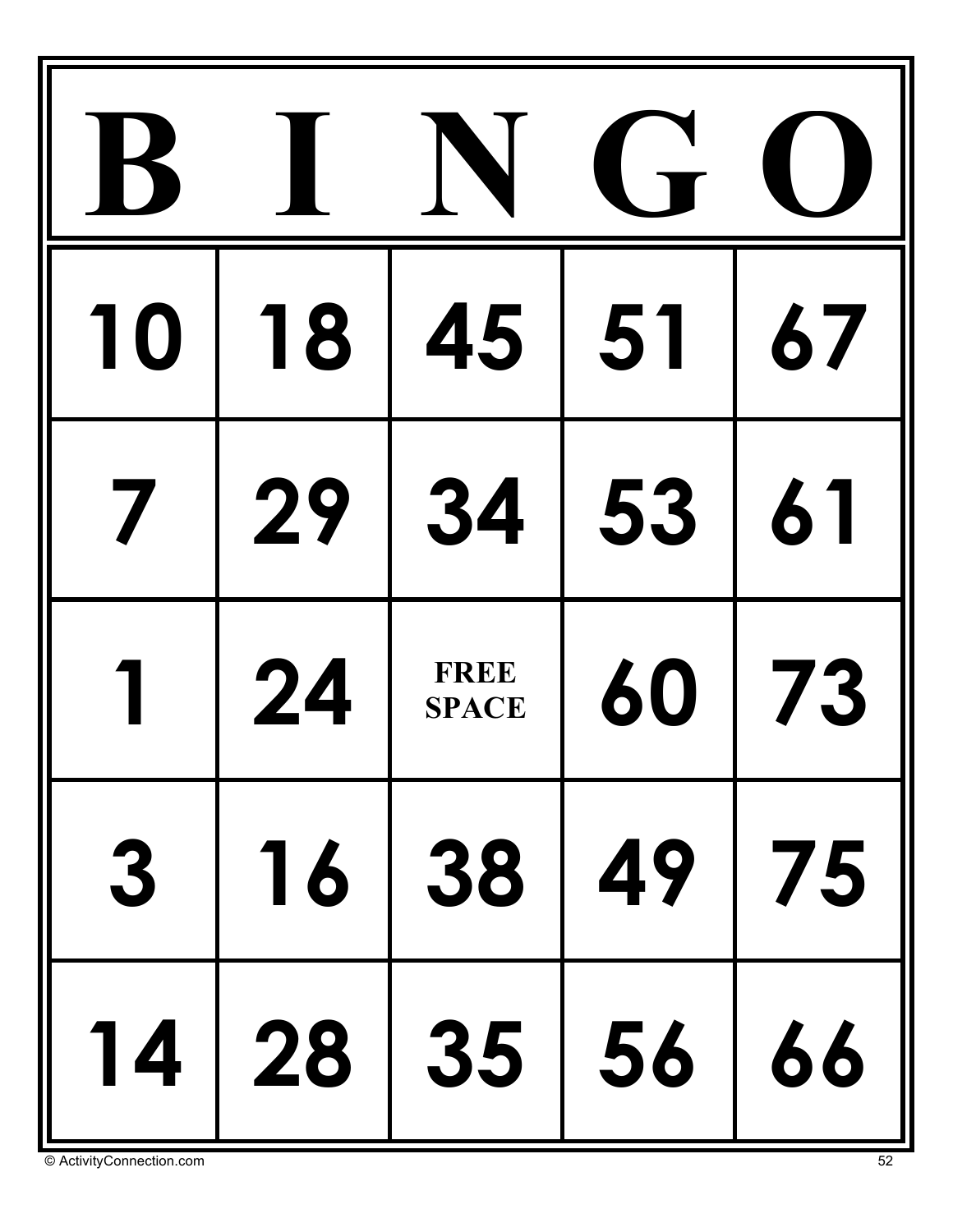|    |    |                             | $\blacksquare$ |    |
|----|----|-----------------------------|----------------|----|
| 6  | 25 | 37                          | 47             | 64 |
|    | 22 | 44                          | 52             |    |
| 8  | 29 | <b>FREE</b><br><b>SPACE</b> | 56             | 75 |
| 13 | 17 |                             | 42   55   72   |    |
| 9  | 24 | $39 50$                     |                | 65 |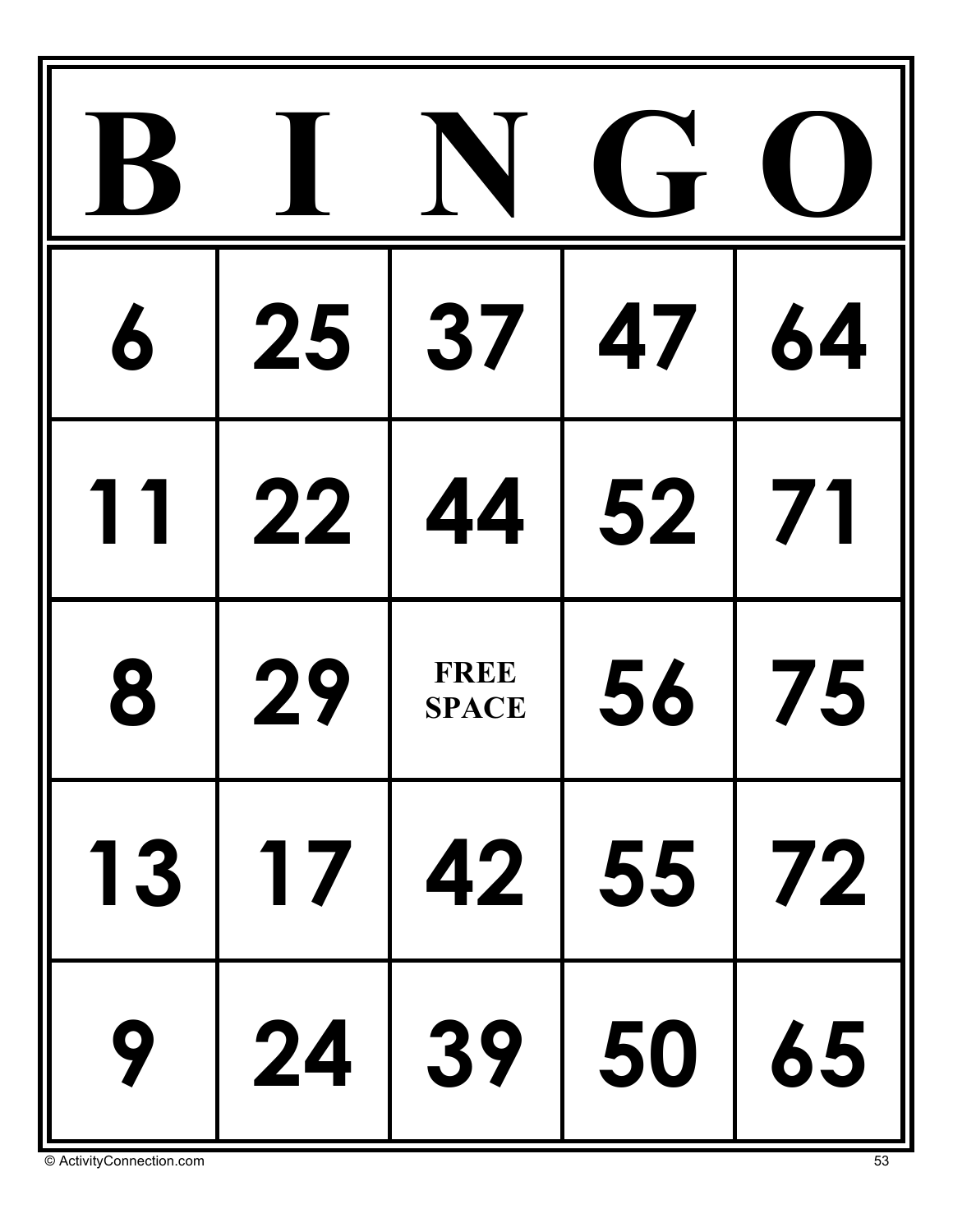| 2                       | 21 | 39                          | 54        | 68 |
|-------------------------|----|-----------------------------|-----------|----|
| 5                       | 19 | 38                          | <b>46</b> | 75 |
|                         | 27 | <b>FREE</b><br><b>SPACE</b> | 55        | 69 |
| $11$                    |    | 30 31 57 63                 |           |    |
| $\overline{\mathbf{z}}$ |    | 22   43   48   70           |           |    |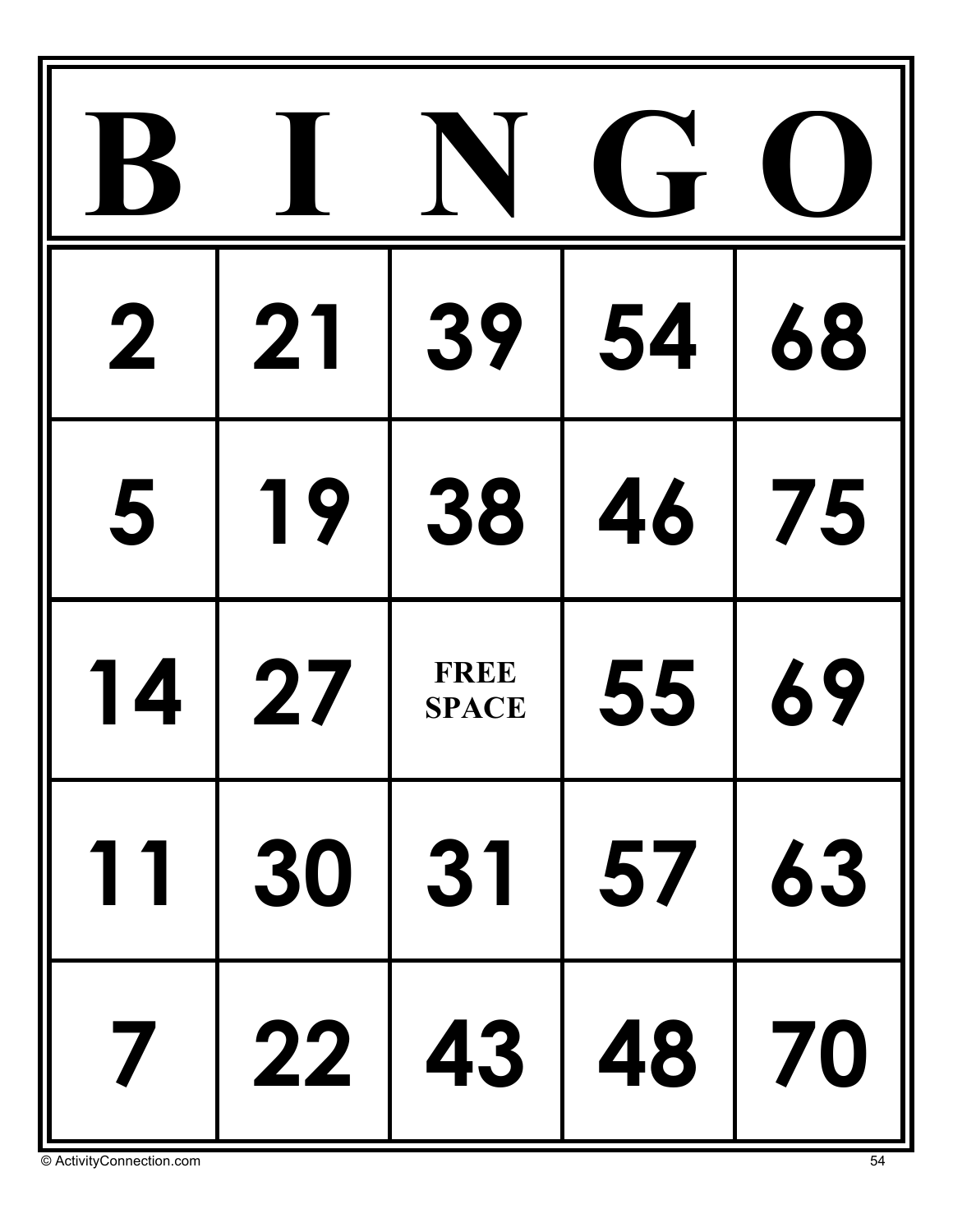|    |         |                             | $\blacksquare$                                     |           |
|----|---------|-----------------------------|----------------------------------------------------|-----------|
|    | 23      | 42                          | 53                                                 |           |
| 8  | 20      | 32                          | 48                                                 | 62        |
| 10 | 16      | <b>FREE</b><br><b>SPACE</b> | 54                                                 | <b>63</b> |
|    | 15   29 | 31                          | 51                                                 | 74        |
| 6  | 19      | 39                          | $\begin{array}{ c c }\n 46 \\ \hline\n\end{array}$ | 69        |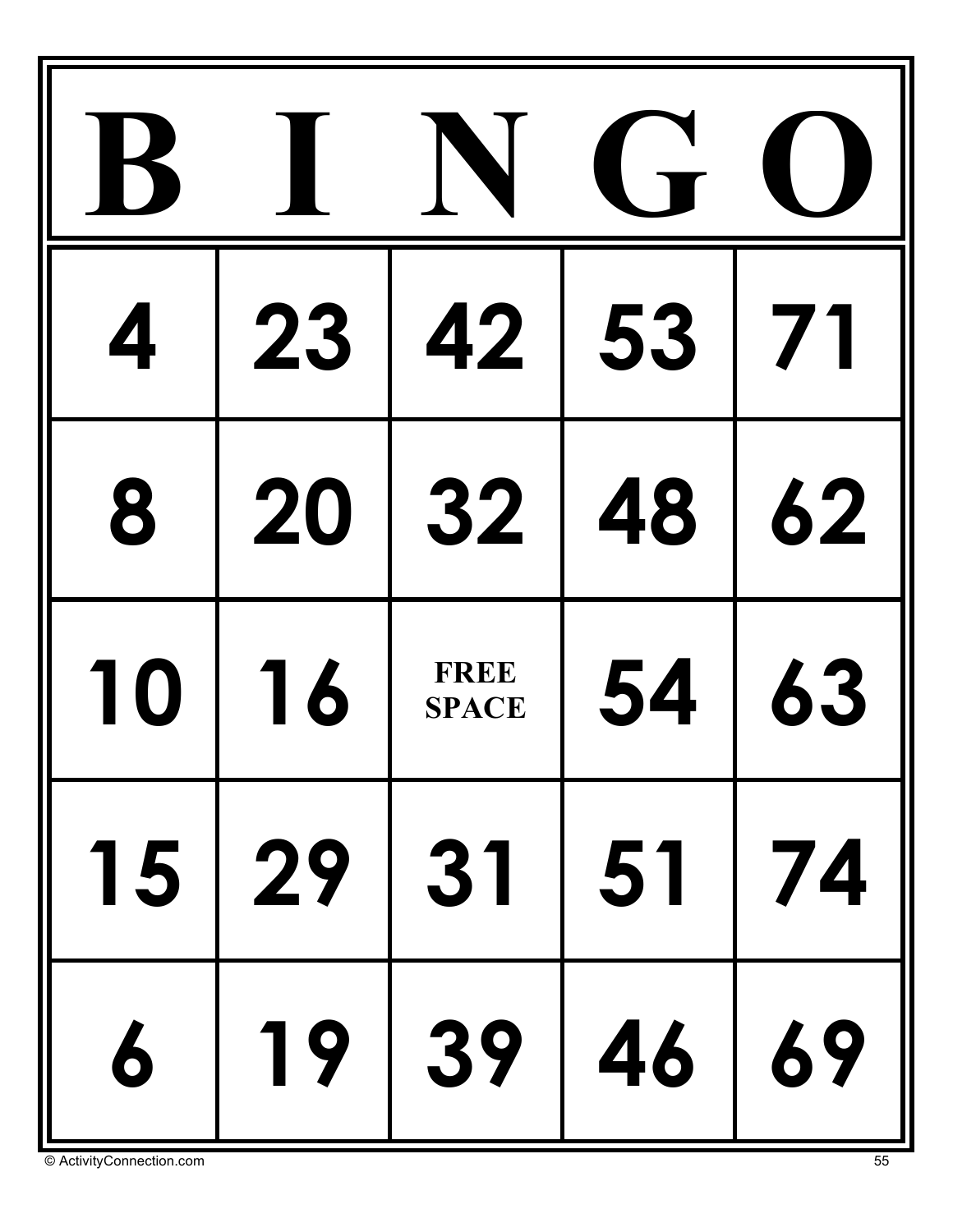| 12 | 26 | 44                          | 51 | 72 |
|----|----|-----------------------------|----|----|
| 5  | 19 | 41                          | 55 | 63 |
|    | 28 | <b>FREE</b><br><b>SPACE</b> | 52 | 64 |
|    |    | 1   21   36   47   75       |    |    |
|    |    | 13 18 40 50 67              |    |    |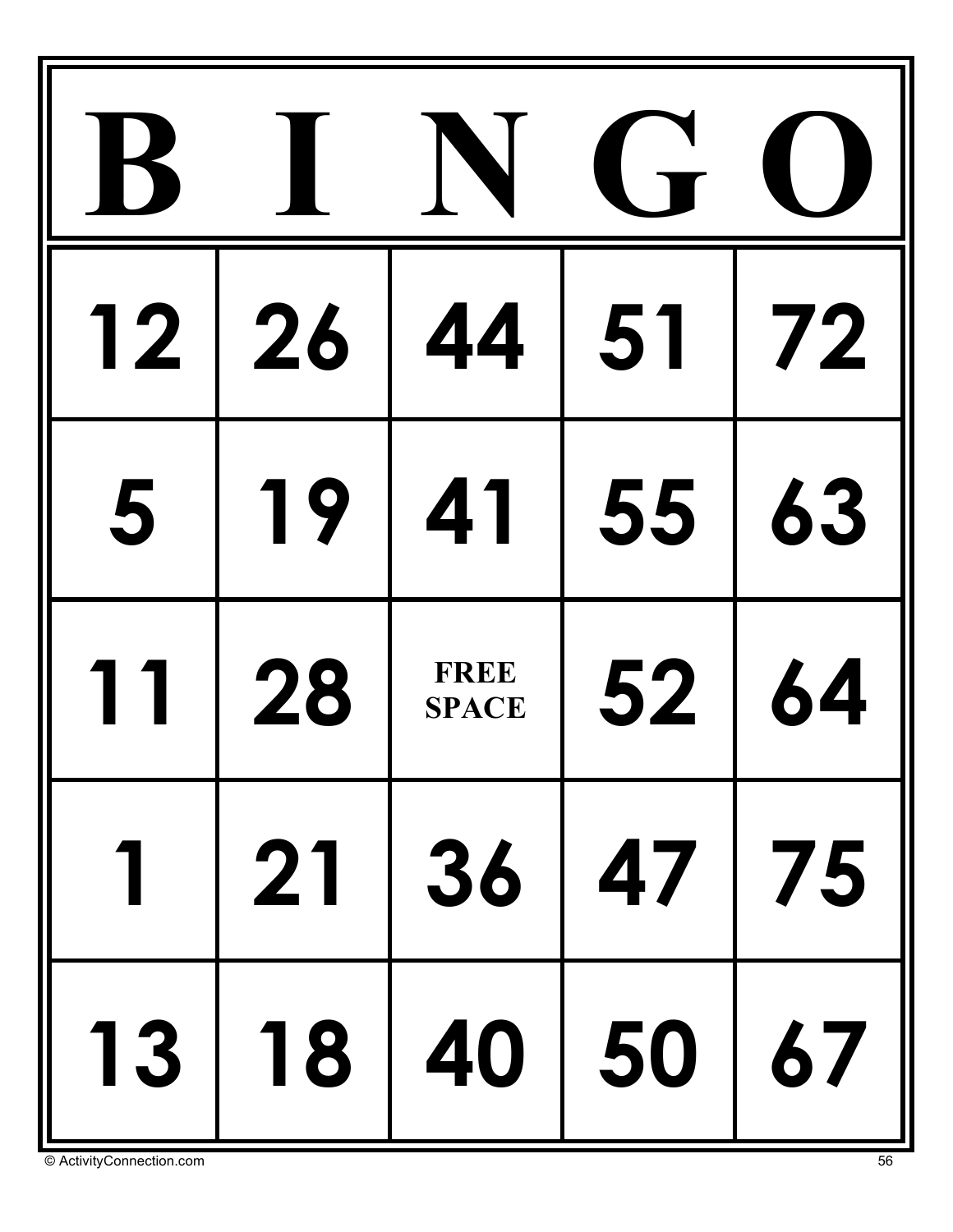|                |    |                             | $\blacksquare$ |    |
|----------------|----|-----------------------------|----------------|----|
| 9              | 25 | 34                          | 50             | 66 |
| 15             | 23 | 37                          | 53             | 65 |
| 10             | 17 | <b>FREE</b><br><b>SPACE</b> | 47             | 61 |
| 3              | 26 | 33                          | 59             | 74 |
| $\overline{2}$ | 20 | 41                          | $\boxed{57}$   | 68 |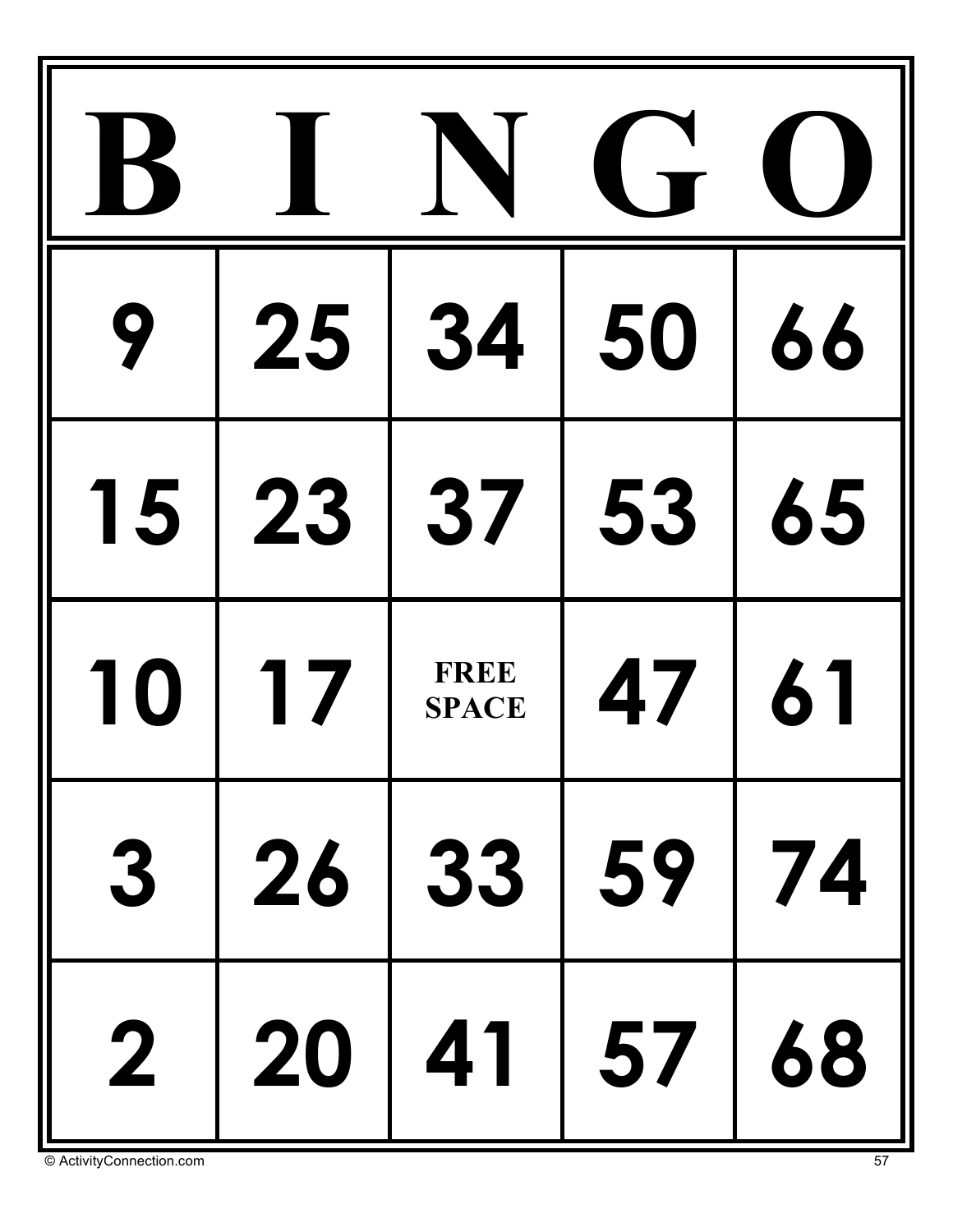| 8  | 24             | 38                          | 58       |    |
|----|----------------|-----------------------------|----------|----|
| 5  | 30             | 36                          | 54       | 65 |
|    | $\overline{1}$ | <b>FREE</b><br><b>SPACE</b> | 59       |    |
| 13 |                | 27 35 49                    |          | 62 |
|    | 2 29           |                             | 45 52 70 |    |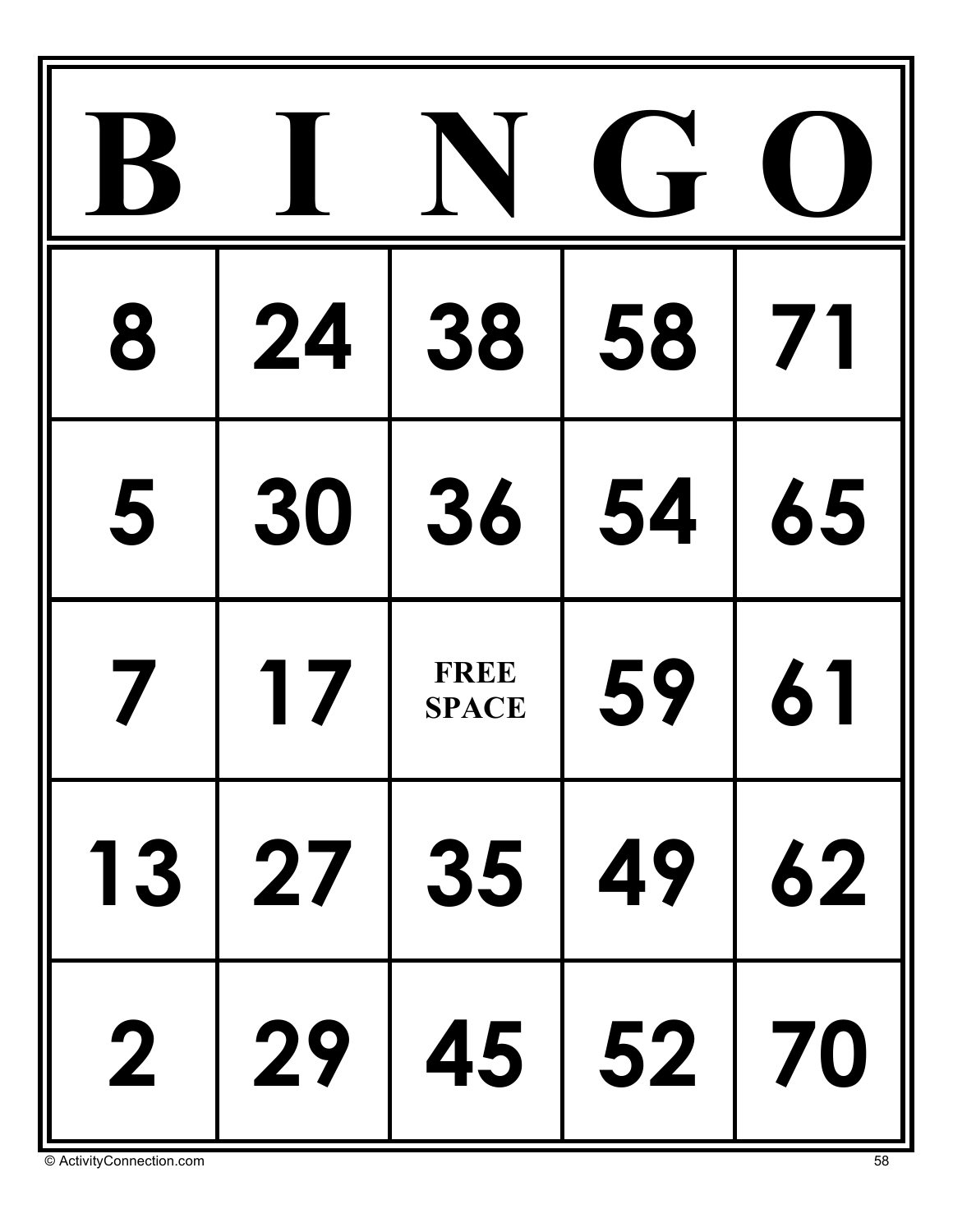| 10 | 25 | 40                          | 52 | <b>73</b> |
|----|----|-----------------------------|----|-----------|
| 6  | 18 | 38                          | 60 | 66        |
|    | 30 | <b>FREE</b><br><b>SPACE</b> | 46 | 69        |
|    |    | 14 24 35 51 64              |    |           |
|    |    | 3   21   32   50   72       |    |           |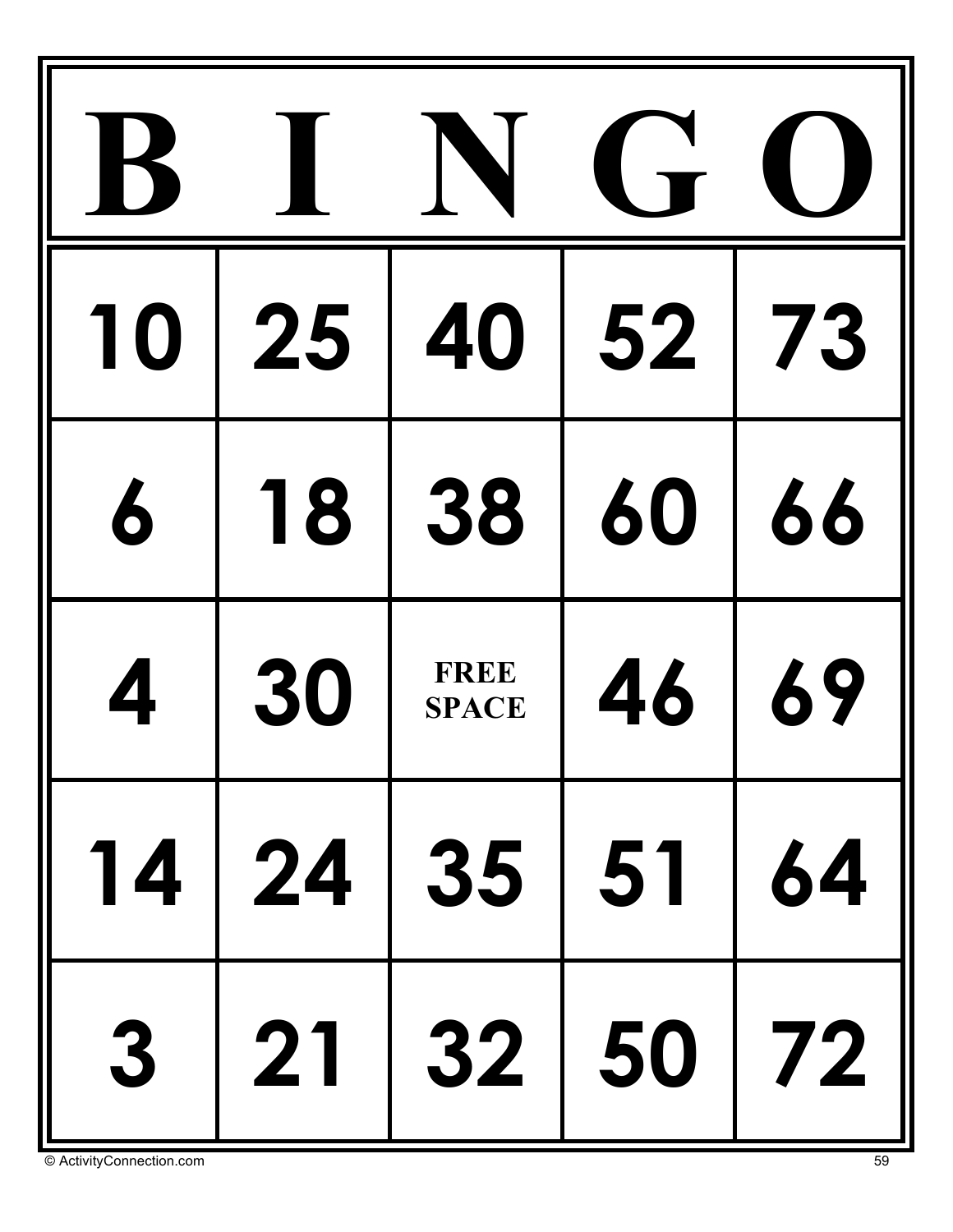| Q                       | 22          | <b>43</b>                   | 58 | 63 |
|-------------------------|-------------|-----------------------------|----|----|
| 15                      | 28          | 39                          | 60 | 70 |
| 3                       | <b>23</b>   | <b>FREE</b><br><b>SPACE</b> | 56 | 68 |
| 1                       |             | 16 34 46 67                 |    |    |
| $\overline{\mathbf{4}}$ | 20 41 55 74 |                             |    |    |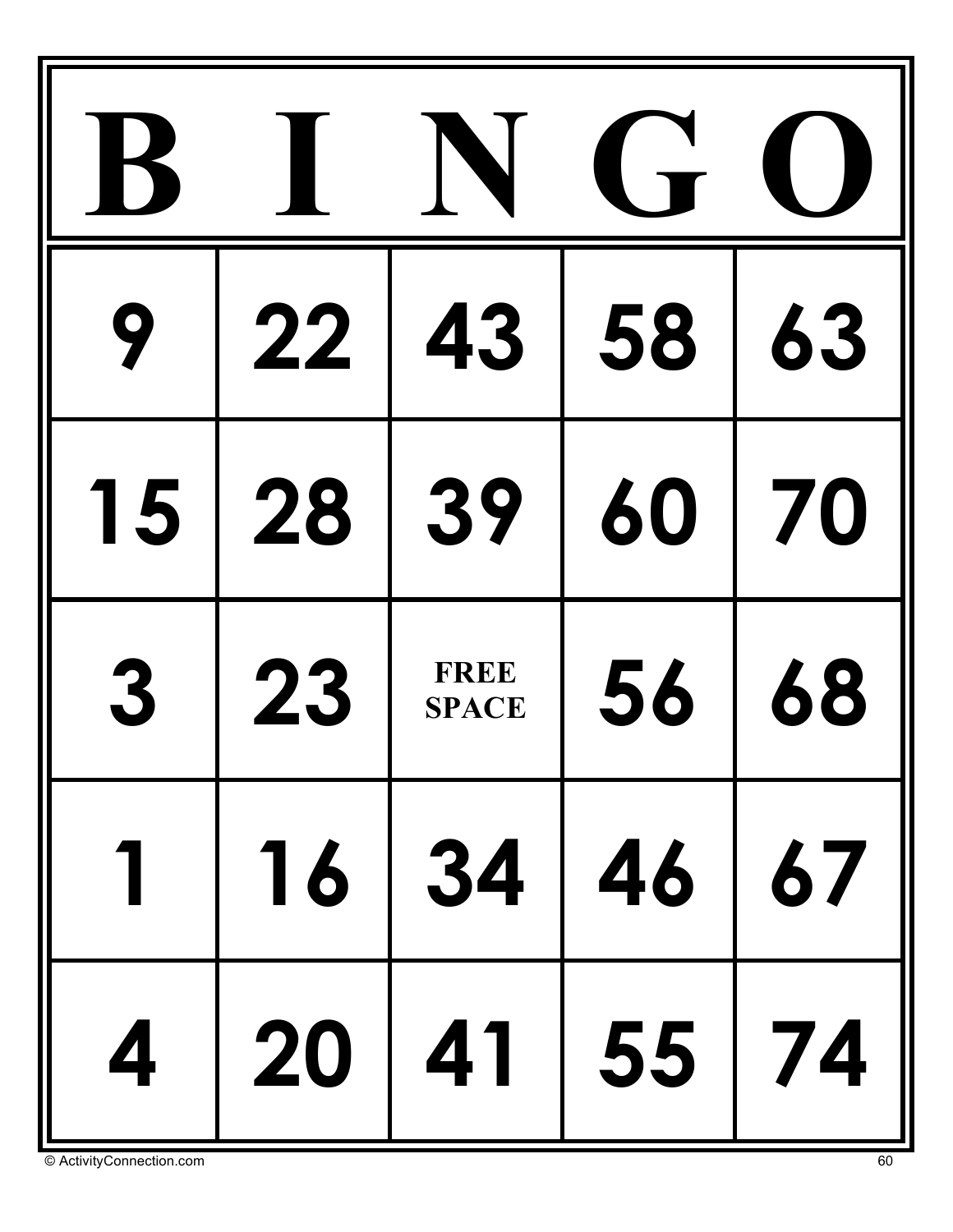| 10                       | 22        | 44                          | 46 |    |
|--------------------------|-----------|-----------------------------|----|----|
| $\overline{14}$          | 28        | 38                          | 53 | 72 |
| 3                        | <b>23</b> | <b>FREE</b><br><b>SPACE</b> | 56 | 70 |
| $\overline{\phantom{a}}$ |           | 16 34 54 69                 |    |    |
| $\overline{\mathbf{4}}$  |           | 20 42 58 71                 |    |    |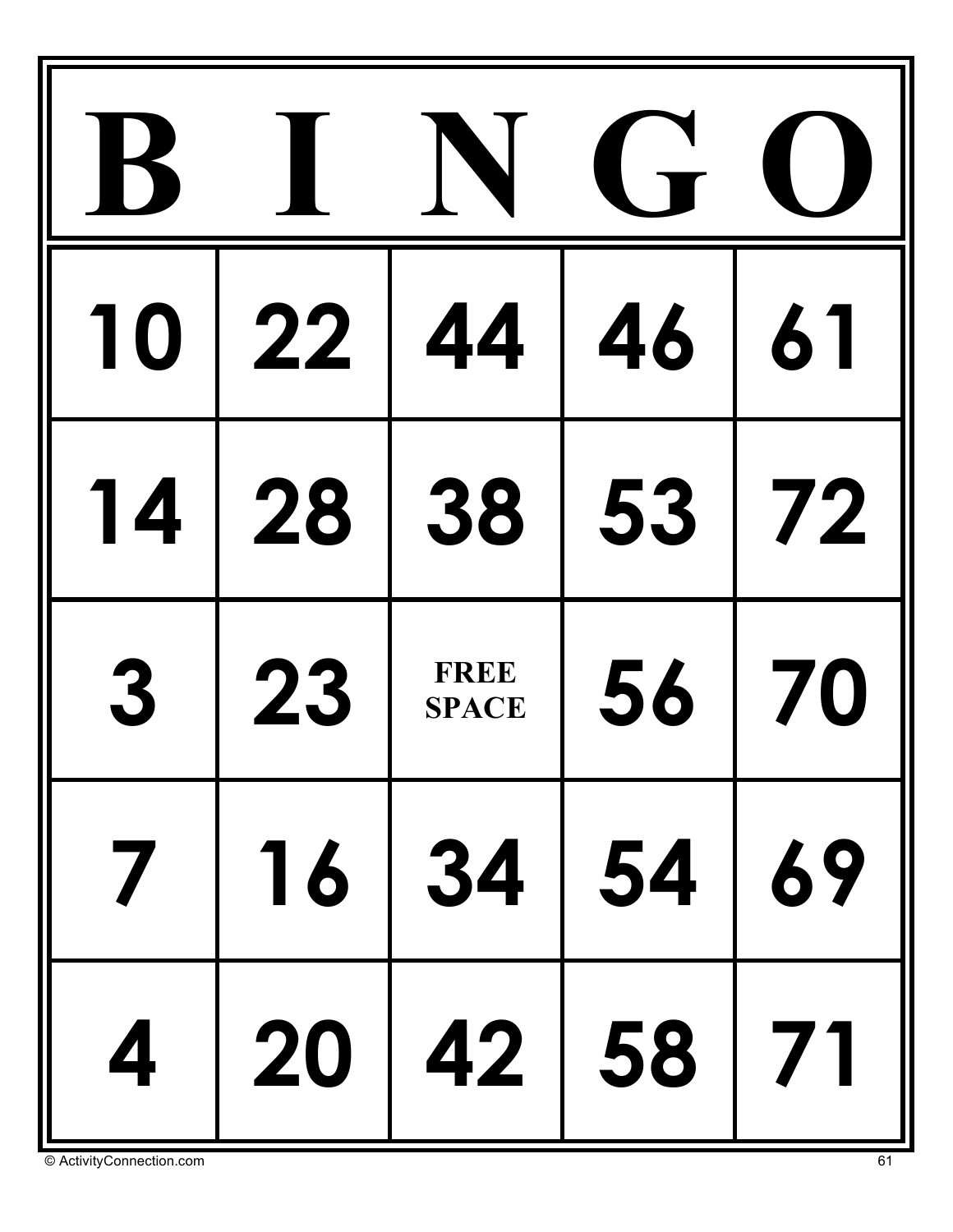| 6  | 22        | 44                          | 52    | 70        |
|----|-----------|-----------------------------|-------|-----------|
| 15 | 28        | 39                          | 57    | <b>73</b> |
| 5  | <b>23</b> | <b>FREE</b><br><b>SPACE</b> | 47    | <b>62</b> |
|    | 14 16     |                             | 32 55 | 71        |
| 8  | 20        |                             | 45 56 | 68        |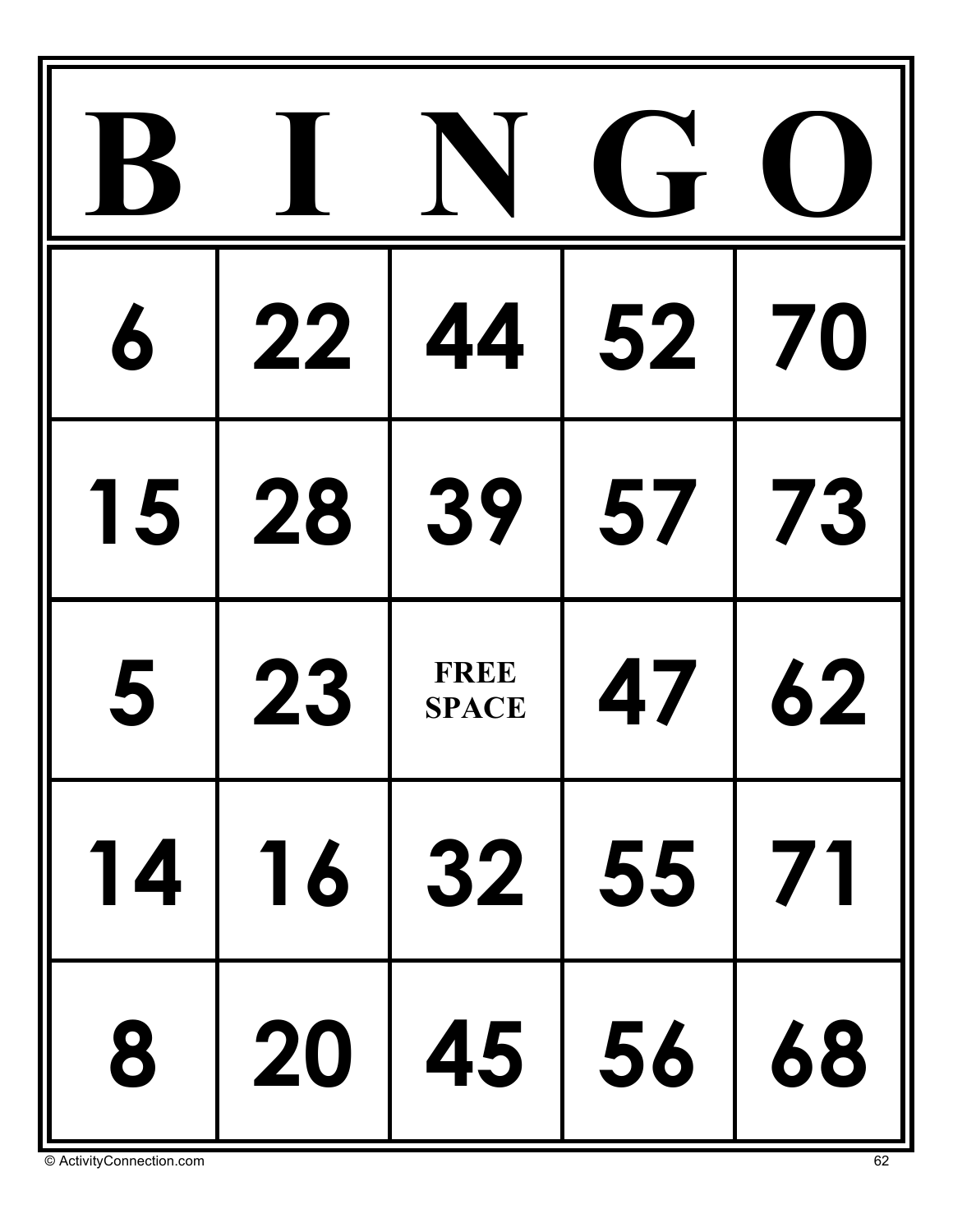| 15 | 22        | 32                          | 54           | 72        |
|----|-----------|-----------------------------|--------------|-----------|
| 6  | 28        | 39                          | 59           | 67        |
| 10 | <b>23</b> | <b>FREE</b><br><b>SPACE</b> | 51           | <b>63</b> |
|    |           | 11   16   34   57   74      |              |           |
|    | 2 20      |                             | 31   48   69 |           |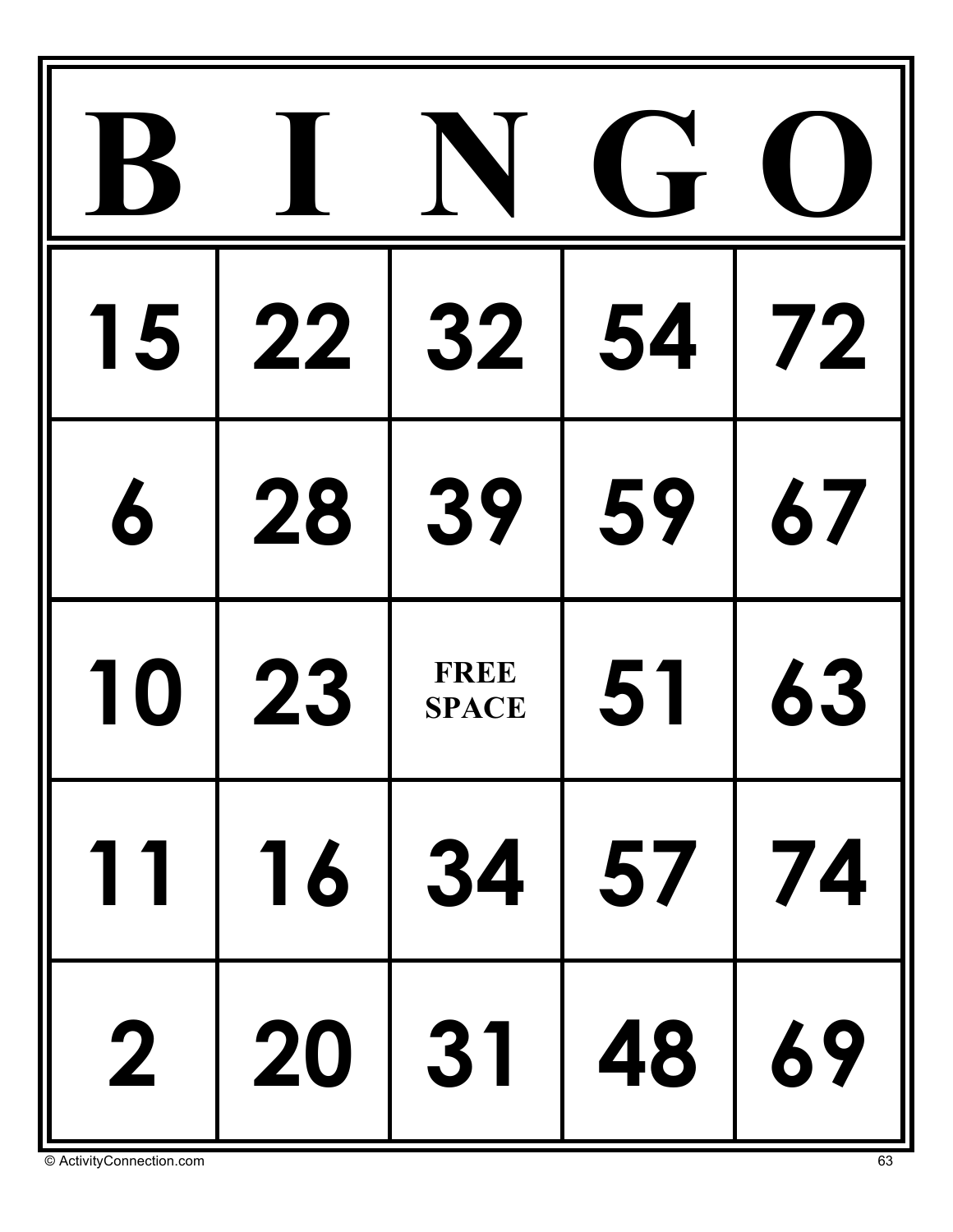| 15        | 24 | <b>34</b>                   | 58 | 75 |
|-----------|----|-----------------------------|----|----|
| <b>13</b> | 17 | 39                          | 53 | 68 |
|           | 26 | <b>FREE</b><br><b>SPACE</b> | 49 | 64 |
|           |    | 10   27   33   50   73      |    |    |
|           |    | 11   23   36   60   65      |    |    |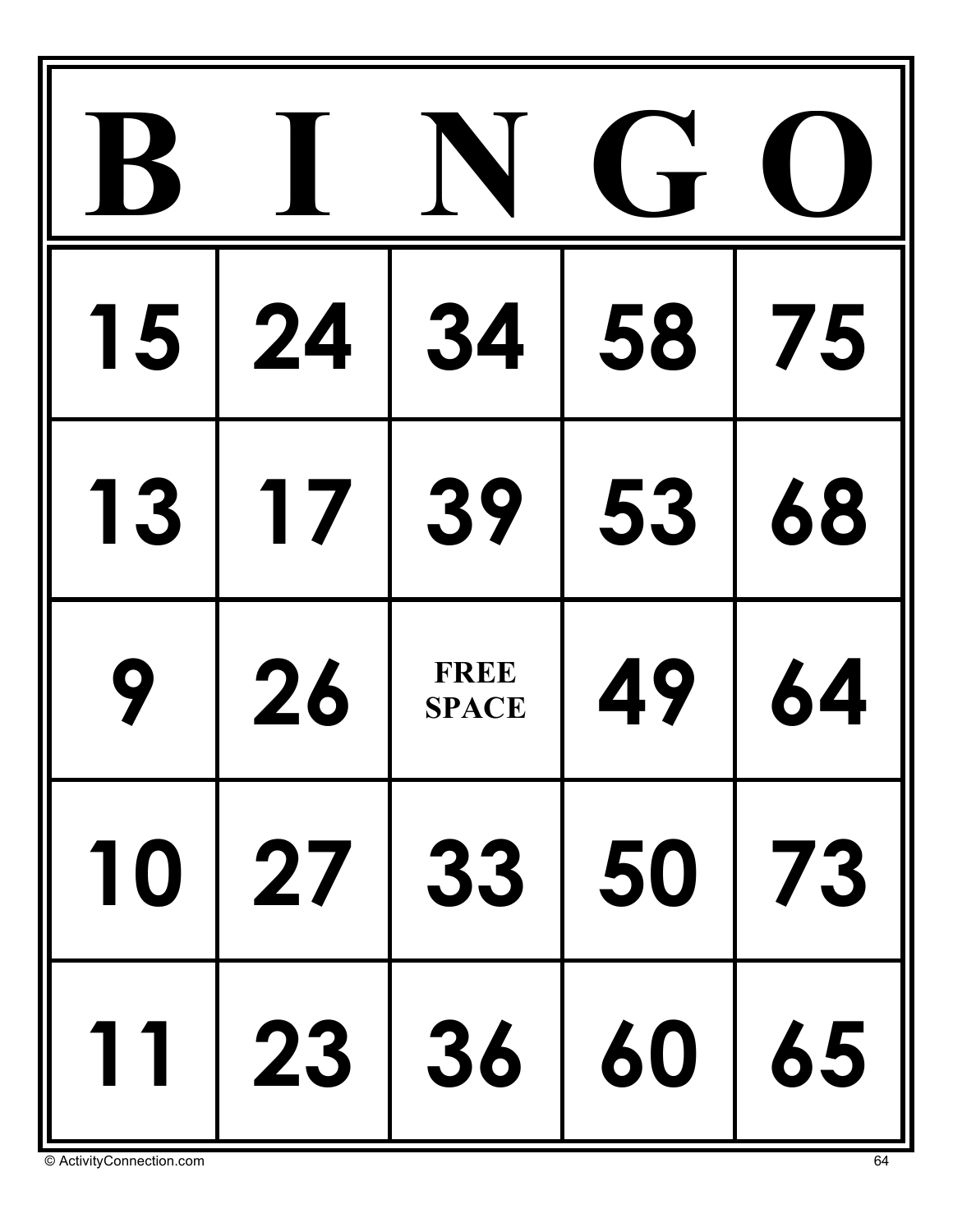| <b>13</b> | 19    | 43                          | 49          | 65        |
|-----------|-------|-----------------------------|-------------|-----------|
| 8         | 16    | 38                          | 59          | <b>67</b> |
|           | 28    | <b>FREE</b><br><b>SPACE</b> | 51          | 74        |
|           |       | 12 25 34 50 66              |             |           |
|           | 14 18 |                             | $37   46  $ | 63        |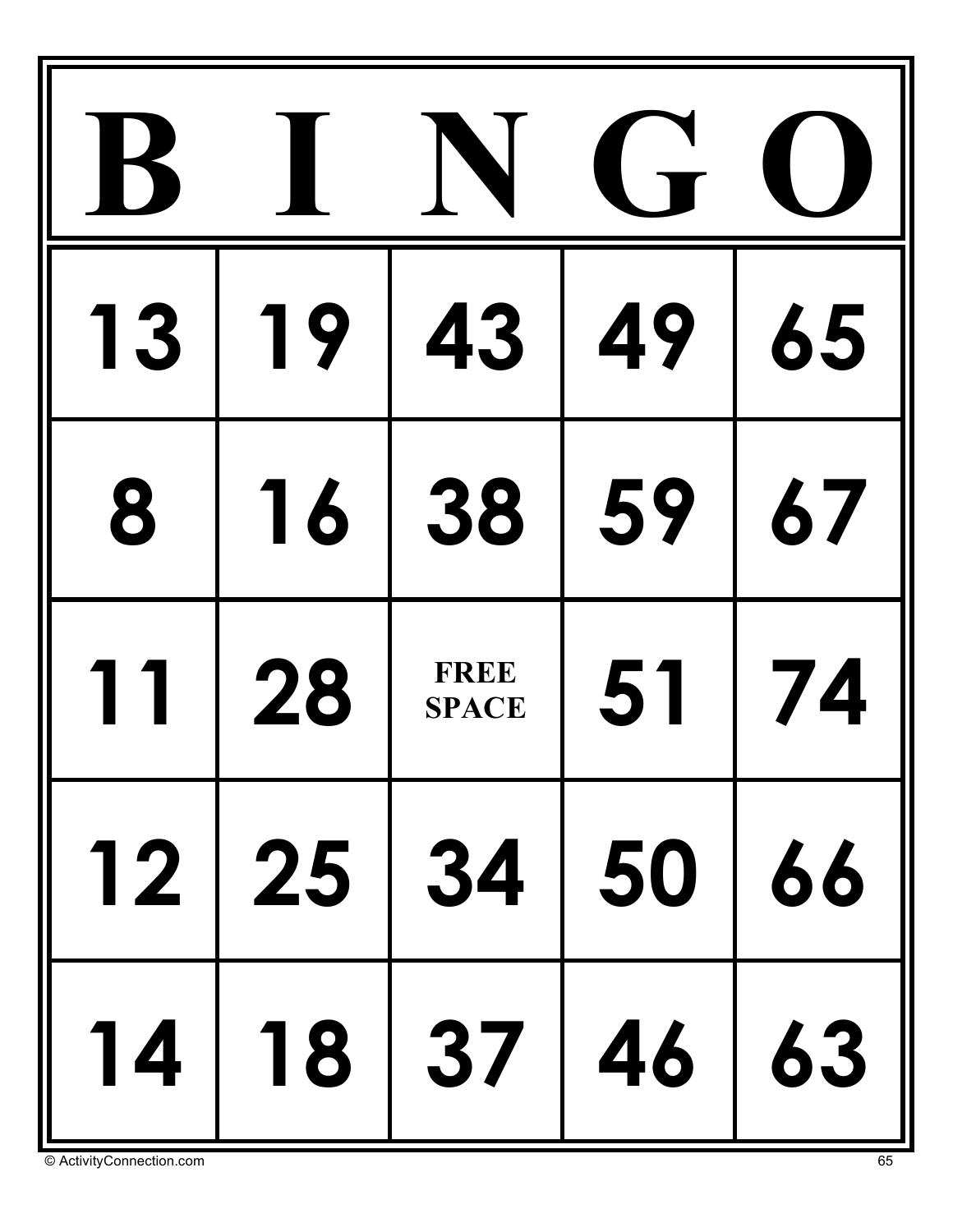|    |       |                             | $\blacksquare$ |    |
|----|-------|-----------------------------|----------------|----|
| 15 | 22    | 40                          | 47             | 62 |
|    | 29    | 39                          | 60             | 66 |
| 10 | 24    | <b>FREE</b><br><b>SPACE</b> | 51             | 64 |
|    |       | 12 19 44 48 65              |                |    |
|    | 14 30 |                             | 41   52   75   |    |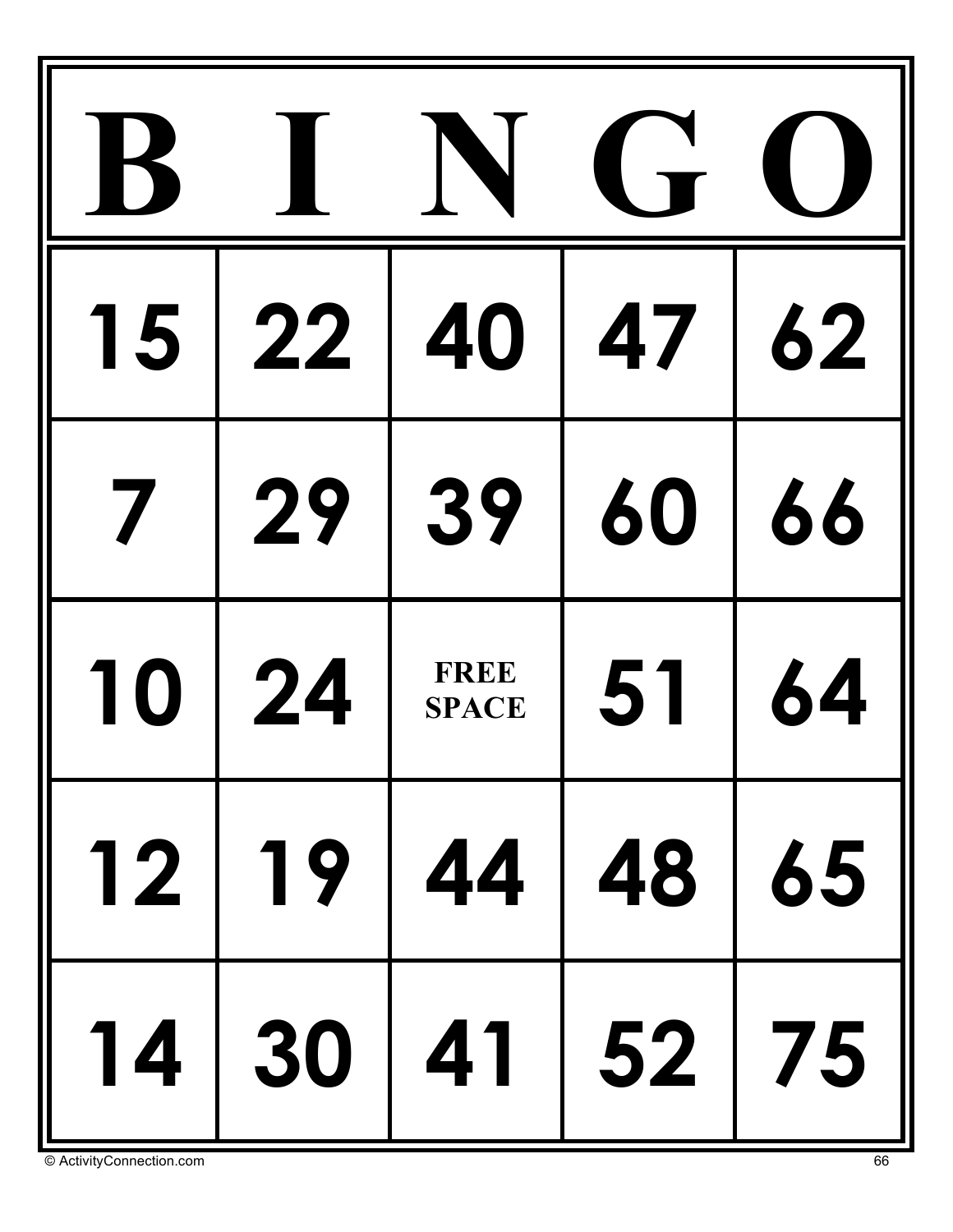|    |    |                             | $\blacksquare$ |                                            |
|----|----|-----------------------------|----------------|--------------------------------------------|
| 12 | 21 | 45                          | 50             | 69                                         |
| 13 | 23 | 31                          | 47             | 63                                         |
|    | 20 | <b>FREE</b><br><b>SPACE</b> | 52             | 61                                         |
| 9  |    | 30 32 46 64                 |                |                                            |
|    | 18 |                             | 41   48        | $\begin{array}{c c} \hline 67 \end{array}$ |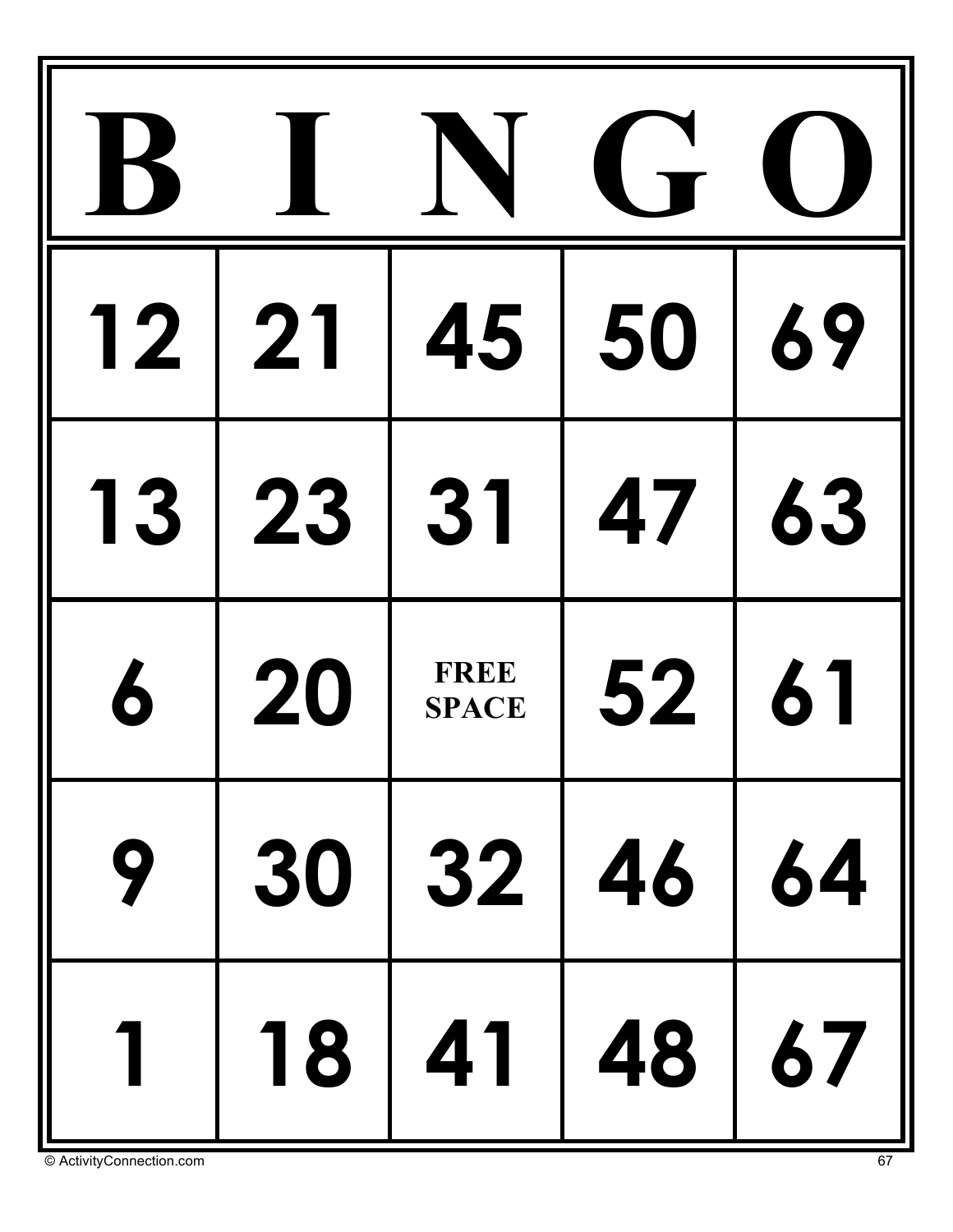|             |    | <b>37</b>                   | 50 | 68        |
|-------------|----|-----------------------------|----|-----------|
| $\mathbf 2$ | 22 | 35                          | 53 | 73        |
| 8           | 21 | <b>FREE</b><br><b>SPACE</b> | 46 | <b>63</b> |
|             |    | 14 29 34 52 65              |    |           |
| 5           |    | 16 33 49                    |    | 62        |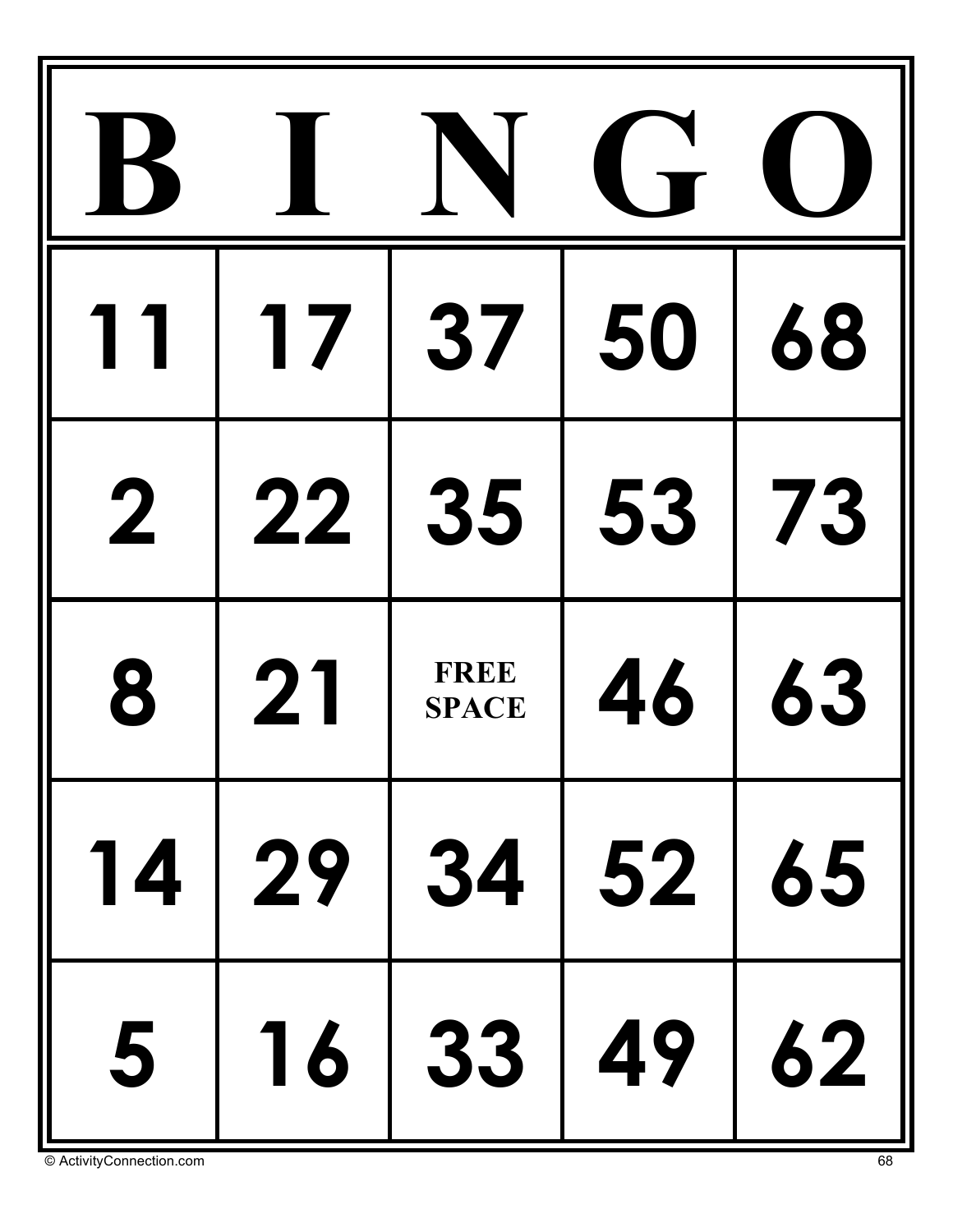|    |       |                             | 1 - |           |
|----|-------|-----------------------------|-----|-----------|
| 10 | 22    | 40                          | 48  | <b>62</b> |
|    | 21    | 39                          | 60  | 66        |
| 3  | 28    | <b>FREE</b><br><b>SPACE</b> | 54  |           |
|    |       | 17 38 51 69                 |     |           |
|    | 15 16 | $43 \mid 49$                |     | 71        |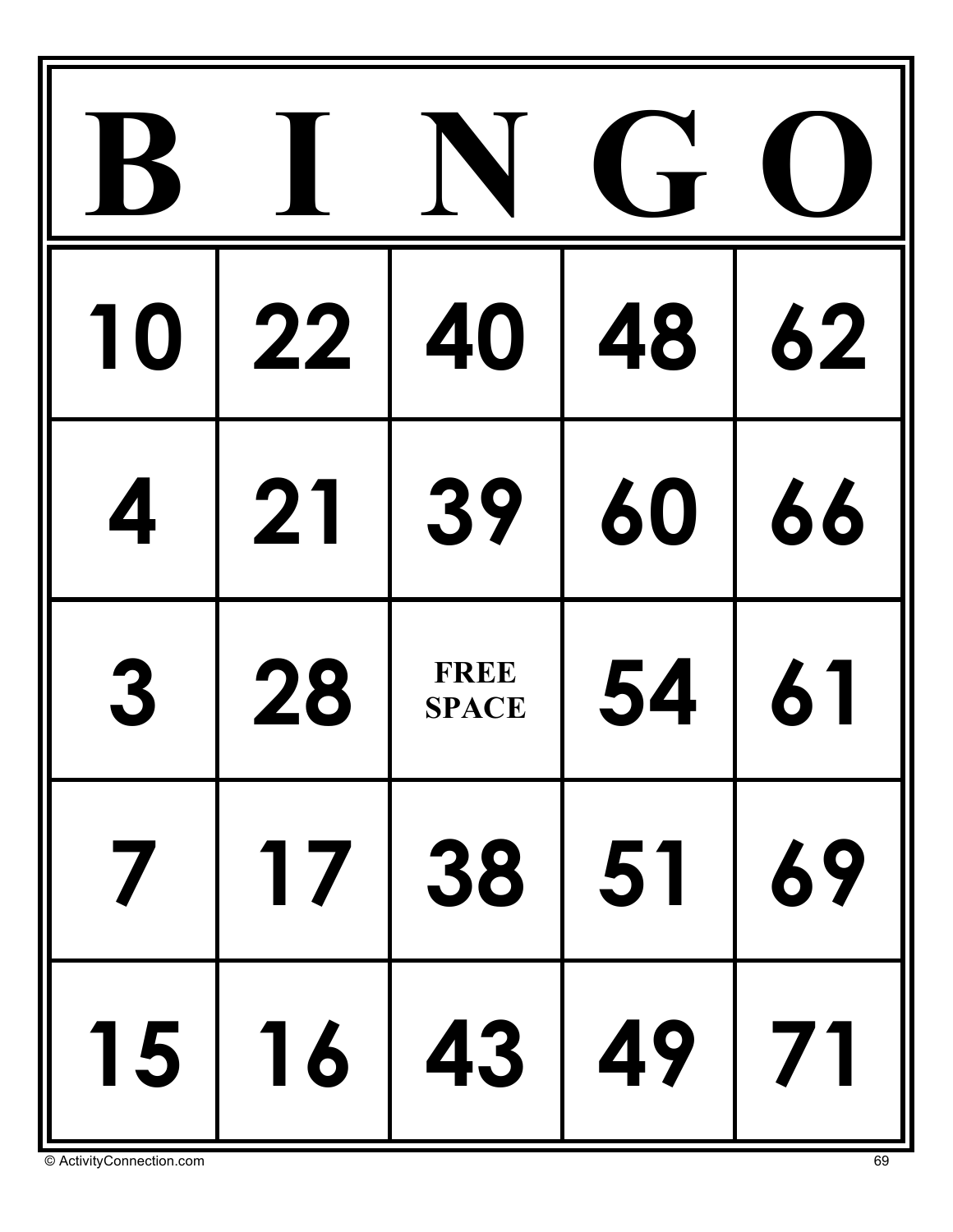| 6 | 23 | 43                          | 52 | 6  |
|---|----|-----------------------------|----|----|
|   | 20 | 38                          | 50 | 70 |
|   | 18 | <b>FREE</b><br><b>SPACE</b> | 59 | 72 |
| 3 |    | 27 34 53 75                 |    |    |
| 9 |    | 16 32 47                    |    | 63 |

© ActivityConnection.com 70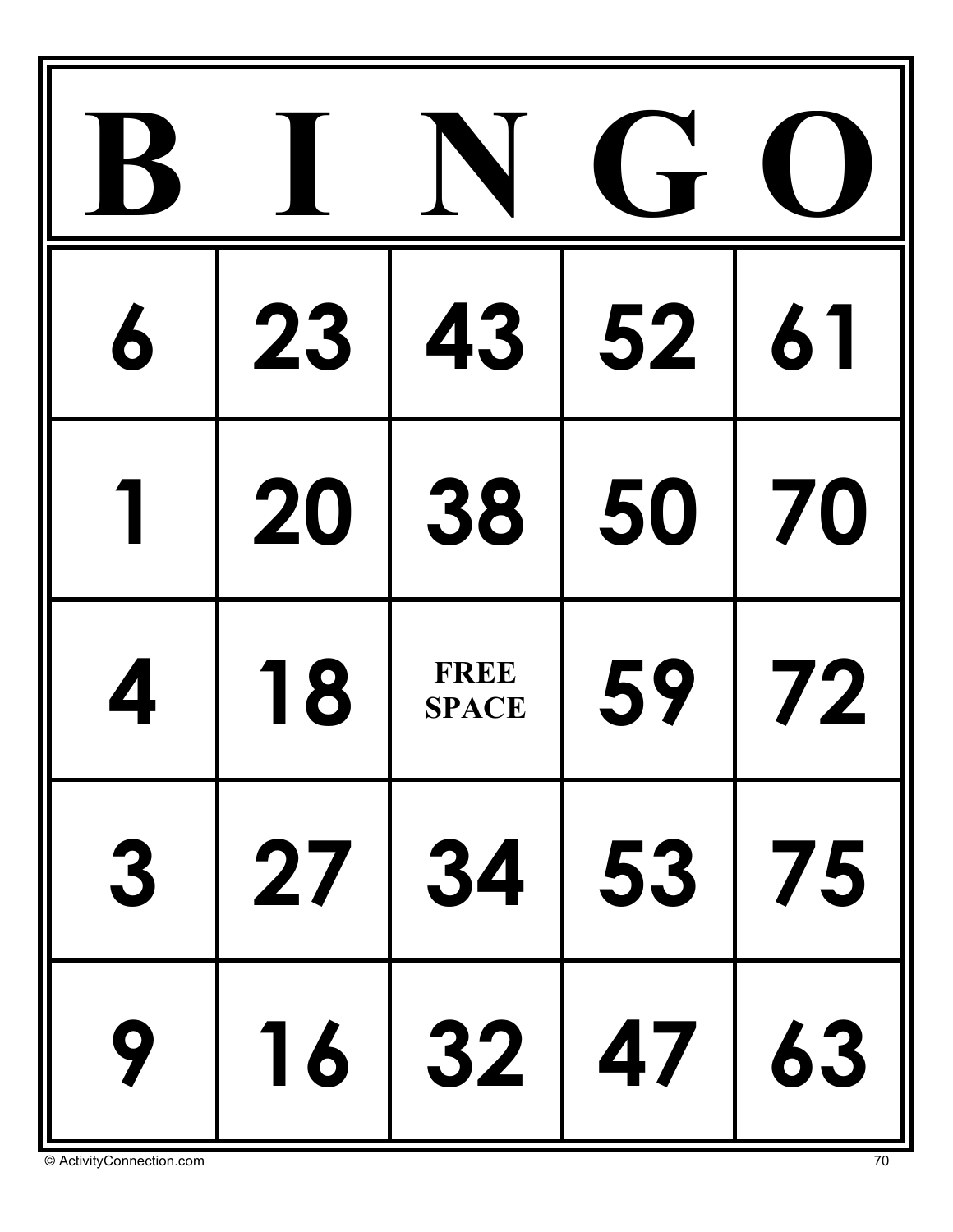| 8                | 24 | 41                          | 54      | 73 |
|------------------|----|-----------------------------|---------|----|
| $\mathbf 2$      | 19 | 45                          | 47      | 64 |
| 3                | 26 | <b>FREE</b><br><b>SPACE</b> | 55      | 75 |
| $\boldsymbol{6}$ | 20 |                             | 31   51 | 67 |
| 5                | 30 | 42 58                       |         | 71 |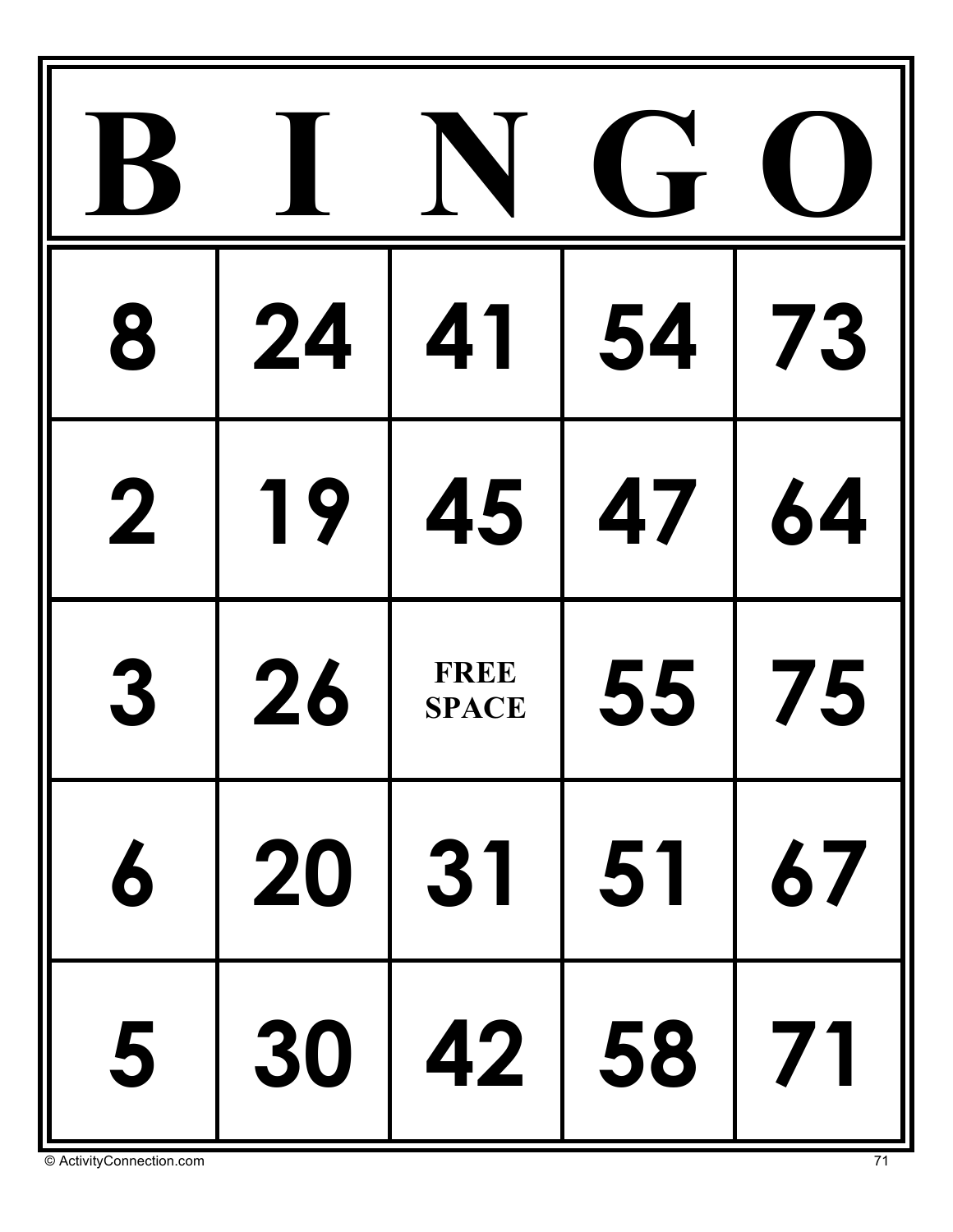|   | 29 | 43                          | 57           | 72 |
|---|----|-----------------------------|--------------|----|
| 2 | 18 | <b>32</b>                   | 52           | 65 |
|   | 19 | <b>FREE</b><br><b>SPACE</b> | 56           | 74 |
| 5 | 26 |                             | 34   55   73 |    |
|   | 25 |                             | $37   60$    | 68 |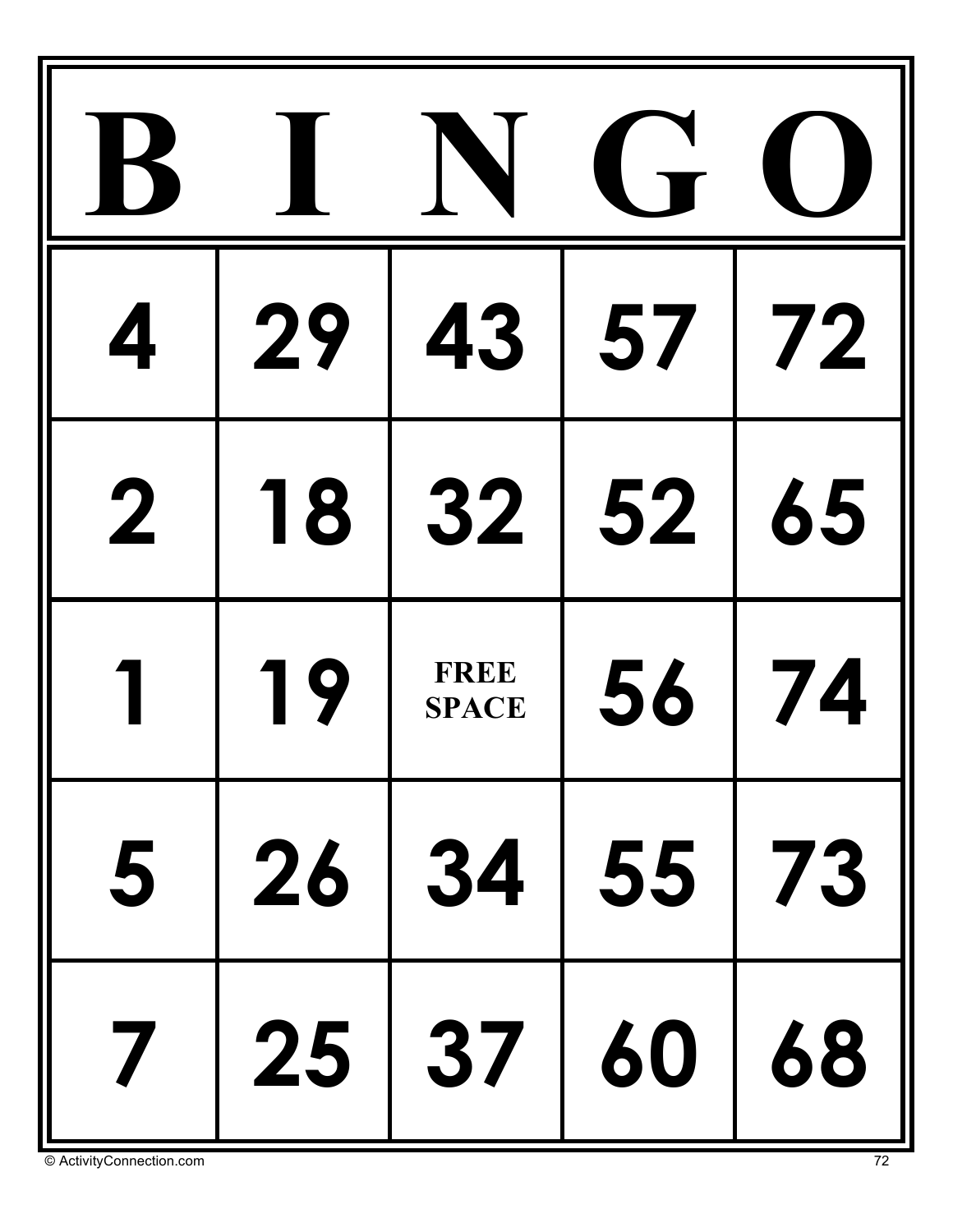| 8                       | 25        | 43                          | 57 | <b>62</b> |
|-------------------------|-----------|-----------------------------|----|-----------|
| 15                      | <b>17</b> | 36                          | 56 | 70        |
| 3                       | 21        | <b>FREE</b><br><b>SPACE</b> | 53 | 67        |
| $\overline{\mathbf{2}}$ | 24        | 35 58                       |    | 68        |
| 5                       | 28        | 40                          | 59 | 74        |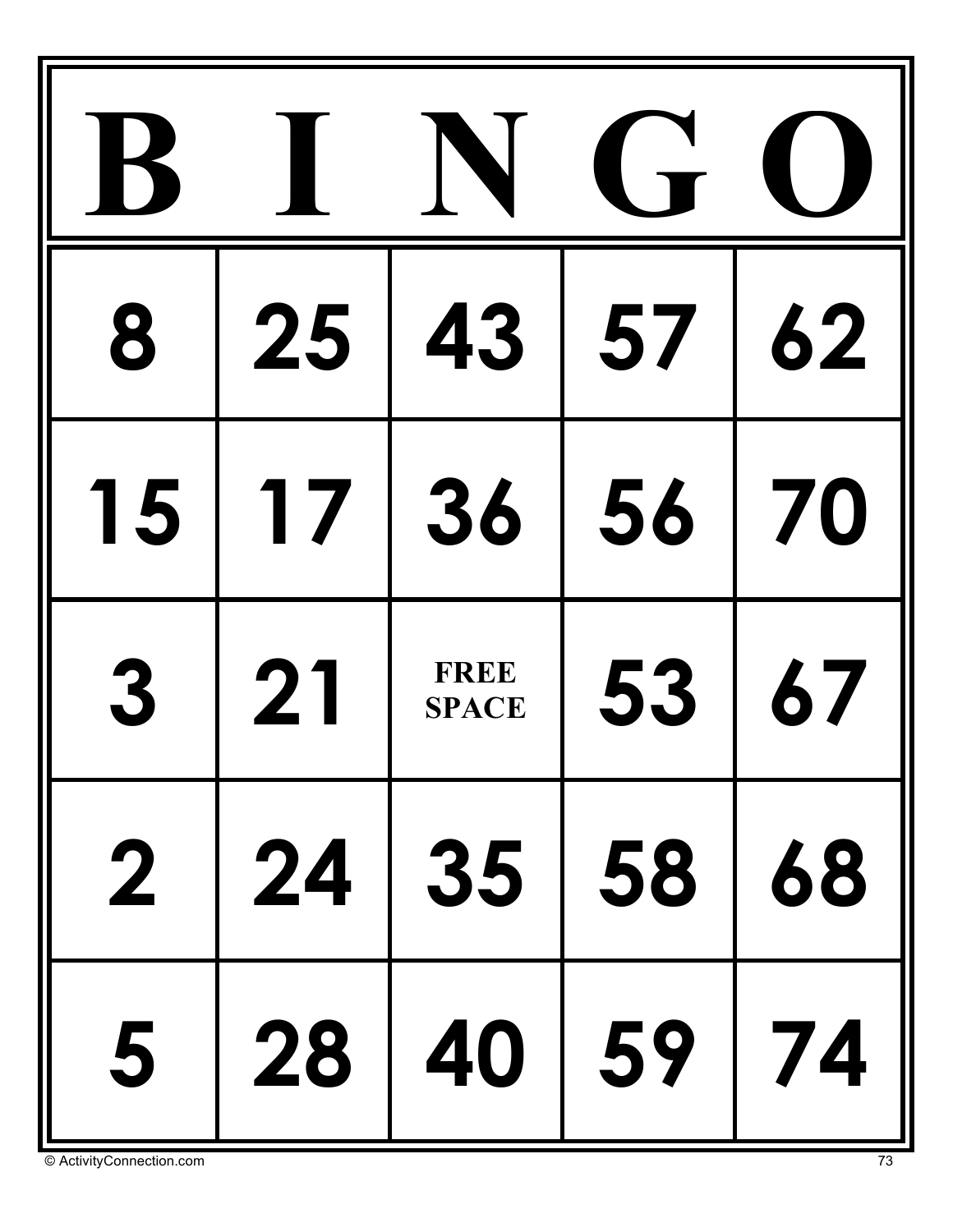| $\bullet$   | 27        | 41                          | 59 | 63 |
|-------------|-----------|-----------------------------|----|----|
| 14          | 20        | 40                          | 54 | 61 |
| 2           | <b>16</b> | <b>FREE</b><br><b>SPACE</b> | 58 | 68 |
| $\mathbf 1$ |           | 22 35 55 67                 |    |    |
| 4           |           | 23   45   60   74           |    |    |